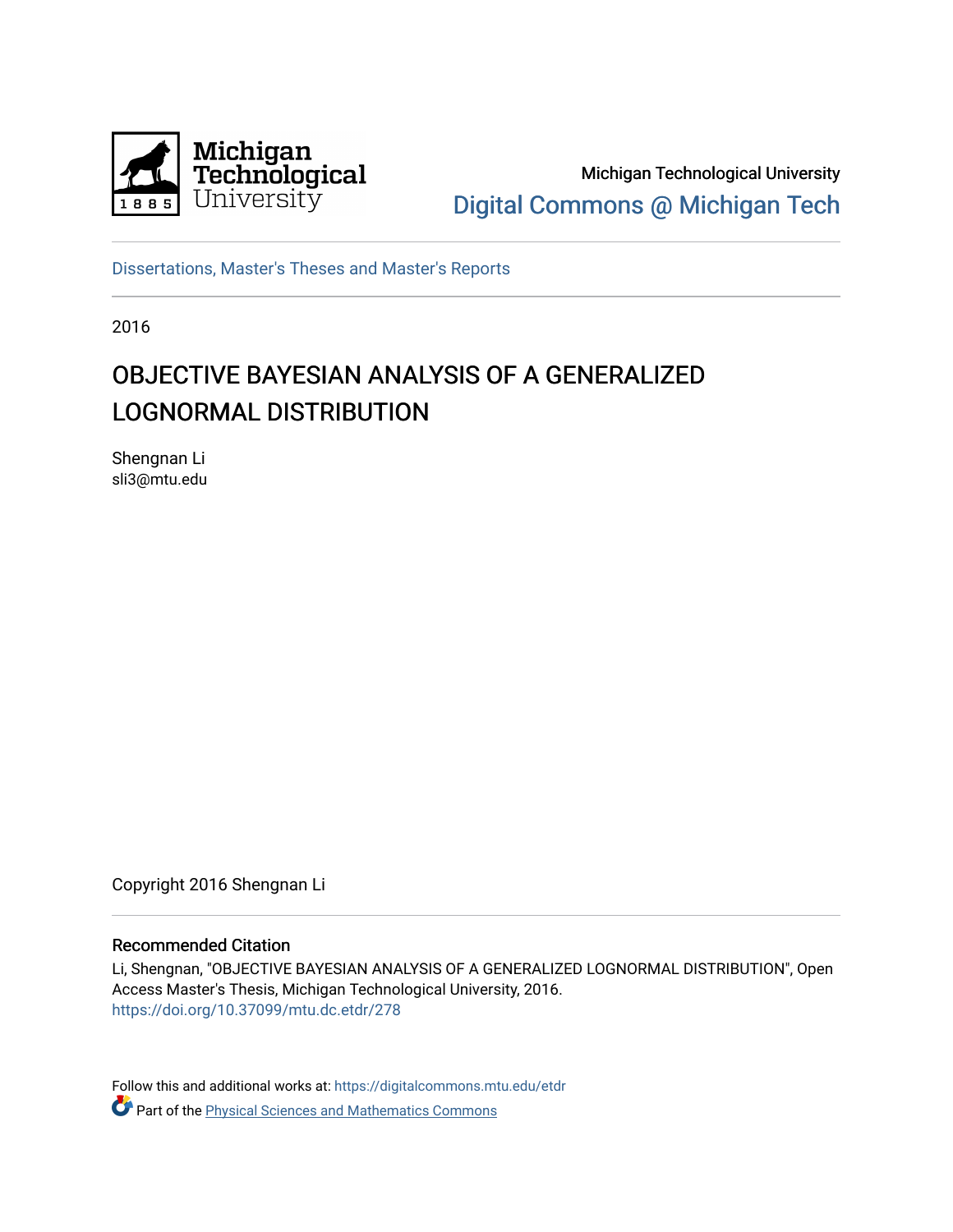#### OBJECTIVE BAYESIAN ANALYSIS OF A GENERALIZED LOGNORMAL DISTRIBUTION

By

Shengnan Li

#### A THESIS

Submitted in partial fulfillment of the requirements for the degree of

MASTER OF SCIENCE

In Mathematical Sciences

#### MICHIGAN TECHNOLOGICAL UNIVERSITY

2016

© 2016 Shengnan Li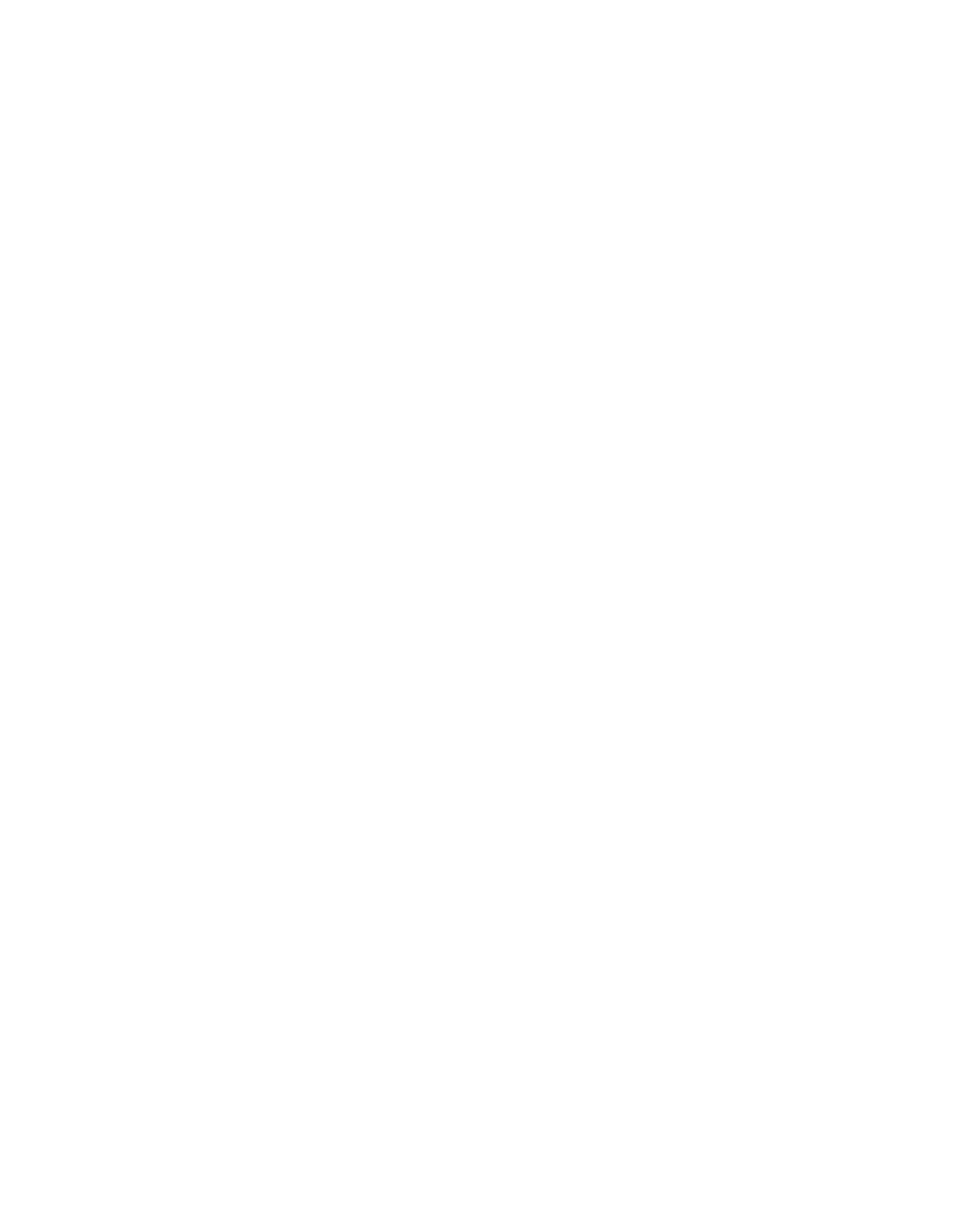This thesis has been approved in partial fulfillment of the requirements for the Degree of MASTER OF SCIENCE in Mathematical Sciences.

Department of Mathematical Sciences

Thesis Advisor: Dr. Min Wang

Committee Member: Dr. Jianping Dong

Committee Member: Dr. Qingli Dai

Department Chair: Dr. Mark S. Gockenbach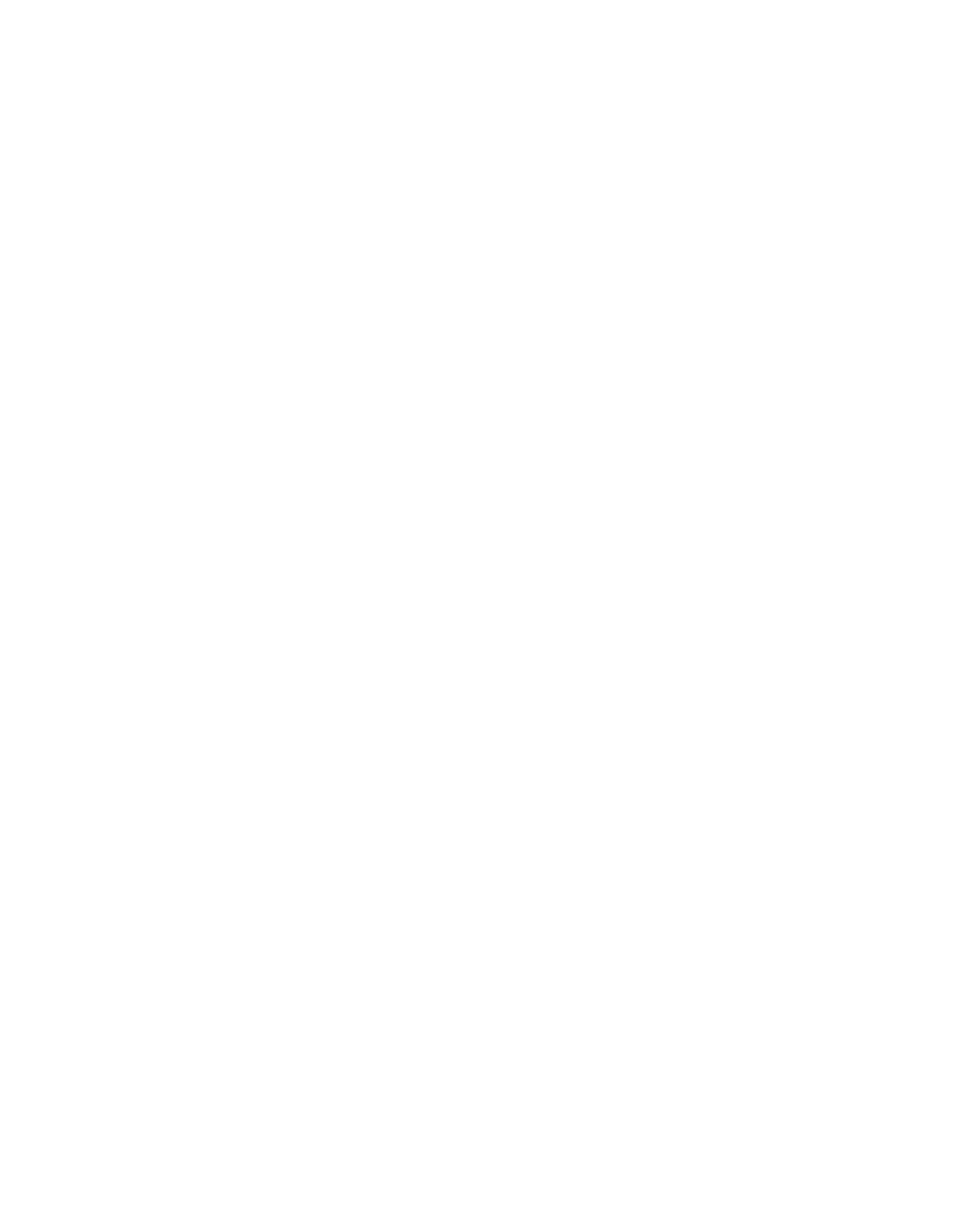#### Dedication

To my parents, advisor and friends

who didn't hesitate to criticize my work at every stage - without which I would neither be who I am nor would this work be what it is today.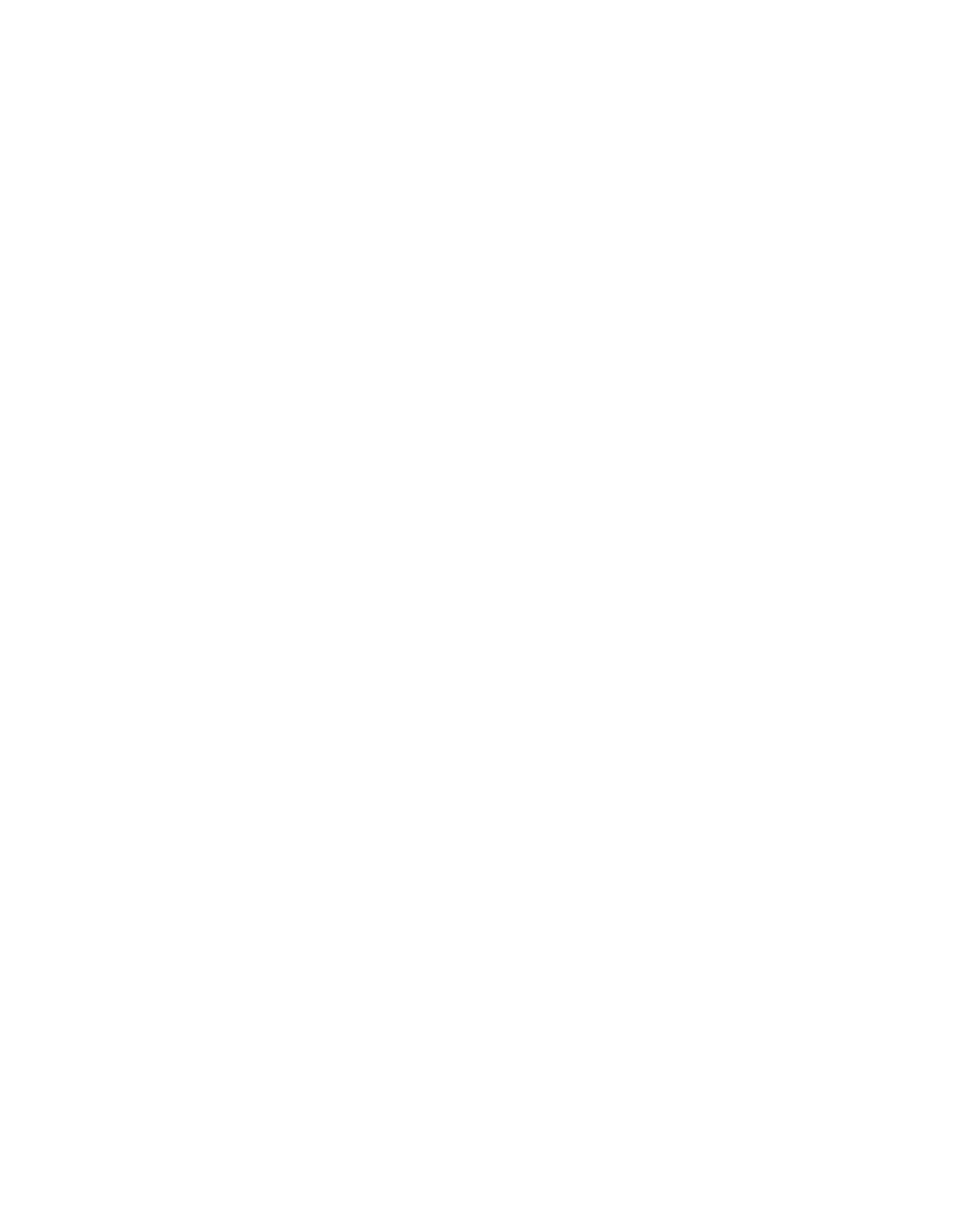# **Contents**

|                 |                                                    | ix             |
|-----------------|----------------------------------------------------|----------------|
|                 |                                                    | xi             |
|                 |                                                    | xiii           |
| $\mathbf{1}$    |                                                    | $\mathbf{1}$   |
| $\overline{2}$  |                                                    | $\overline{7}$ |
|                 | 2.0.1<br>Inside of the Jeffreys-type priors        | $\overline{7}$ |
|                 | 2.0.2                                              | 10             |
|                 | Inside of the First-order matching priors<br>2.0.3 | 11             |
| $3\phantom{.0}$ | Propriety of the posterior distributions           | 15             |
|                 |                                                    | 19             |
| $5\overline{)}$ |                                                    | 21             |
| 6               |                                                    | 27             |
| $\overline{7}$  |                                                    | 29             |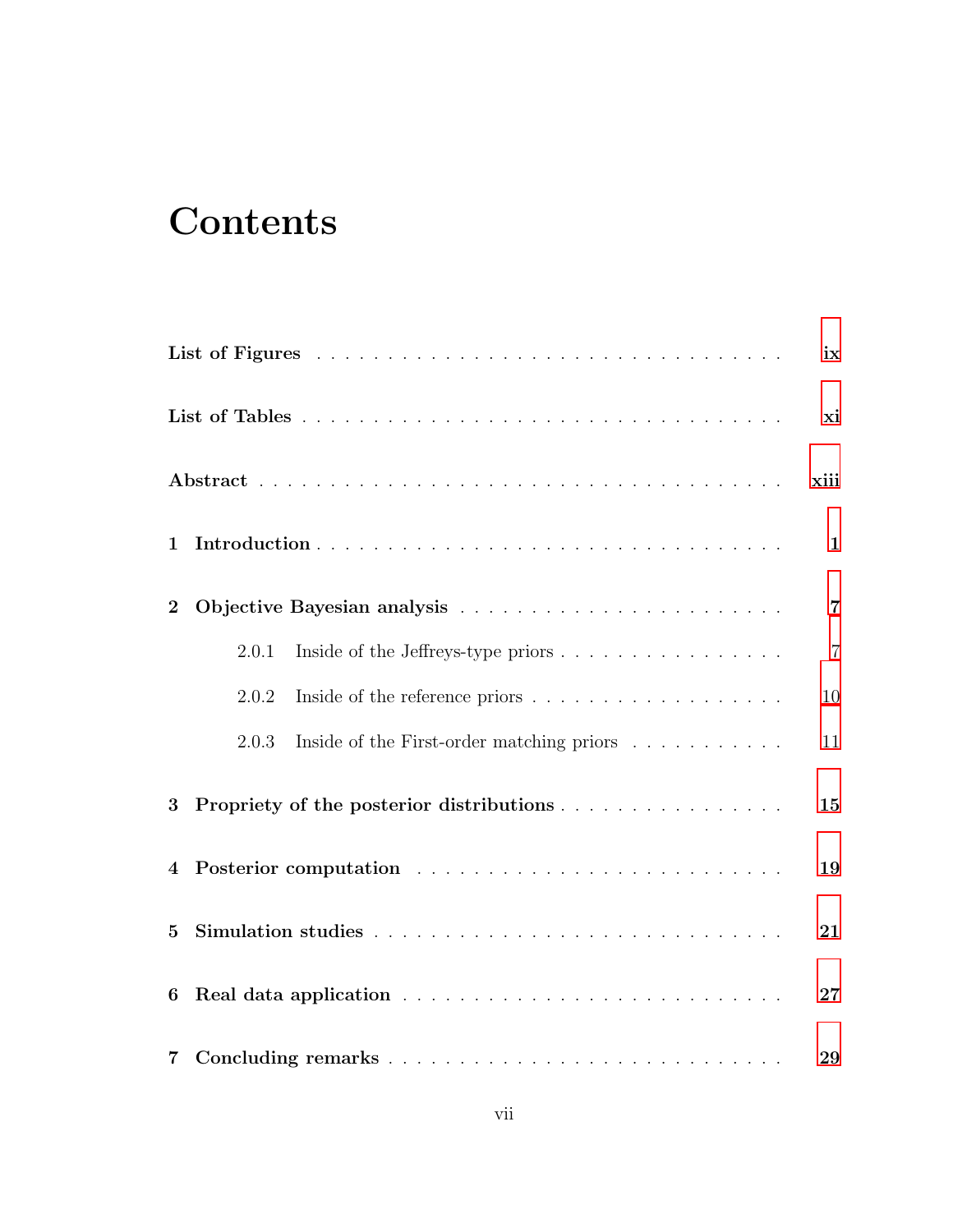|  |                      | 31 |
|--|----------------------|----|
|  |                      | 35 |
|  |                      | 35 |
|  |                      | 37 |
|  |                      | 47 |
|  | A.4 Proof of Lemma 2 | 51 |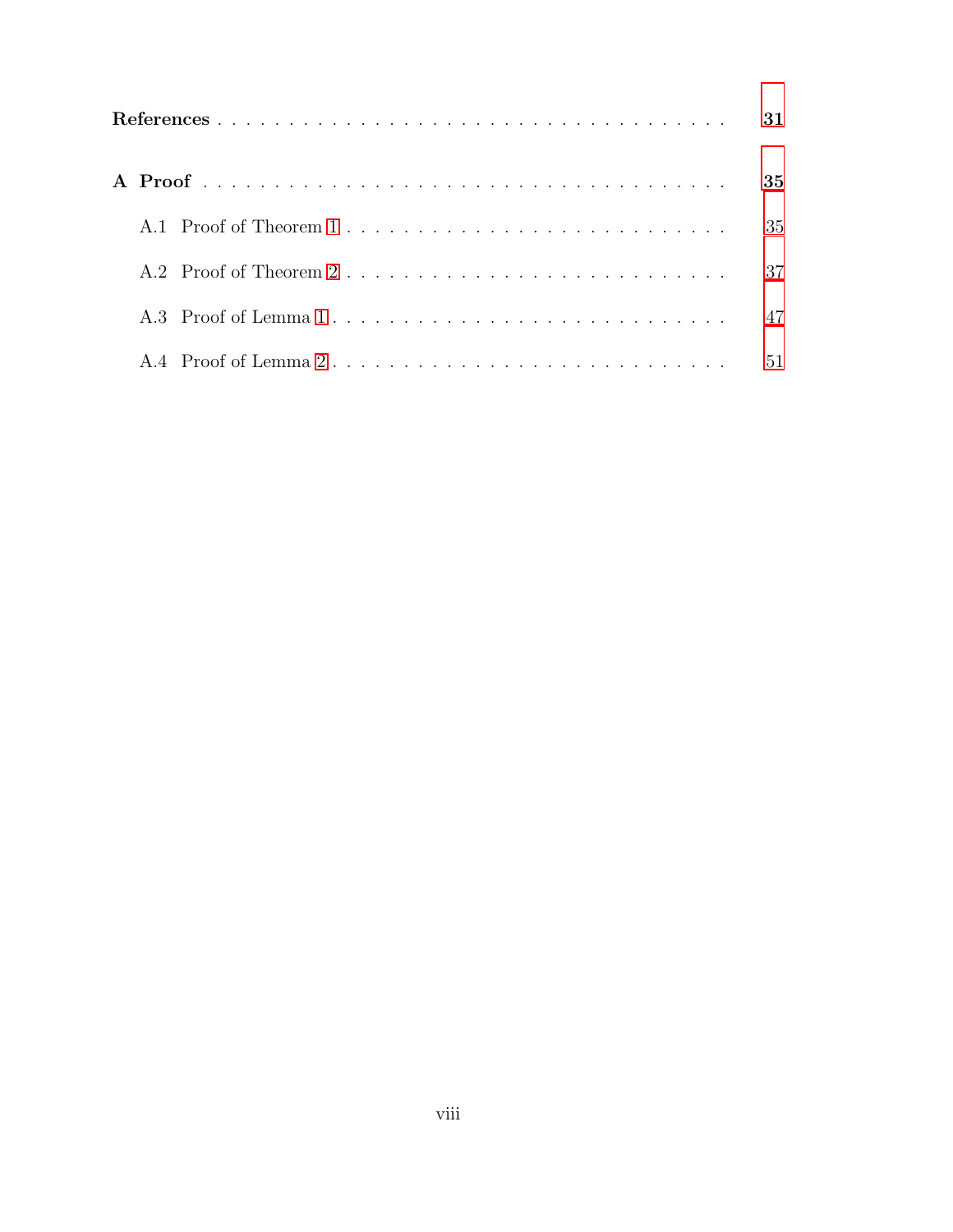# <span id="page-9-0"></span>List of Figures

| 1.1 logGN's Probability density function and hazard rate plots for $\mu = 1$ , |     |
|--------------------------------------------------------------------------------|-----|
| and $\sigma = 0.5$ and different values of $\{s = 1, 1.5, 2, 5\}$              | - 3 |
| 3.1 Comparsion between priors $\pi^{R1}$ , $\pi^{R2}$ and $\pi^{RA}$           | 18  |
|                                                                                | 28  |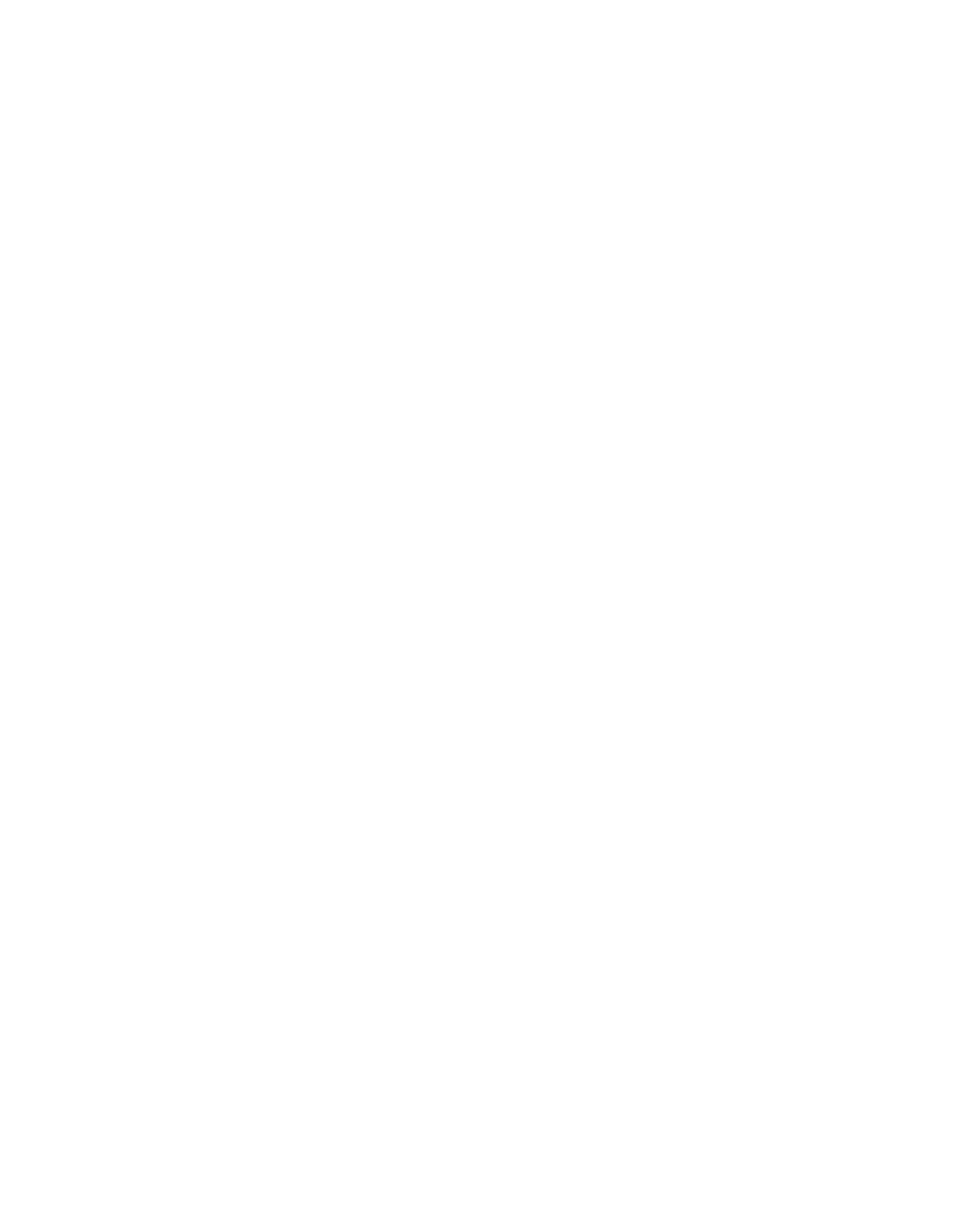# <span id="page-11-0"></span>List of Tables

| 5.1     | The averaged estimates of each parameter and the SRMSE (in the           |    |
|---------|--------------------------------------------------------------------------|----|
|         | parenthesis) based on 1,000 repetition for $n = 25$                      | 22 |
| 5.2     | The averaged estimates of each parameter and the SRMSE (in the           |    |
|         | parenthesis) based on 1,000 repetition for $n = 50$                      | 23 |
| 5.3     | The averaged estimates of each parameter and the SRMSE (in the           |    |
|         | parenthesis) based on 1,000 repetition for $n = 100$ .                   | 24 |
| $5.4\,$ | Comparison among Bayesian approaches under the different objective       |    |
|         | priors due to the frequentist coverage and the average length (in the    |    |
|         | parenthesis) of 95% credible interval of each parameter when $n = 25$ .  | 25 |
| 5.5     | Comparison among Bayesian approaches under the different objective       |    |
|         | priors due to the frequentist coverage and the average length (in the    |    |
|         | parenthesis) of 95% credible interval of each parameter when $n = 50$ .  | 26 |
| 5.6     | Comparison among Bayesian approaches under the different objective       |    |
|         | priors due to the frequentist coverage and the average length (in the    |    |
|         | parenthesis) of 95% credible interval of each parameter when $n = 100$ . | 26 |
|         |                                                                          |    |

6.1 Point estimate of each parameter for the data given in Table 2 of [\[18](#page-47-0)]. [28](#page-42-1)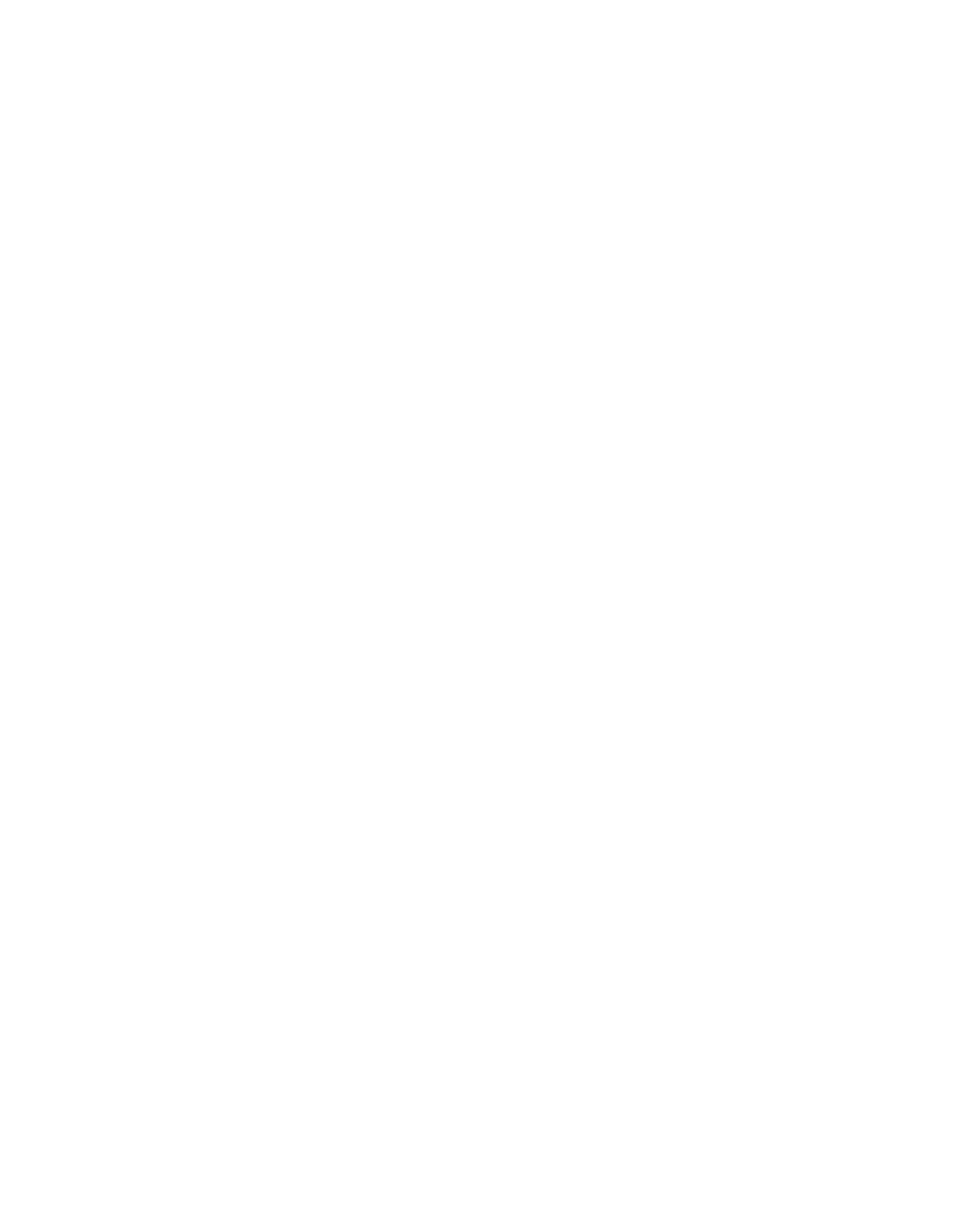#### <span id="page-13-0"></span>Abstract

The generalized lognormal distribution plays an important role in various aspects of life testing experiments. We examine Bayesian analysis of this distribution using objective priors (in the general sense of priors constructed using some formal rules) for the model parameters in this paper. Specifically, the derivation of explicit expressions for multiple types of the Jeffreys priors, the reference priors with different group ordering of the parameters, and the first-order matching priors. We investigate the important issue of proper posterior distributions. It is shown that only two of them lead to proper posterior distributions. Monte Carlo simulations are conducted to compare the performances of the Bayesian approaches under the various priors. Last, a real-world data case will be shown to illustrate the theoretical analysis.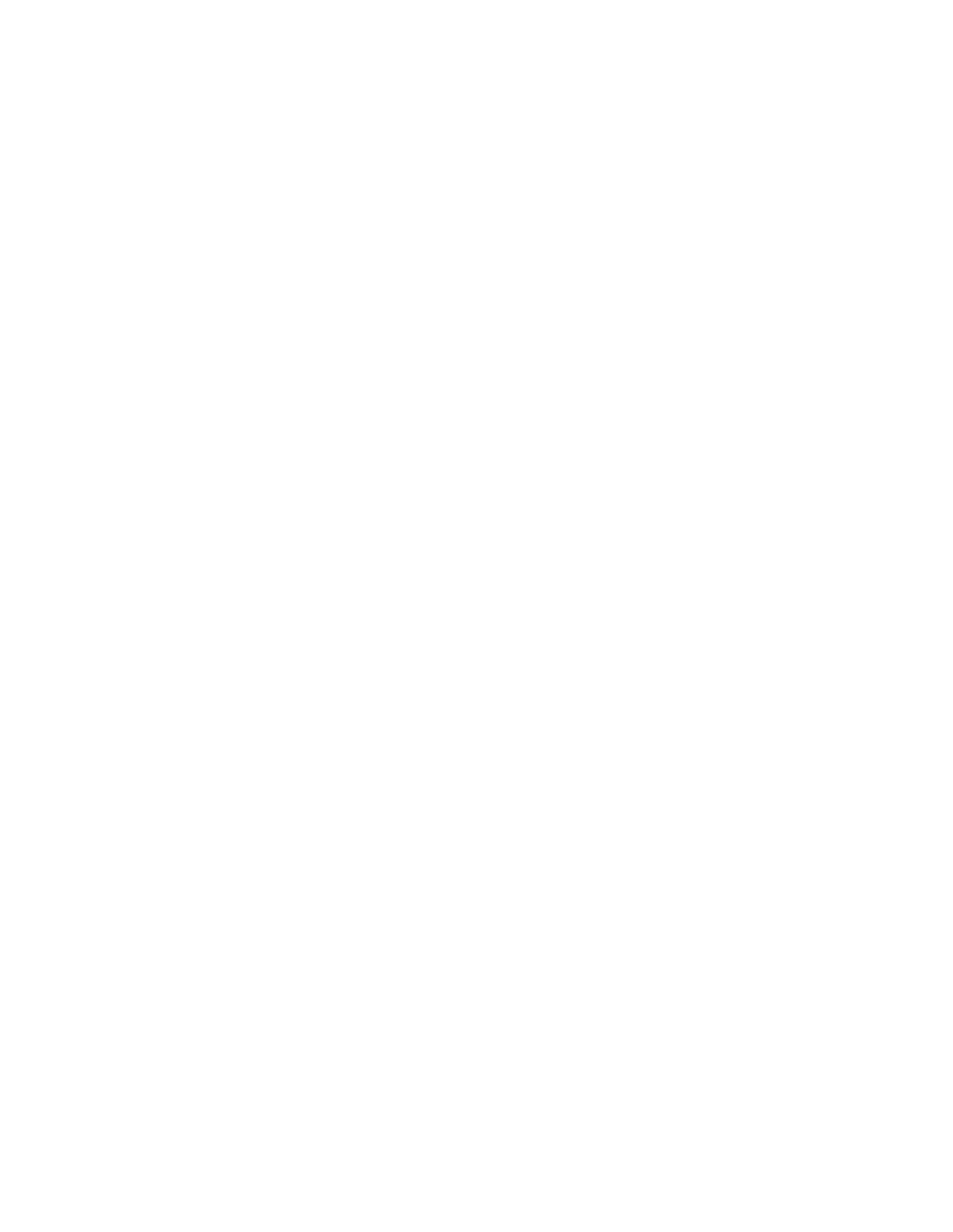### <span id="page-15-0"></span>Chapter 1

#### Introduction

Lognormal distribution is utilized in many different aspects of life sciences, including biology, ecology, and reliability/survival analysis as well as in economics, finance, and risk analysis. This is mainly because of its various attractive properties and its suitable fit for many experimental data, especially when the assumption of symmetry is not appropriate. For example, the lengths of incubation periods (time from exposure to the point at which first symptoms appear) of infectious diseases usually fit closely to the lognormal distribution. We here refer the interested readers to [\[1\]](#page-45-1) for details on this topic.

If a random variable Y has the lognormal distribution, the random variable  $X =$  $\exp(Y)$  is normally distributed. Recently, [\[18\]](#page-47-0) studied a generalized form of the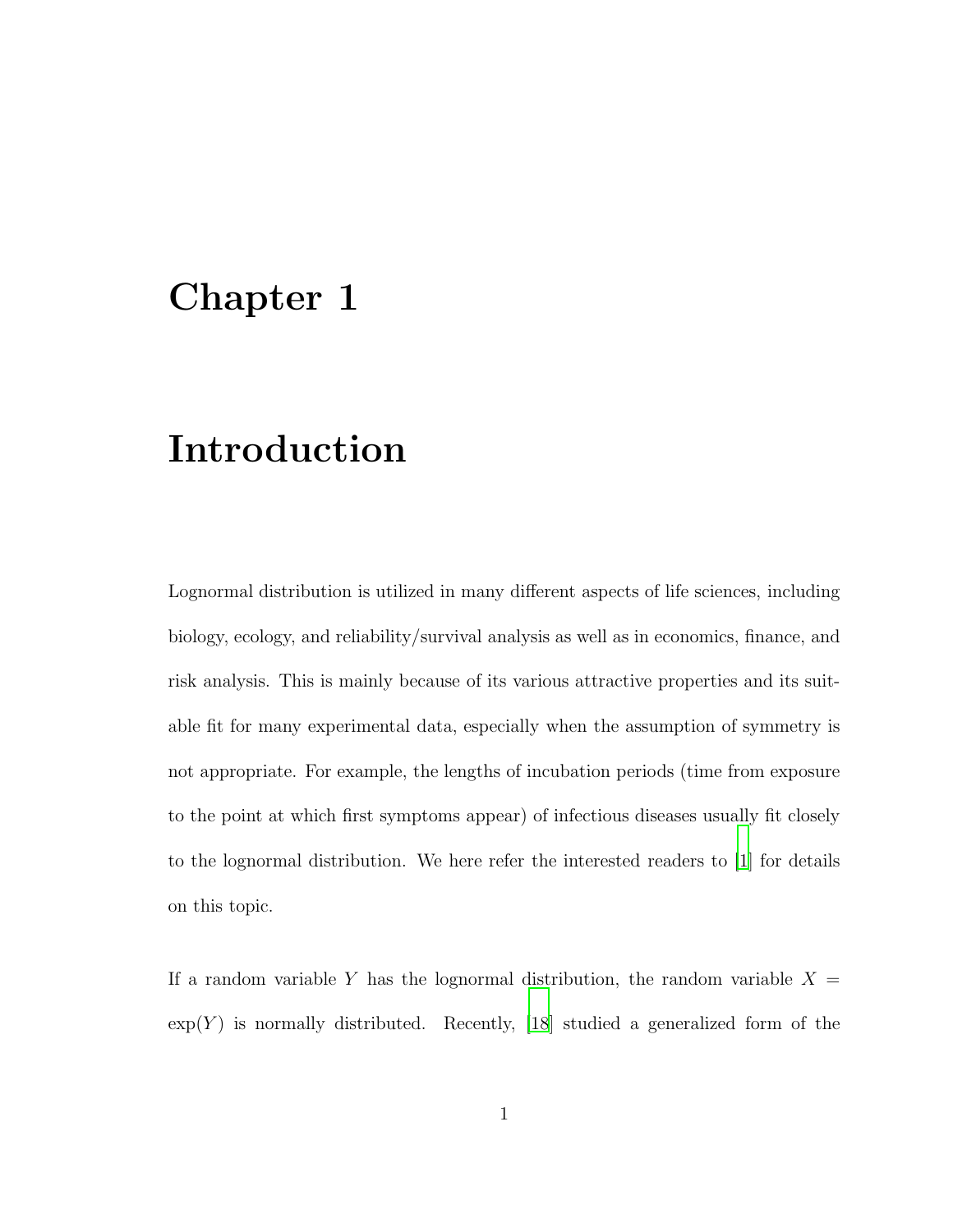lognormal distribution. The authors have generalized the two-parameter log-normal distribution to the three-parameter generalized lognormal (for short, logGN) distribution with the additional parameter, which provides a more suitable transformation for analyzing asymmetric data sets. Thus, the logGN distribution can adequately model the data whereby the lognormal distribution may not be absolutely suitable. As an illustration, [\[18](#page-47-0)] showed its superior performance on the analysis of life cycle data belonging to the field of engineering. Consequently, besides the classical lognormal distribution, the logGN distribution can be viewed as another one of the important skewed distribution for analyzing the data from different fields, atmospheric sciences, environmental sciences, microbiology, reliability/survival analysis; see, for example, [\[7](#page-46-0)], [\[24\]](#page-48-0).

We say that the random variable  $X = \log(Y)$  is generalized normal (GN) distribution if a random variable Y follows the logGN distribution. The probability density function (pdf) of the logGN distribution with parameters  $\mu$ ,  $\sigma$ , and s is

<span id="page-16-0"></span>
$$
f(y \mid \mu, \sigma, s) = \frac{s}{2y\sigma\Gamma(1/s)} \exp\left(-\left|\frac{\log y - \mu}{\sigma}\right|^s\right),\tag{1.1}
$$

where  $y > 0, -\infty < \mu < \infty, \sigma > 0$ , and  $s \ge 1$ . When  $s = 2$ , the logGN distribution reduces to the lognormal one, showing its more flexibility to experimental data than the lognormal one. This distribution also include the logLaplace distribution as a particular case by taking  $s = 1$ .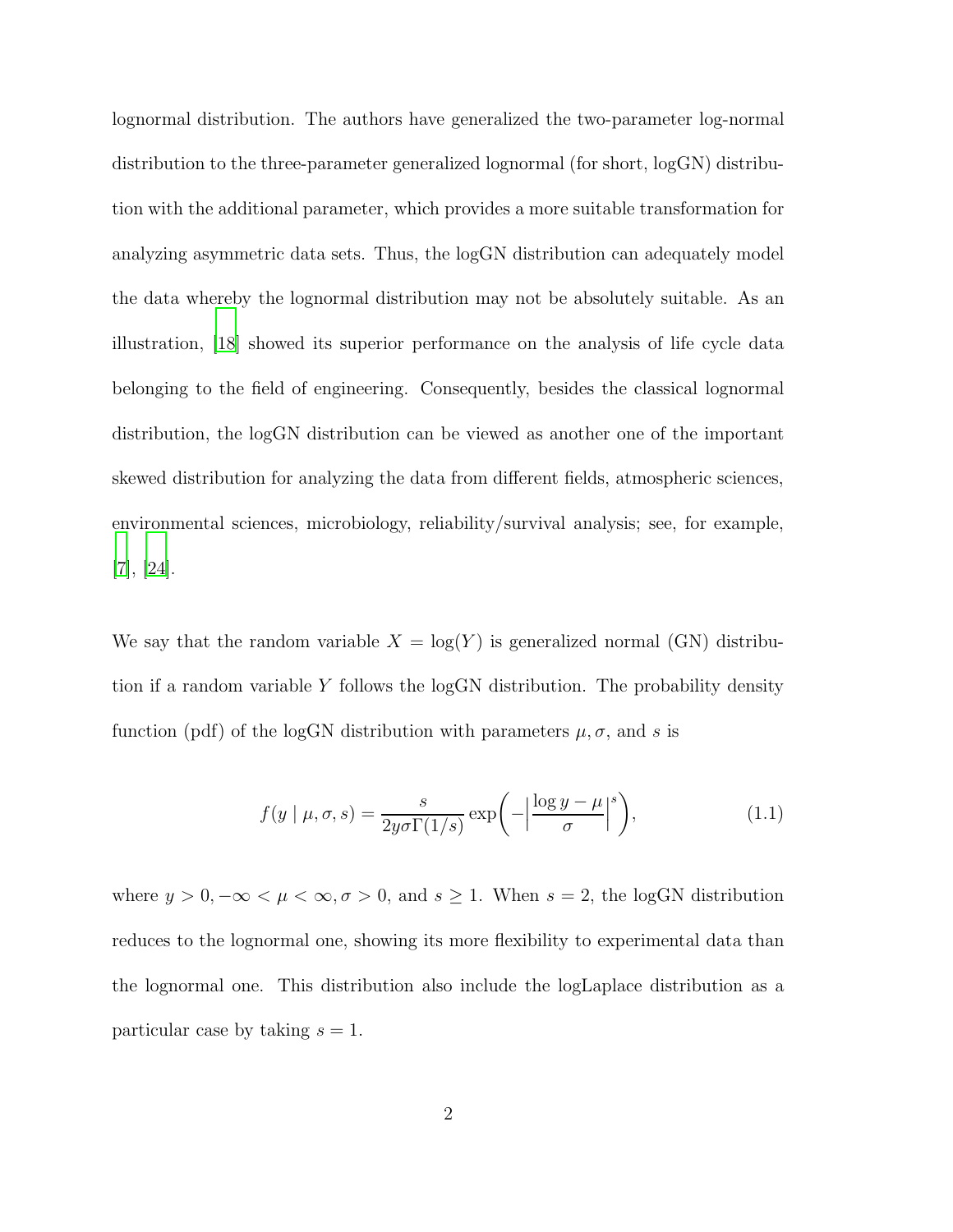Figure [1.1](#page-17-0) shows the visual representation of logGN's density and hazard rate function with different choices of the parameter s with  $\mu = 1, \sigma = 0.5$ . It can be seen from the two figures that the logGN distribution has very flexible shapes of density and hazard rate functions based on different combinations of the unknown parameters. In addition, we observe that as  $y$  tends to infinity, the density of the logGN distribution approaches 0, indicating that the logGN distribution is suitable for modeling the data under the situation in which the large values of  $y$  are not of interest.

<span id="page-17-0"></span>

Figure 1.1: logGN's Probability density function and hazard rate plots for  $\mu = 1$ , and  $\sigma = 0.5$  and different values of  $\{s = 1, 1.5, 2, 5\}.$ 

We shall thus be interested in estimating the three unknown parameters of the  $logGN$ distribution from both the frequentist and Bayesian frameworks. Here, we contemplate objective Bayesian analysis of the logGN distribution using objective priors for the unknown parameters, which are constructed using some formal rules. To the best of our knowledge, there are just few Bayesian steps for analysing the logGN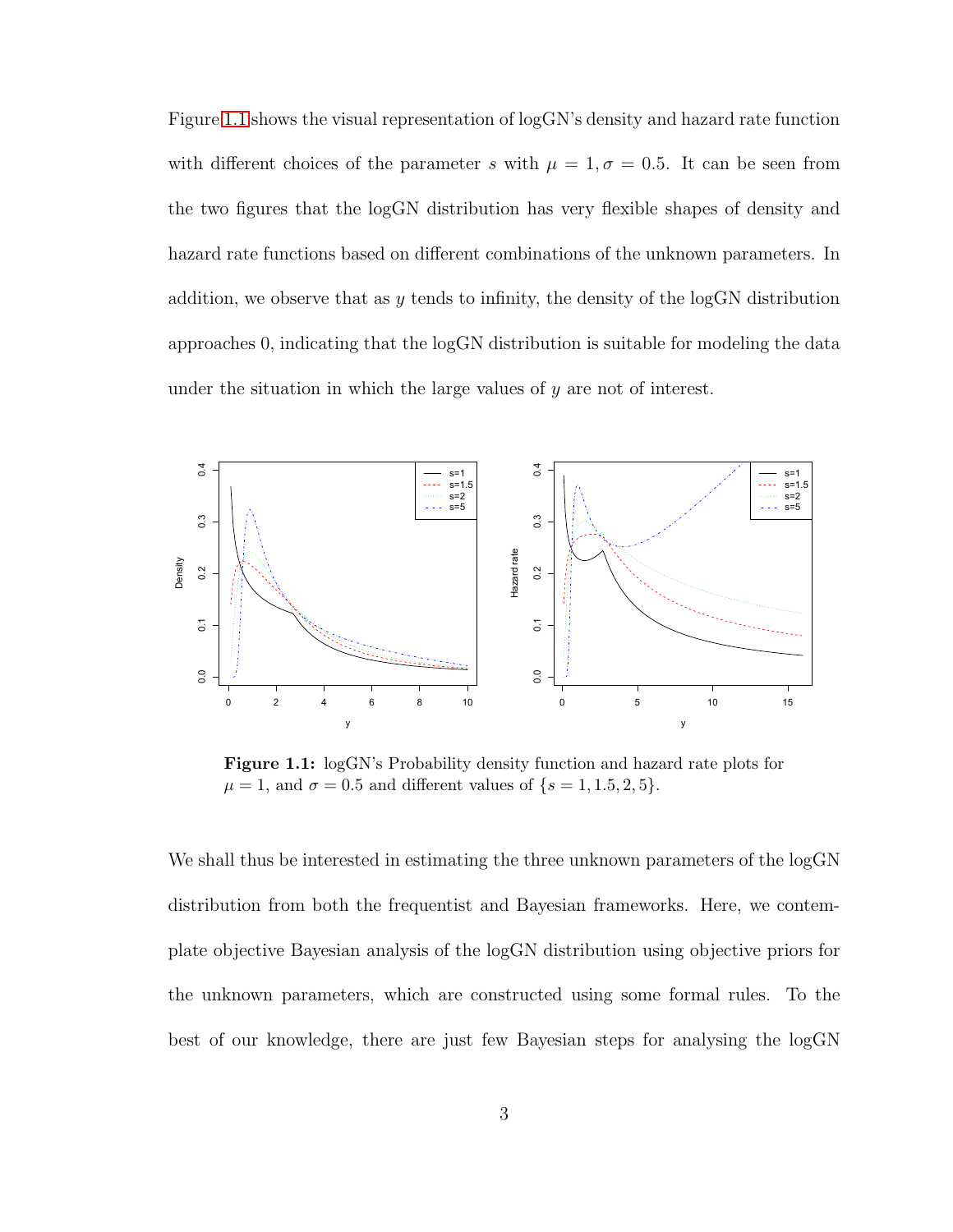distribution in the literature. [\[18\]](#page-47-0) derived the independence Jeffreys prior by treating the three parameters independently and provided a simple approximated form to this prior, whereas they did not consider other commonly used objective priors based on other formal rules. Additionally, they did not investigate the important issue of whether the considered priors result in proper posterior distribution. Later on, we will show that the prior used by [\[18\]](#page-47-0) results in an improper posterior distribution. Thus, special attention should be paid when we use improper priors for the unknown parameters. In this paper, we have different types of the Jeffreys priors, the reference priors with different group ordering of the parameters, and the first-order matching priors and study their posterior proprieties under these improper priors. This study is quite important from both theoretical and practical viewpoints, because the results not only prevent researchers from making invalid statistical inference from improper posterior distributions, but also provide a guideline to perform Bayesian analysis for the logGN distribution using objective priors of the unknown parameters.

The rest of the paper has the following sections. In Section [2,](#page-21-0) we consider various objective priors of the model parameters constructed using some formal rules and provide a general form of the various priors under consideration. In Section [3,](#page-29-0) we investigate the issue of whether these improper priors result in proper posterior distributions. In Section [4,](#page-33-0) we develop an efficient Gibbs sampler algorithm for posterior computation. In Section [5,](#page-35-0) computational simulations are conducted to compare the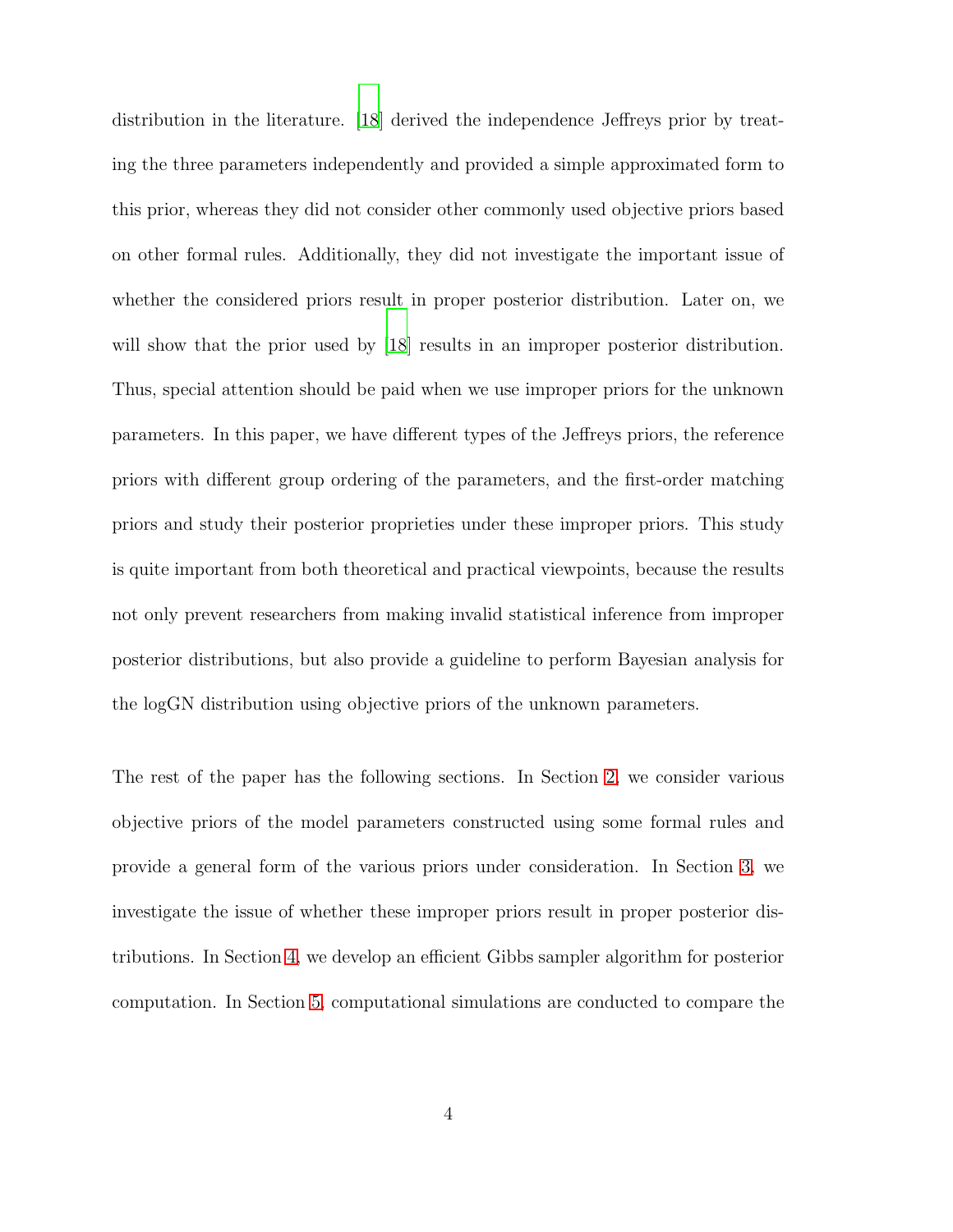various priors and the maximum-likelihood estimation (MLE). A real data application is presented in Section [6.](#page-41-0) Concluding remarks and future work are illustrated in the fianl section. We will also provide more detailed proofs in the Appendix.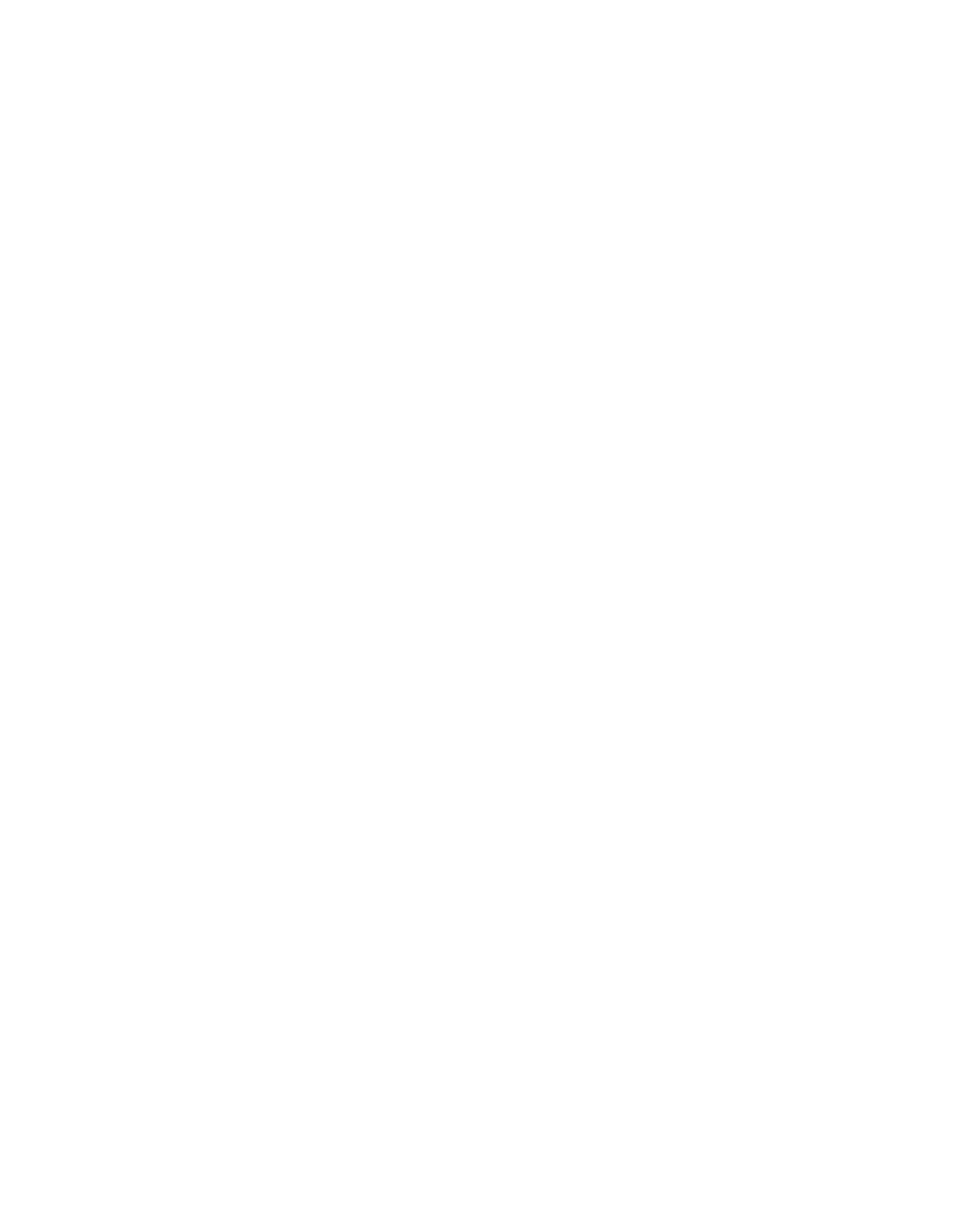### <span id="page-21-0"></span>Chapter 2

# Objective Bayesian analysis

Bayesian analysis begins with the prior specifications for the unknown parameters. In this section, we derive the three types of the Jeffreys priors (Section [2.0.1\)](#page-21-1), the two types of reference priors for all possible model parameters (Section [2.0.2\)](#page-24-0), and the general form of the first-order probability matching priors (Section [2.0.3\)](#page-25-0).

#### <span id="page-21-1"></span>2.0.1 Inside of the Jeffreys-type priors

When prior knowledge is missing, the noninformative priors of the unknown parameters is often preferred and are usually obtained from the expected Fisher information of the model. It can be seen from [\[18\]](#page-47-0) that the Fisher information matrix of the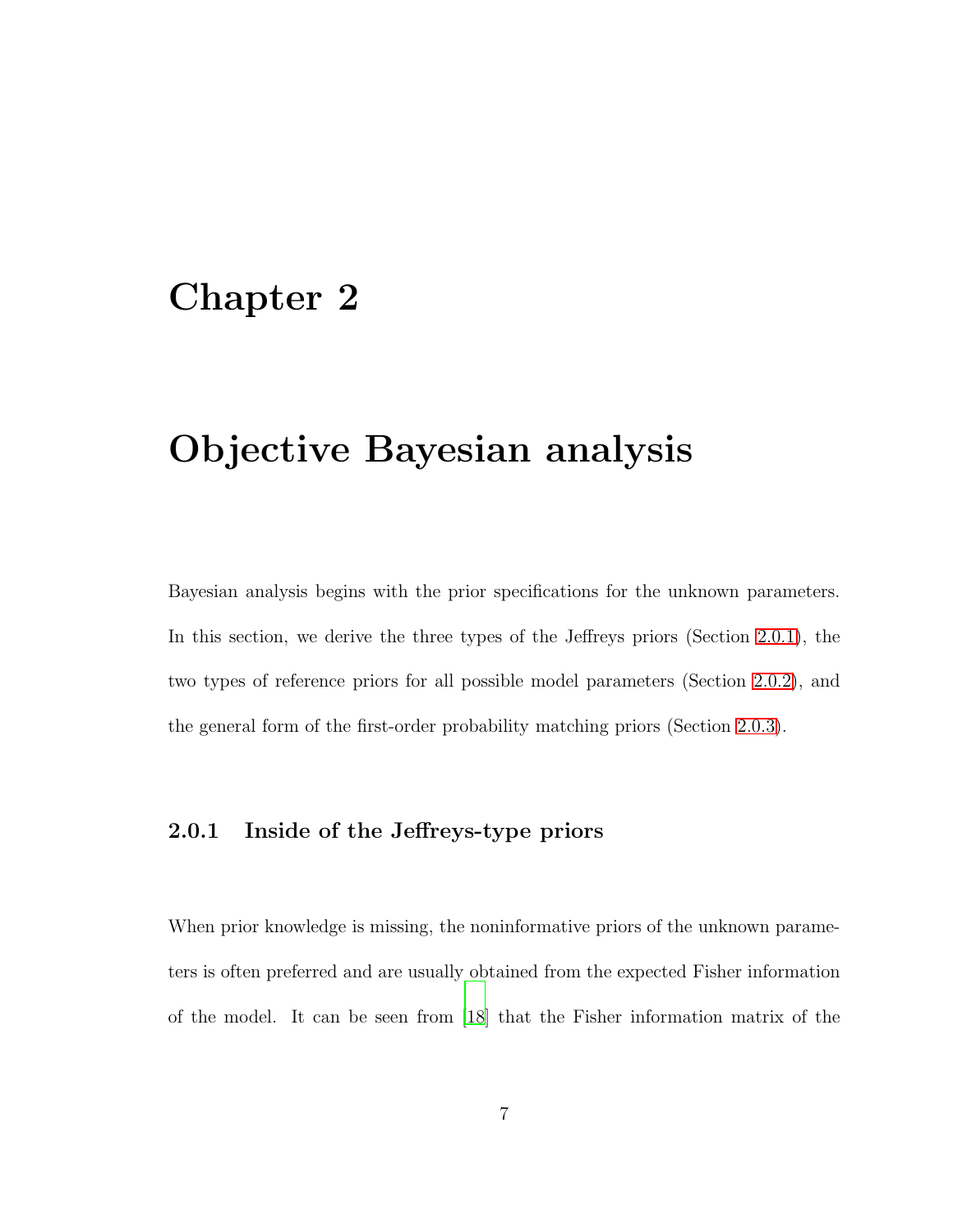logGN distribution is as following:

<span id="page-22-1"></span>
$$
H(\varphi) = \begin{pmatrix} \frac{(s-1)s\Gamma(1-s^{-1})}{\sigma^2 \Gamma(s^{-1})} & 0 & 0\\ 0 & \frac{s}{\sigma^2} & -\frac{A}{\sigma s} \\ 0 & -\frac{A}{\sigma s} & \frac{A^2+B}{s^3} \end{pmatrix},
$$
(2.1)

where  $\varphi = (\mu, \sigma, s), \psi(\cdot)$  is the diagamma function,  $A = 1 + \psi(1 + s^{-1})$  and  $B =$  $(1 + s^{-1})\psi'(1 + s^{-1}) - 1.$ 

Within the Bayesian framework, one of the commonly used noninformative priors is the Jeffreys [\(Jeffreys](#page-47-1), [1998\)](#page-47-1), which contains Jeffreys-rule prior and independence Jeffreys priors. For the logGN distribution, we consider the following two groups of the parameters:  $\{(\mu),(\sigma,s)\}\$ and  $\{(\mu),(\sigma),(s)\}\$ . It will be shown that these different types of the Jeffreys priors can be unified as

<span id="page-22-0"></span>
$$
\pi(\varphi) \propto \frac{\pi(s)}{\sigma^a},\tag{2.2}
$$

where  $a \in \mathbb{R}$  is a hyper-parameter and  $\pi(s)$  can be defined as the 'marginal' prior of the parameter s. We summarize these priors in the following theorem with proofs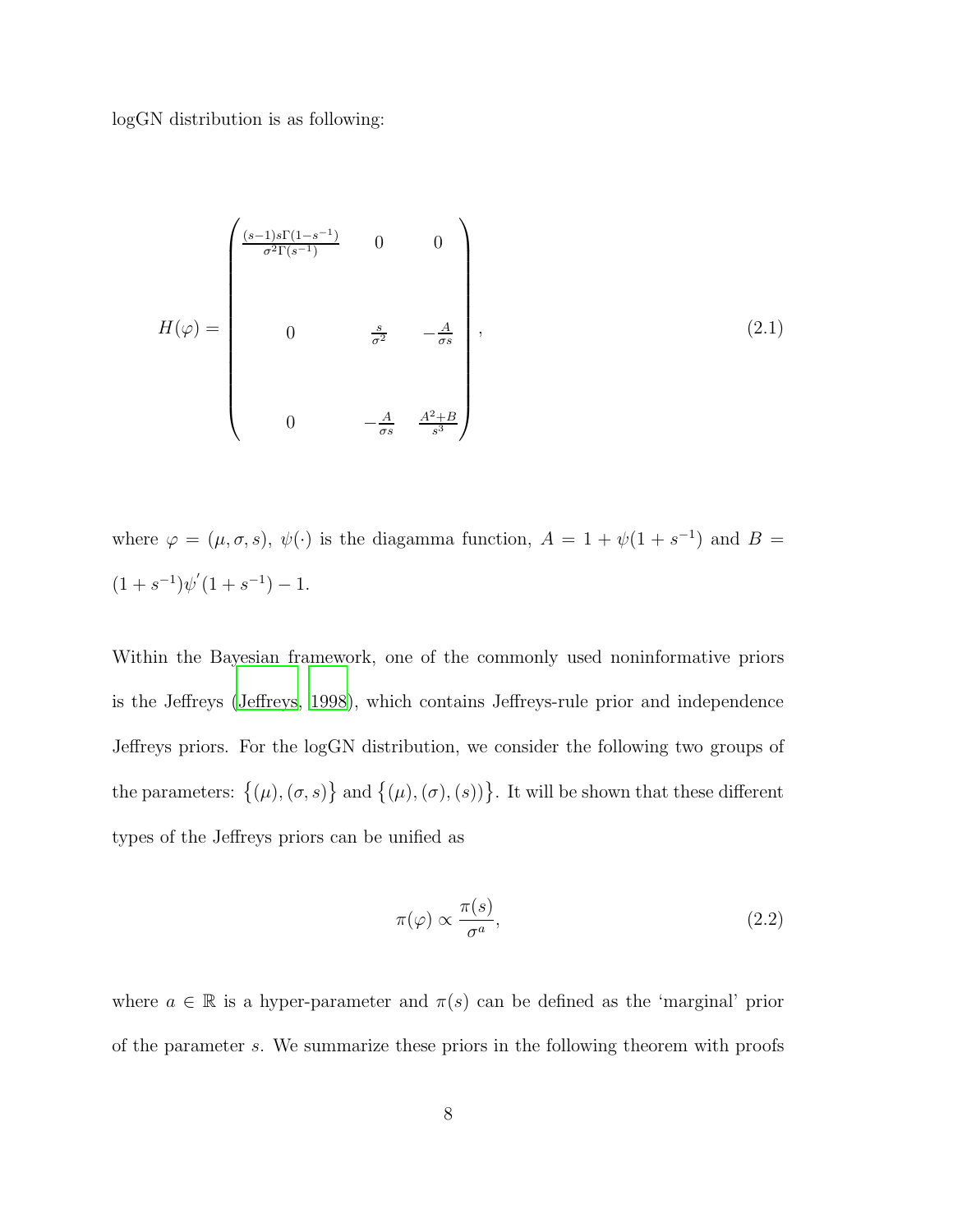<span id="page-23-0"></span>provided in the Appendix.

Theorem 1 *Consider the logGN distribution with the pdf in [\(1.1\)](#page-16-0). The independence Jeffreys priors with the groupings*  $\{(\mu),(\sigma),(\mathbf{s})\}$  and  $\{(\mu),(\sigma,\mathbf{s})\}$ , and the Jeffreys*rule priors for*  $\{\mu, \sigma, s\}$  are marked as  $\pi^{J1}(\varphi), \pi^{J2}(\varphi)$ , and  $\pi^{J}(\varphi)$ , respectively. They *are of the form [\(2.2\)](#page-22-0) with*

<span id="page-23-1"></span>
$$
a = 1, \quad \pi^{J1}(s) \propto s^{-1} [B]^{1/2}, \tag{2.3}
$$

<span id="page-23-2"></span>
$$
a = 1, \quad \pi^{J2}(s) \propto s^{-3/2} \left[ A^2 + B \right]^{1/2},\tag{2.4}
$$

$$
a = 2, \quad \pi^{J}(s) \propto \left[ \frac{s(s-1)\Gamma(1-s^{-1})}{\Gamma(s^{-1})} \right]^{1/2} \pi^{J}^{1}(s).
$$
 (2.5)

 $where B = (1 + s^{-1})\psi'(1 + s^{-1}) - 1.$ 

As commented by [\[3\]](#page-45-2), the Jeffreys-type priors may be unsatisfactory for multiparameter problems if we are only interested in a subset of the parameters with the rest treated as nuisance parameters, because it may result in some unsatisfied results. For instance, the frequentist coverage of Bayesian credible interval from the Jeffreysrule priors may not reach the desired theoretical level. This motivates the study of alternative objective priors constructed based on some formal rules.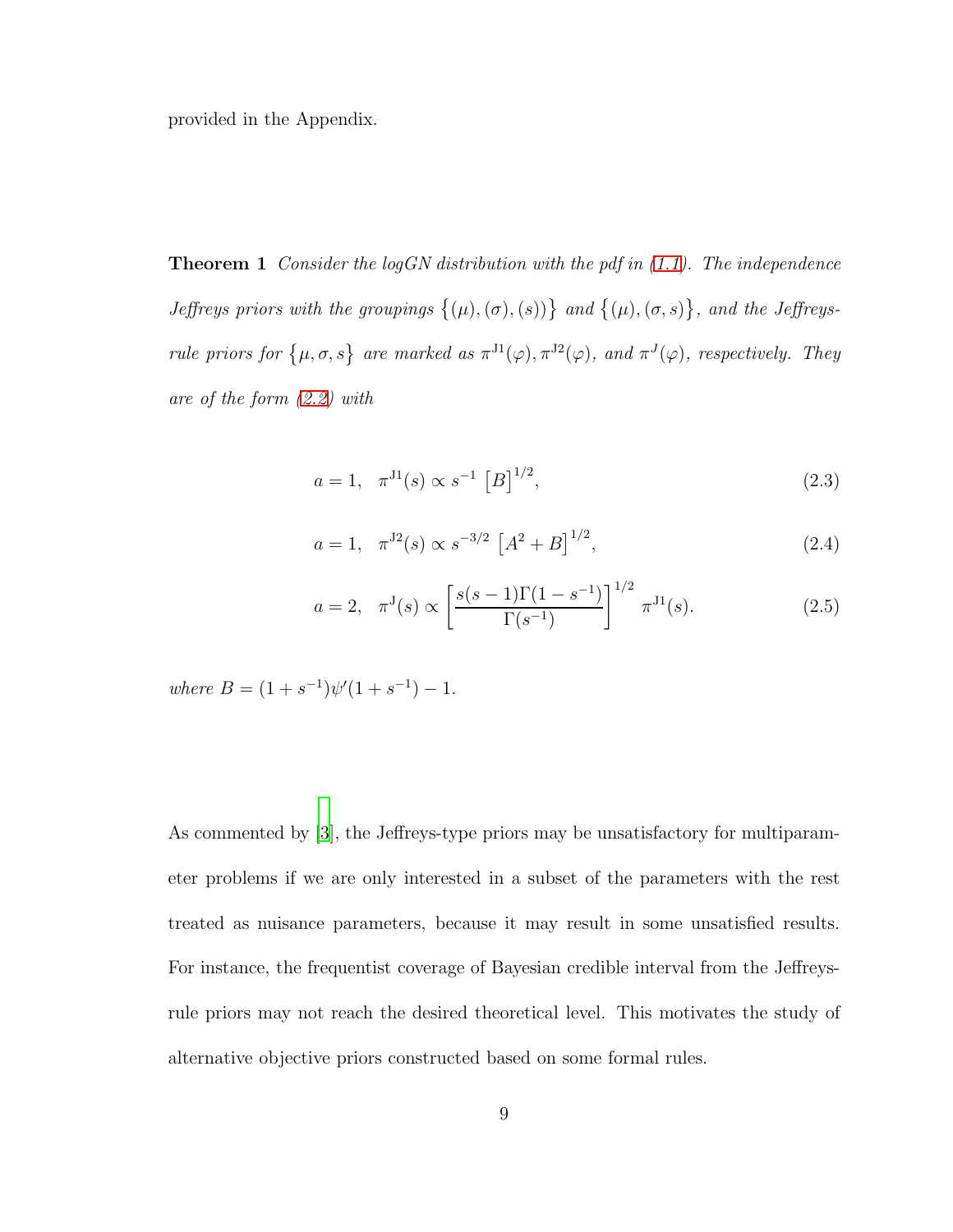#### <span id="page-24-0"></span>2.0.2 Inside of the reference priors

According to the influential paper of [\[5\]](#page-45-3), the reference priors have been indicated as alternative tools for developing noninformative priors of the parameters. Note that this prior in problems involving multiple parameters depends on the different orderings of the unknown parameters. Since the Fisher information [\(2.1\)](#page-22-1) does not depend on the location parameter  $\mu$ , we can put it in anywhere. Thus, different orderings lead to the two types of the reference priors summarized in following theorem with proofs given in the Appendix.

**Theorem 2** *Consider the logGN distribution with the pdf in*  $(1.1)$ *. when*  $a = 1$ *, for the group orderings*  $(\mu, \sigma, s)$ ,  $(\sigma, s, \mu)$ *, and*  $(\sigma, \mu, s)$ *, the 'marginal' prior of the parameter* s *is*

<span id="page-24-2"></span><span id="page-24-1"></span>
$$
\pi^{\text{R1}}(s) \propto s^{-3/2} \ [A^2 + B]^{1/2},\tag{2.6}
$$

*whereas for the group orderings*  $(\mu, s, \sigma)$ ,  $(s, \sigma, \mu)$ *, and*  $(s, \mu, \sigma)$  *the 'marginal' prior of the parameter* s *is*

<span id="page-24-3"></span>
$$
\pi^{R2}(s) \propto s^{-3/2} [B]^{1/2}.
$$
\n(2.7)

It should be noted that  $\pi^{R1}$  is exactly the same as  $\pi^{J2}$  and that the expressions of other priors in Theorems [1](#page-23-0) and [2](#page-24-1) are quite similar. However, from the follwing results, we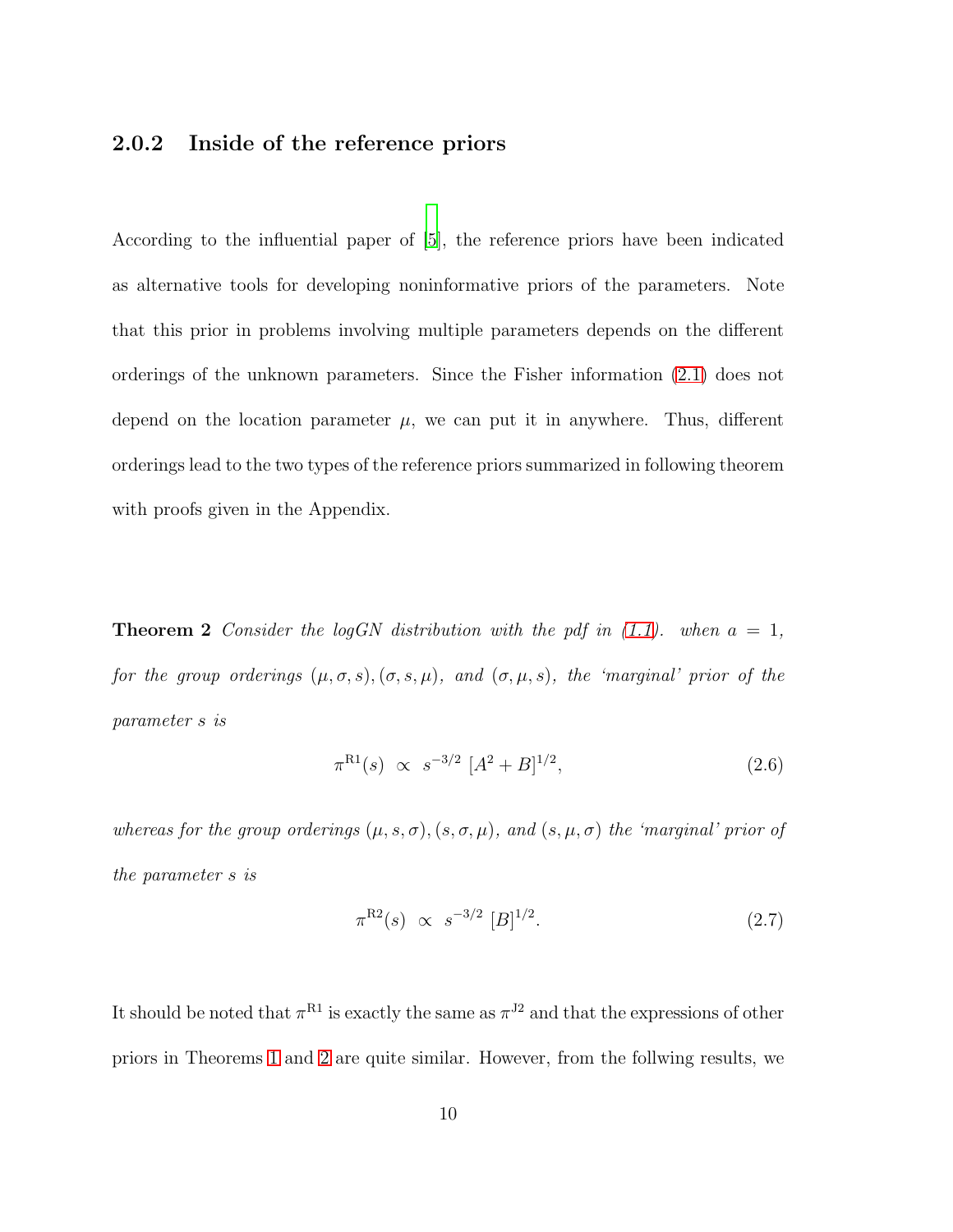<span id="page-25-0"></span>can get different answers, especially when we have smaller sample size. In particular, we will show that they behave differently in terms of the probability matching criteria defined by [\[11\]](#page-46-1) from a theoretical point of view.

#### 2.0.3 Inside of the First-order matching priors

A prior distribution under which the posterior probabilities of specific districts exactly or approximately coincide with their coverage probabilities is called a probability matching prior. More examples can be seen in the paper of [\[10\]](#page-46-2), [\[11\]](#page-46-1). Since the shape parameter s is very important, we could develop first-order matching prior's general form, when s is the parameter of interest. The result helps us to choose a better prior of the Bayesian estimation.

Since we are interested in estimating the parameter s, we arrange the Fisher information  $H(\varphi)$  in terms of the group ordering  $(s, \sigma, \mu)$ . The Fisher information matrix can then be rewritten as

$$
H(\varphi) = \begin{pmatrix} \frac{A^2 + B}{s^3} & -\frac{A}{\sigma s} & 0 \\ & & \\ -\frac{A}{\sigma s} & \frac{s}{\sigma^2} & 0 \\ & & \\ 0 & 0 & \frac{(s-1)s\Gamma(1-s^{-1})}{\sigma^2\Gamma(s^{-1})} \end{pmatrix}
$$

.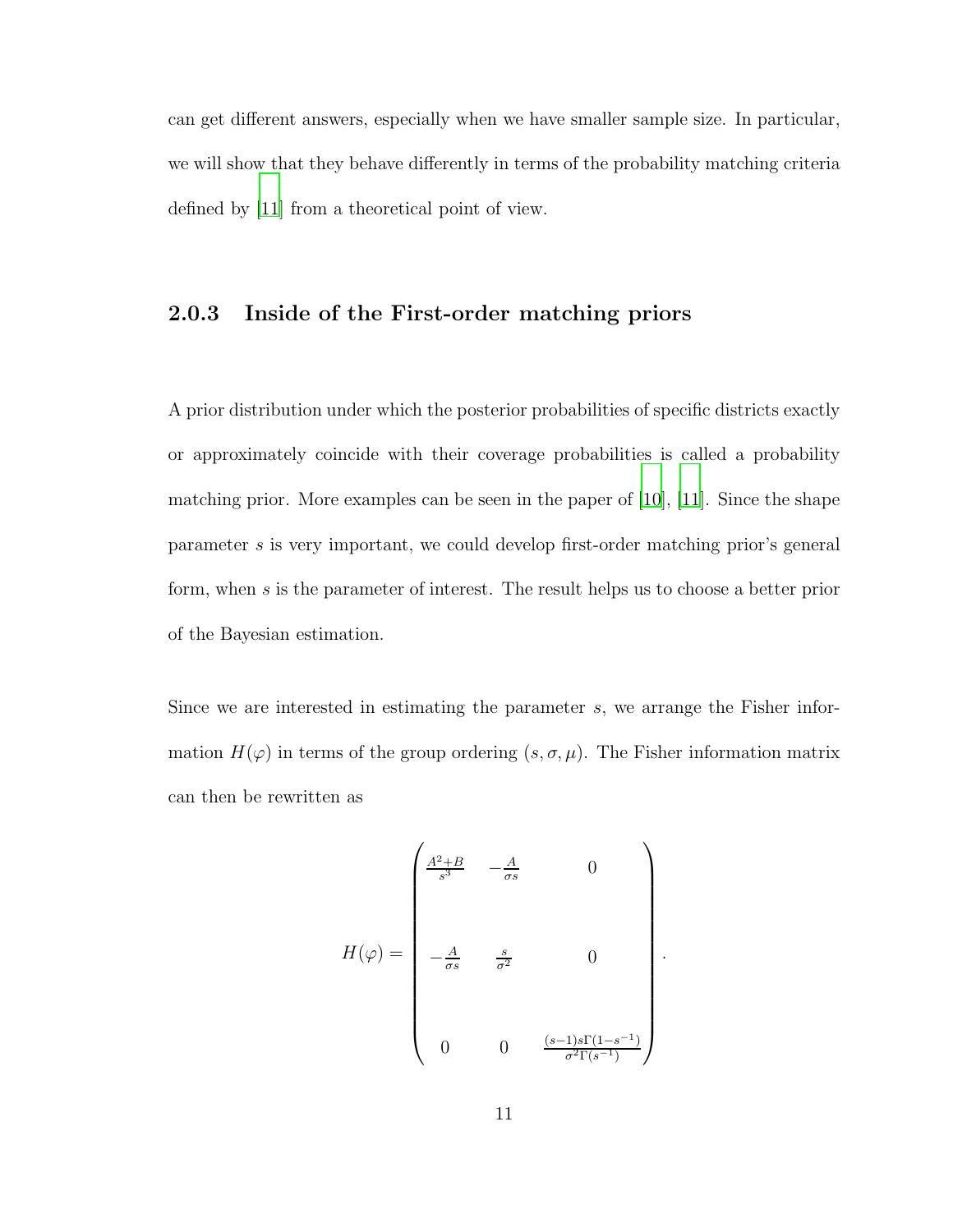An orthogonal reparameterization of  $(s, \sigma, \mu)$ . Let  $\theta_1 = s$ ,  $\theta_2 = g(s, \sigma)$ , and  $\theta =$  $(\theta_1,\theta_2,\theta_3)$  can simplify the procedure. We need to obtain a solution for

$$
H(s,\sigma,\mu) = \begin{pmatrix} 1 & \frac{\partial g}{\partial s} & 0 \\ & & & & \\ 0 & \frac{\partial g}{\partial \sigma} & 0 \\ & & & & \\ 0 & 0 & 1 \end{pmatrix} \begin{pmatrix} I_{\theta_1,\theta_1} & 0 & 0 \\ & & & \\ 0 & I_{\theta_2,\theta_2} & 0 \\ & & & \\ 0 & 0 & I_{\theta_3,\theta_3} \end{pmatrix} \begin{pmatrix} 1 & 0 & 0 \\ & & & \\ \frac{\partial g}{\partial s} & \frac{\partial g}{\partial \sigma} & 0 \\ & & & \\ 0 & 0 & 1 \end{pmatrix}.
$$

Then several differential equations can be derived as followings:

$$
I_{\theta_1, \theta_1} + \left(\frac{\partial g}{\partial s}\right)^2 I_{\theta_2, \theta_2} = \frac{B + A^2}{s^3},
$$

$$
\frac{\partial g}{\partial s} \frac{\partial g}{\partial \sigma} I_{\theta_2, \theta_2} = -\frac{A}{\sigma s},
$$

$$
\left(\frac{\partial g}{\partial \sigma}\right)^2 I_{\theta_2, \theta_2} = \frac{s}{\sigma^2},
$$

which gives

$$
\frac{\partial g}{\partial s} + \frac{A\sigma}{s^2} \frac{\partial g}{\partial \sigma} = 0.
$$

It can be verified that  $g(s, \sigma) = \sigma^{-1} \exp(-s^{-1})[\Gamma(1 + s^{-1})]^{-1}$  is a solution, leading to

$$
\theta_1 = s
$$
,  $\theta_2 = \sigma^{-1} \exp(-s^{-1}) [\Gamma(1 + s^{-1})]^{-1}$ ,  $\theta_3 = \mu$ .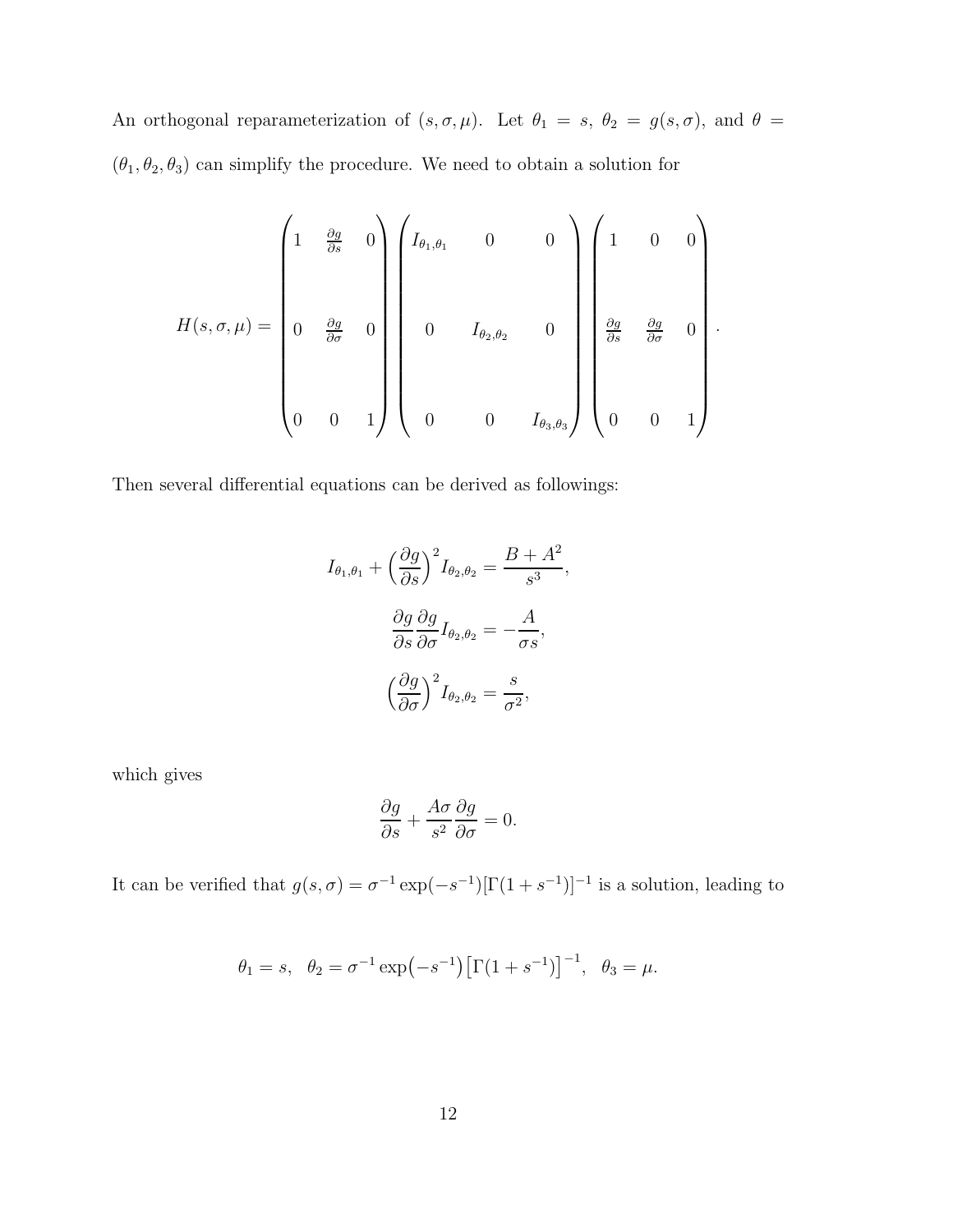The likelihood function of  $\theta$  is defined as

$$
L(\theta) = \frac{\theta_2^n}{2^n} \exp\bigg\{\frac{n}{\theta_1} - \left[\theta_2 \exp\left(\frac{1}{\theta_1}\right) \Gamma\left(1 + \frac{1}{\theta_1}\right)\right]^{\theta_1} \sum_{i=1}^n \left|\frac{y_i - \theta_3}{\sigma}\right|^{\theta_1}\bigg\}.
$$

The corresponding Fisher information under the above orthogonal reparameterization is given by

<span id="page-27-0"></span>
$$
R(\theta) = \text{Diag}\big\{b_1(\theta), b_2(\theta), b_3(\theta)\big\},\tag{2.8}
$$

where  $\mathrm{Diag}\{\cdot\}$  is a diagonal matrix with the diagonal elements

$$
b_1(\theta) = \left[ (1 + \theta_1^{-1}) \psi'(1 + \theta_1^{-1}) + A^2 - 1 \right] \theta_1^{-3},
$$
  
\n
$$
b_2(\theta) = \theta_1 \theta_2^2 \exp(2\theta_1^{-1}) \left[ \Gamma(1 + \theta_1^{-1}) \right]^2,
$$
  
\n
$$
b_3(\theta) = \frac{(\theta_1 - 1)\theta_1 \Gamma(1 - \theta_1^{-1})}{\Gamma(\theta_1^{-1})} \theta_2^2 \exp(2\theta_1^{-1}) \left[ \Gamma(1 + \theta_1^{-1}) \right]^2.
$$

It follows that the form of first-order matching prior is

<span id="page-27-1"></span>
$$
\pi(\theta) \propto a_1(\theta)^{1/2} g(\theta_2, \theta_3)
$$
  
 
$$
\propto \theta_1^{-3/2} \left[ (1 + \theta_1^{-1}) \psi'(1 + \theta_1^{-1}) + A^2 - 1 \right]^{1/2} k(\theta_2, \theta_3),
$$
 (2.9)

where  $k(\cdot)$  is an arbitrary positive and differentiable function of  $\theta_2$  and  $\theta_3$ . Moreover,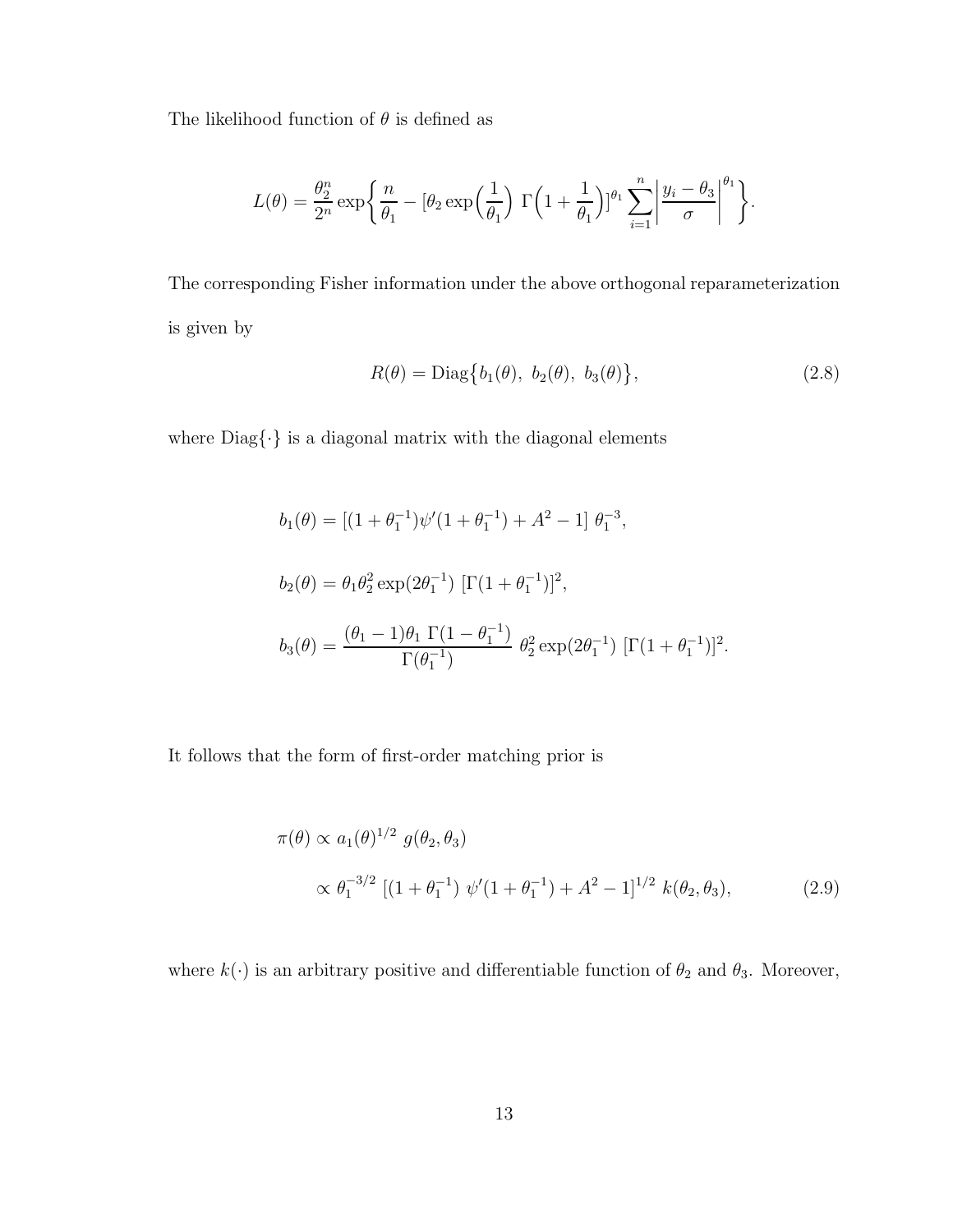by letting  $k(\theta_2, \theta_3) = \sigma^{-1}$ , a first-order matching prior reduces to

$$
\pi(\sigma, \mu, s) \propto \sigma^{-1} s^{-3/2} [A^2 + B]^{1/2},
$$

which shows that  $\pi^{R1}$  in [\(2.6\)](#page-24-2) is the same as the first-order probability matching prior. Other objective priors [\(2.3\)](#page-23-1), [\(2.5\)](#page-23-2), and [\(2.7\)](#page-24-3) given in Theorems [1](#page-23-0) and [2](#page-24-1) are not. This shows that even the priors looks similar, the behavior of these priors is quite different from a theoretical viewpoint.

Since we can choose different function for  $k(\cdot)$ , there are uncountable first-order matching priors for the model parameters. Thus, it is of interest to narrow down the subclass of the priors according to the second-order matching criterion [\(Mukerjee and Dey](#page-47-2), [1993\)](#page-47-2). After tedious algebraic implications of derivatives and expectations from the Fisher information in [\(2.8\)](#page-27-0), it can be proved that on secondorder matching priors in our case [\(2.9\)](#page-27-1) when s is the parameter of interest.

It should be noted that the priors in Theorems [1](#page-23-0) and [2](#page-24-1) are all improper. We are thus interested in investigating the important issue of whether these improper priors result in proper posterior distributions, since statistical inference based on an improper posterior distribution is invalid [\(Mukerjee and Ghosh](#page-47-3), [1997.](#page-47-3)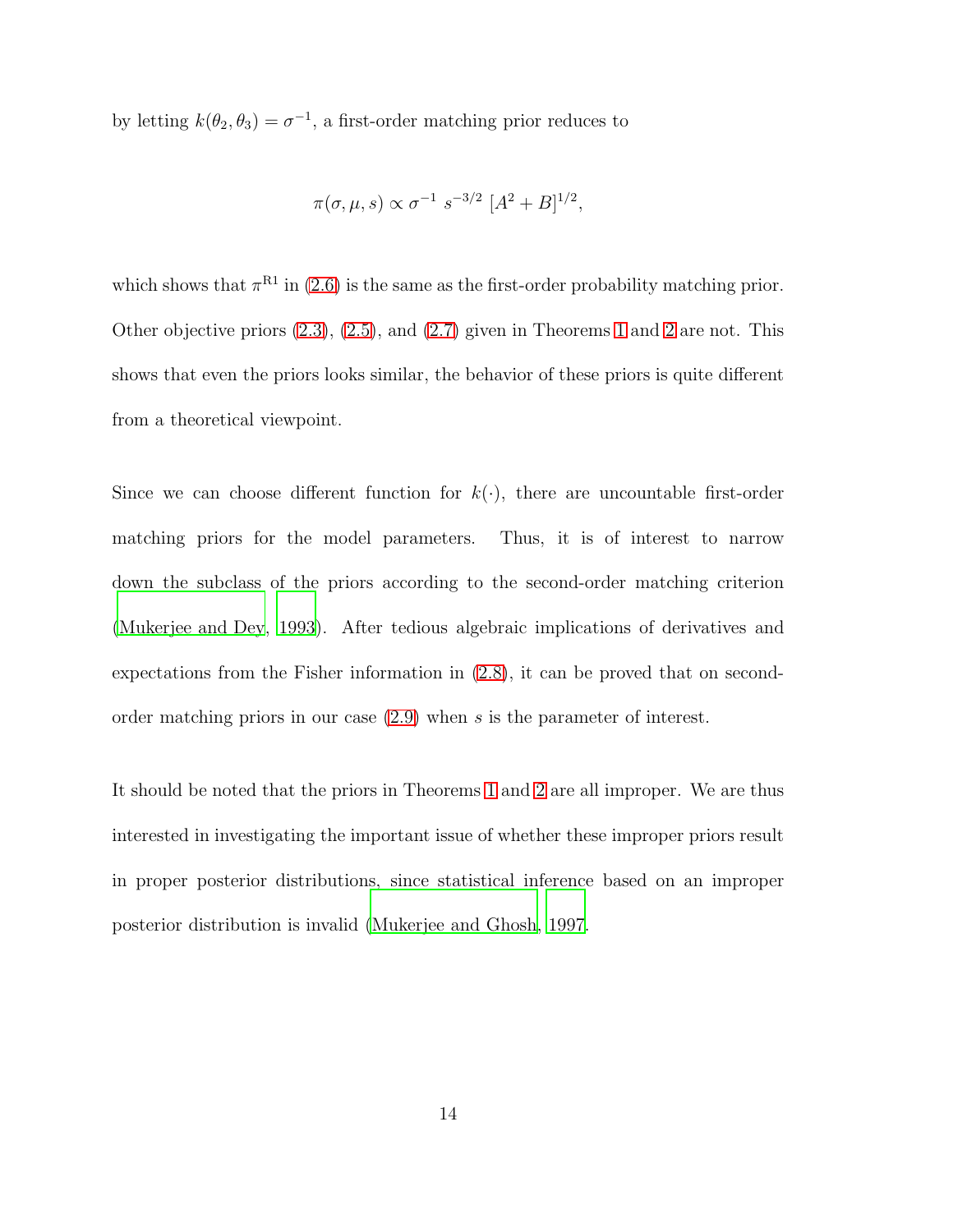## <span id="page-29-0"></span>Chapter 3

# Propriety of the posterior distributions

Suppose that  $y_1, \dots, y_n$  are independent and identically distribution (iid) random variables generated from the logGN distribution with the pdf in [\(1.1\)](#page-16-0). We have the likelihood function as

<span id="page-29-1"></span>
$$
L(\mu, s, \sigma) \propto \sigma^{-n} s^n \left[ \Gamma(1/s) \right]^{-n} \exp\left\{-\sum_{i=1}^n \left| \frac{y_i - \mu}{\sigma} \right|^s \right\}.
$$
 (3.1)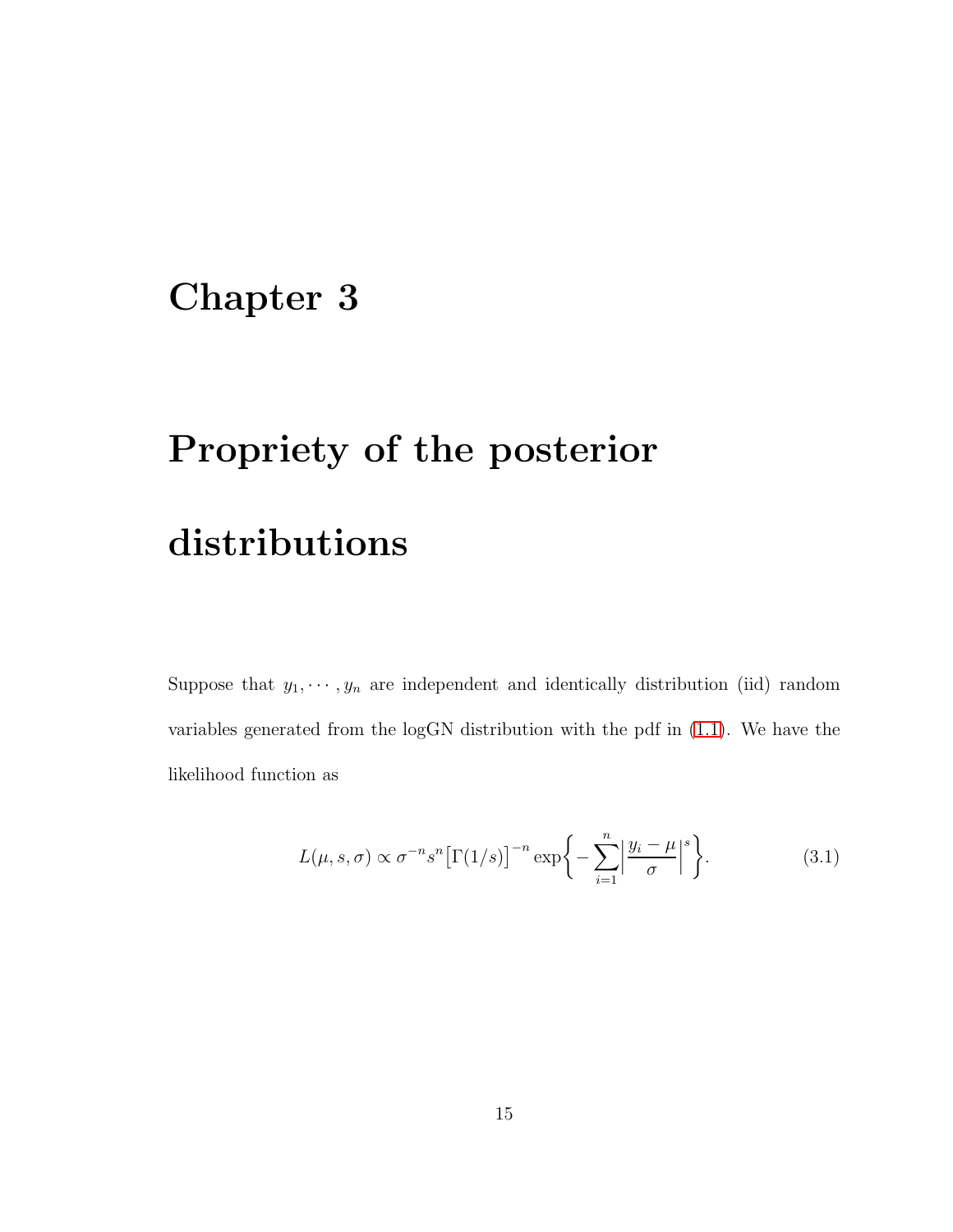The joint posterior distribution of the unknown parameters under the prior of the form  $(2.2)$  is given by

<span id="page-30-2"></span>
$$
\pi^{\tau}(\mu, s, \sigma \mid \mathbf{y}) \propto L(\mu, s, \sigma) \sigma^{-a} \pi^{\tau}(s), \tag{3.2}
$$

where  $\mathbf{y} = (y_1, \dots, y_n)'$  and  $\tau = \{J, J1, J2, R1, R2\}$  represents the objective prior under consideration. The joint posterior distribution of  $(\mu, s, \sigma)$  is proper if and only if

<span id="page-30-1"></span>
$$
\int_{1}^{\infty} \pi^{\tau}(s \mid \mathbf{y}) ds < \infty,
$$
\n(3.3)

where  $\pi^{\tau}(s | \mathbf{y})$  is the marginal posterior distribution of the parameter s obtained by integrating with  $\mu$  and  $\sigma$ 

$$
\pi^{\tau}(s \mid \mathbf{y}) \propto \pi^{\tau}(s) \int_{\mathbb{R}} \int_0^{\infty} L(\mu, s, \sigma) \sigma^{-a} d\sigma d\mu = \pi^{\tau}(s) L^{I}(s; \mathbf{y}).
$$

The finite nature of the integral in [\(3.3\)](#page-30-1) is related to the tail behavior of  $\pi^{\tau}(s | \mathbf{y})$ , which is determined by both the integrated likelihood  $L^{I}(s; y)$  and the 'marginal' priors of the parameter s in Theorems [1](#page-23-0) and [2.](#page-24-1) The following two lemmas play a key role in determining whether the posterior distributions of the unknown parameters are proper under these priors.

<span id="page-30-0"></span>Lemma 1 *The marginal priors of the parameter* s *in Theorem [1](#page-23-0) are continuous functions in*  $[1, \infty)$  *and are such that*  $\pi^{J1}(s) = O(s^{-1}), \pi^{J2}(s) = O(s^{-3/2})$ *, and*  $\pi^{J}(s) =$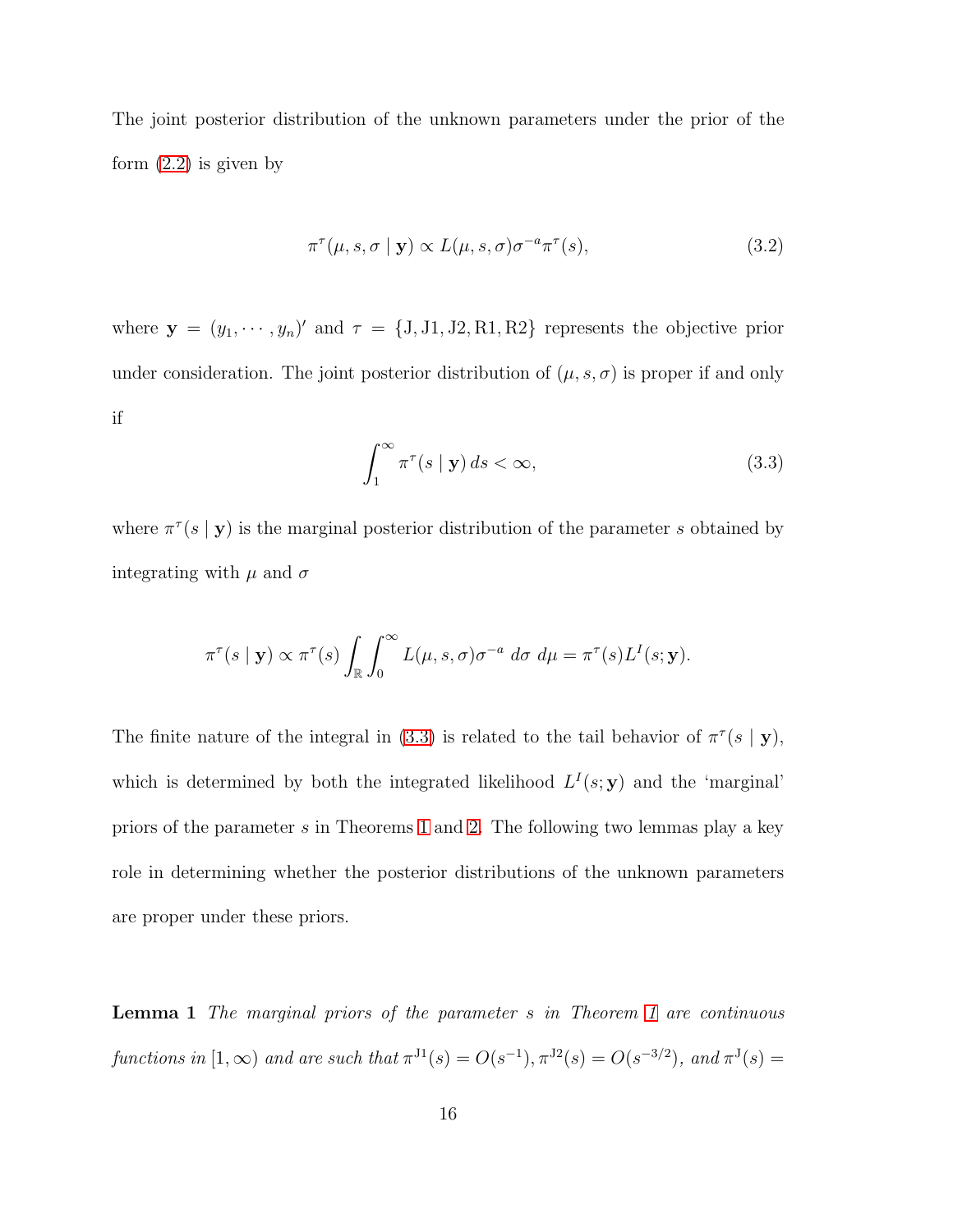<span id="page-31-0"></span>
$$
O(s^{-1/2})
$$
 as  $s \to \infty$ . Similarly  $\pi^{R1}(s) = \pi^{R2}(s) = O(s^{-3/2})$  as  $s \to \infty$ .

Lemma 2 *When* n > 3−a*, the integrated likelihood of the parameter* s *is a continuous* function in  $[1, \infty)$  and is such that  $L^I(s; y) = O(1)$  as  $s \to \infty$ .

The propriety of the posterior distribution of various priors in Theorems [1](#page-23-0) and [2](#page-24-1) are given by as followings.

Proposition 1 *Consider the logGN distribution with the pdf in [\(1.1\)](#page-16-0). The Jeffreystype priors* π <sup>J</sup> *and* π J1 *in Theorem [1](#page-23-0) lead to improper posterior distributions. Provided that*  $n > 2$  $n > 2$ , the prior  $\pi^{J2}$  and the two reference priors in Theorem 2 result in proper *posterior distributions.*

It deserves mentioning that [\[18](#page-47-0)] derived the independence Jeffreys prior  $\pi^{J2}$  of the unknown model parameters. Because the expression of  $\pi^{J2}$  is quite complex, they provided a simple approximated form given by  $\pi^{\text{MP}}(s) \propto s^{-1/2}$ . We observe from Lemmas [1](#page-30-0) and [2](#page-31-0) that this approximation may lead to an improper posterior distribution. Instead, we propose a valid appropriated form for the 'marginal' prior of s according to the tail behavior of the priors with respect to s. Specifically, we consider an approximated form given by

$$
a = 1, \ \pi^{\text{RA}}(s) \propto s^{-3/2}.
$$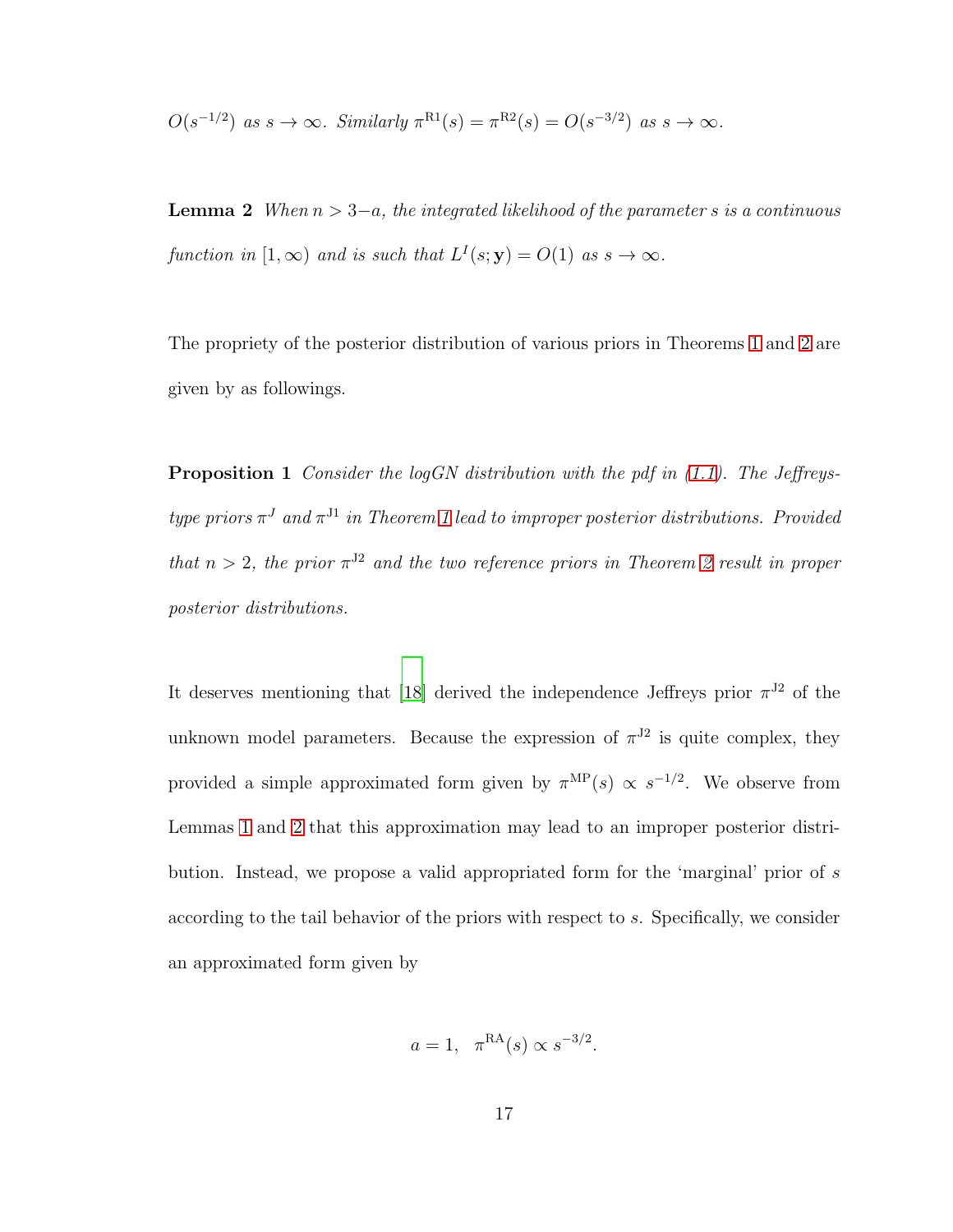<span id="page-32-0"></span>

**Figure 3.1:** Comparsion between priors  $\pi^{R1}$ ,  $\pi^{R2}$  and  $\pi^{RA}$ .

This approximation will not only lead to a proper posterior distribution, but also simplifies the posterior computation under other objectives priors in Theorems [1](#page-23-0) and [2.](#page-24-1) It can be seen from Figure [3.1](#page-32-0) that this approximated form falls between the two reference priors.

We also observe from expressions  $(3.1)$  and  $(3.2)$  that the joint posterior distribution of the unknown parameters  $(\mu, s, \sigma)$  is not recognizable, so an efficient Gibbs sampler algorithm needs to be developed for generating posterior samples to make statistical inference.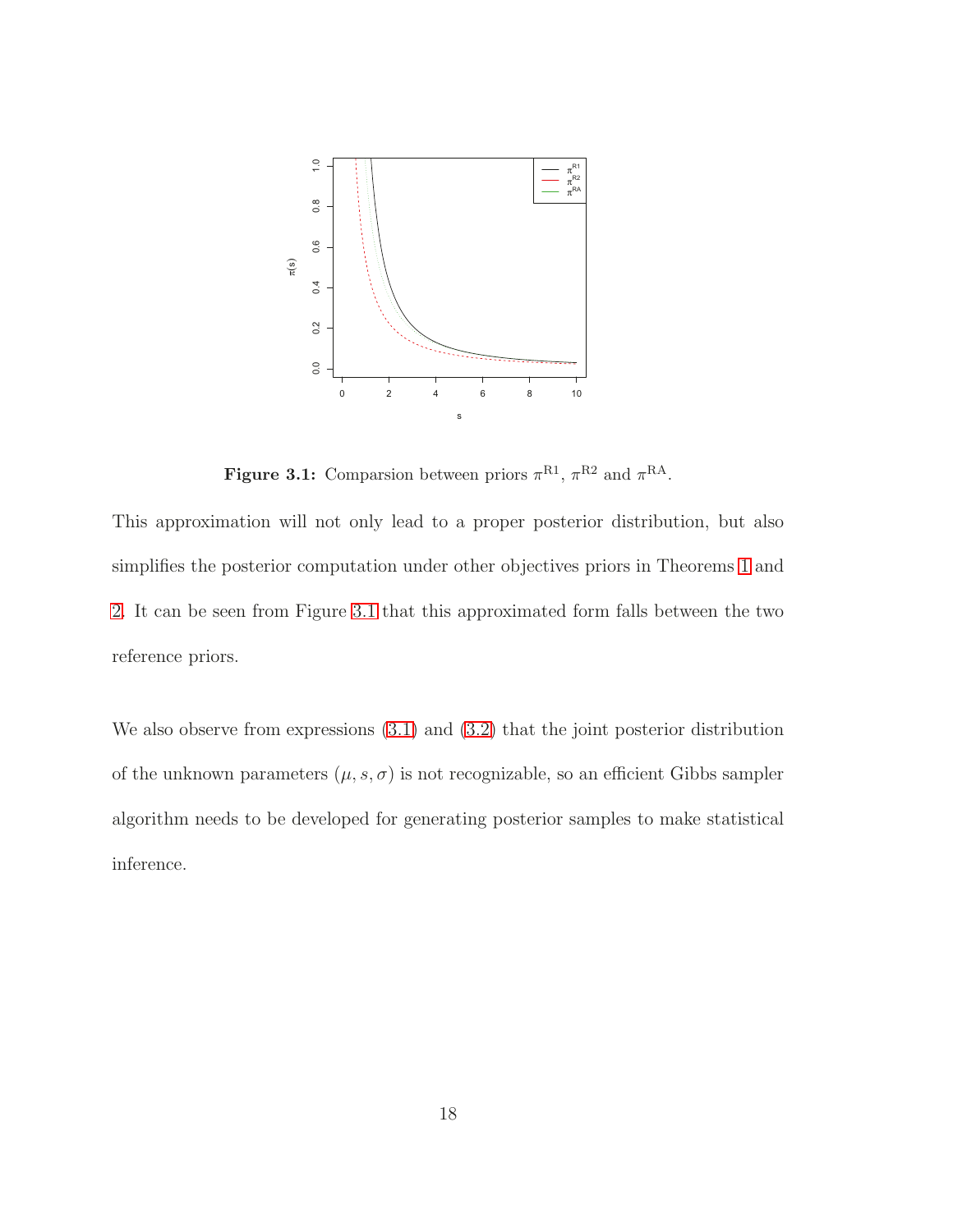# <span id="page-33-0"></span>Chapter 4

# Posterior computation

The full conditional posterior distributions of the unknown model parameters are given by

<span id="page-33-1"></span>
$$
\mu \mid \sigma, s, \mathbf{u}, \mathbf{y} \propto 1, \quad \max_{i} \{ \log(y_i) - \sigma u_i^{1/s} \} < \mu < \min_{i} \{ \log(y_i) + \sigma u_i^{1/s} \},
$$
\n
$$
\sigma \mid \mu, s, \mathbf{u}, \mathbf{y} \propto \frac{1}{\sigma^{n+1}}, \quad \sigma > \max_{i} \left\{ \frac{|\mu - \log(y_i)|}{u_i^{1/s}} \right\},
$$
\n
$$
u_i \mid \mu, s, \sigma, \mathbf{y} \propto \exp(u_i), \quad u_i > \left\{ \frac{\lfloor \log(y_i) - \mu \rfloor}{\sigma} \right\}^s, \quad i = 1, \cdots, n,
$$
\n
$$
s \mid \mu, s, \sigma, \mathbf{u}, \mathbf{y} \propto \frac{s^{n-1}}{\Gamma^n(1/s)}, \max_{i \in S^-} \{1, a_i\} < s < \min_{i \in S^+} a_i,
$$
\n
$$
(4.1)
$$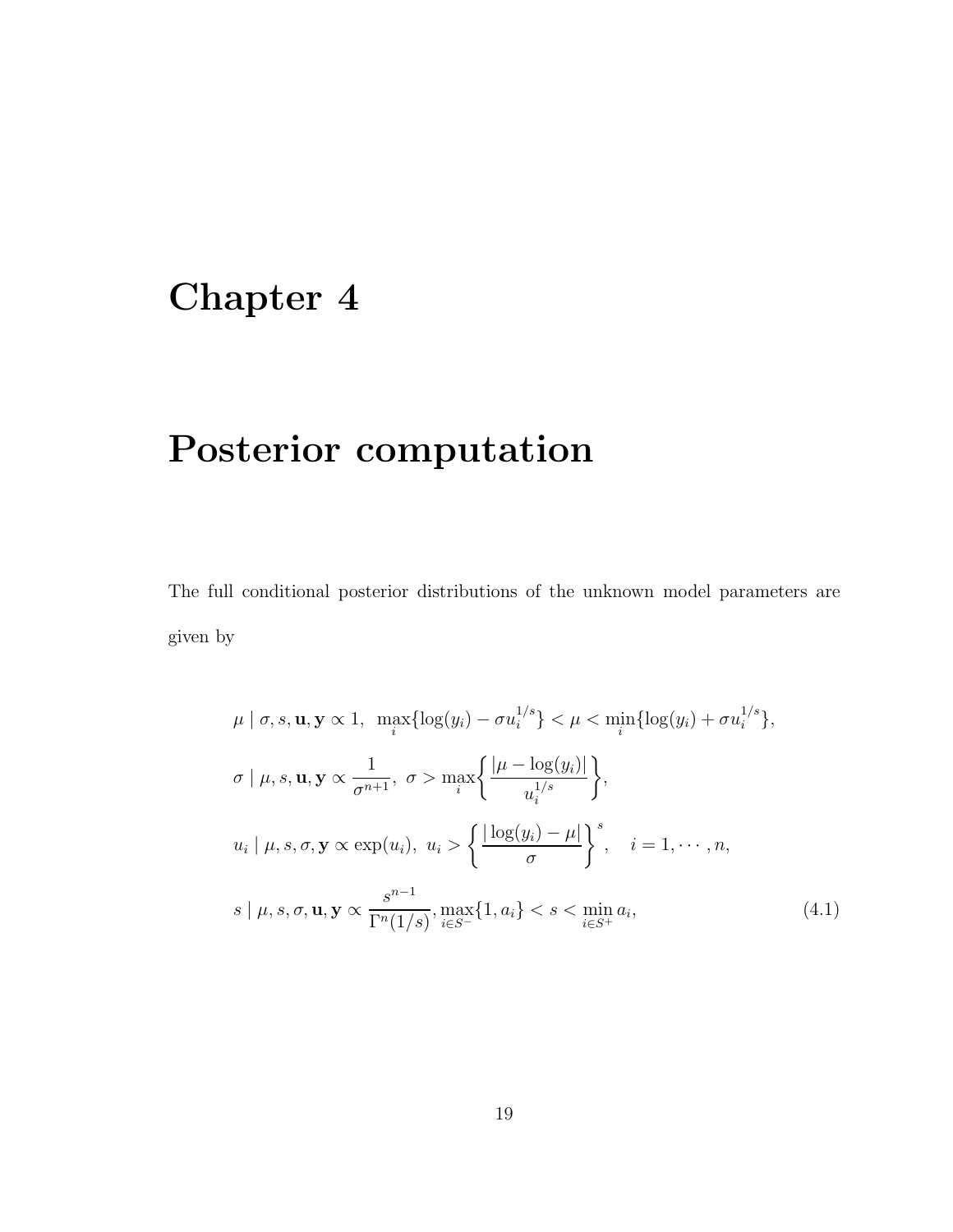where  $S^- = \{i : \log(|\mu - \log(y_i)|/\sigma < 0\}, S^+ = \{i : \log(|\mu - \log(y_i)|/\sigma > 0\}, \text{ and }$ 

$$
a_i = \frac{\log(u_i)}{\log(|\mu - \log(x_i)|/\sigma)}, \quad i = 1, \cdots, n.
$$

Therefore, an efficient Gibbs sampler algorithm for generating posterior samples can be developed as follows.

- i) Simulate  $\mu$  from the uniform distribution in the interval  $[\max_i {\log(y_i)} \sigma u_i^{1/s}$  $i^{1/s}$ , min<sub>i</sub> $\{\log(y_i) + \sigma u_i^{1/s}\}$  $\begin{bmatrix} 1/s \\ i \end{bmatrix}$ .
- ii) Simulate  $\sigma$  from the Pareto distribution with the scale parameter  $\max_i \{|\mu - \log(y_i)|/u_i^{1/s}\}\$ and the shape parameter n.
- iii) Simulate  $u_i$  from the truncated exponential distribution with the rate parameter 1 by truncating on right side of  $\{|\log(y_i) - \mu|/\sigma\}^s$  for  $i = 1, \dots, n$ .
- iv) Simulate s from the conditional posterior distribution in [\(4.1\)](#page-33-1) using the acceptance-rejection method developed by [\[12](#page-46-3)].

It should noted that the full conditional posterior distribution of the parameter s is not of standard form; we here employ the acceptance-rejection method [\(Devroye,](#page-46-3) [1986\)](#page-46-3) for posterior simulation. Our simulation studies in the next section indicate that the proposed sampling algorithm is quite efficient due to mixing and convergence under different simulation scenarios.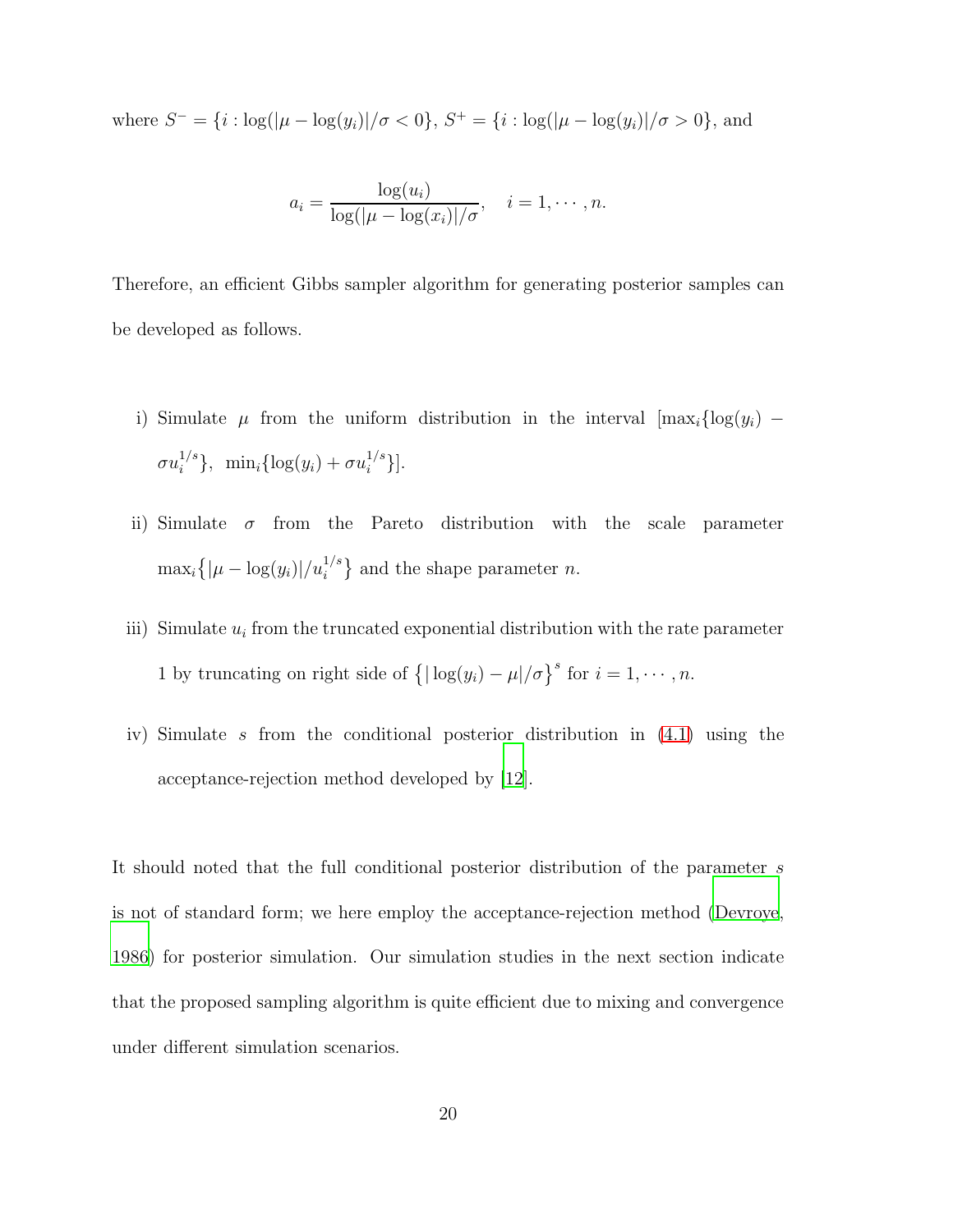### <span id="page-35-0"></span>Chapter 5

### Simulation studies

In this section, we use computational simulations to assess the performance of the Bayesian procedures under the various priors as well as the MLEs for the parameters of the logGN distribution. In these examples, we take the shape parameter  $s = 1, 2, 3, 5$ and the sample size  $n = 25, 50, 100$ . Without loss of generality, the location parameter  $\mu$  and the scale parameter  $\sigma$  are kept fixed at 0 and 1, respectively. All the results were based on 1, 000 repetitions. We report the average values of the posterior mean, the posterior median, and the squared root of mean squared error (SRMSE) of each estimator. We also report Bayesian frequentist coverage and the average length of Bayesian credible intervals for each parameter under the various priors studied in this paper.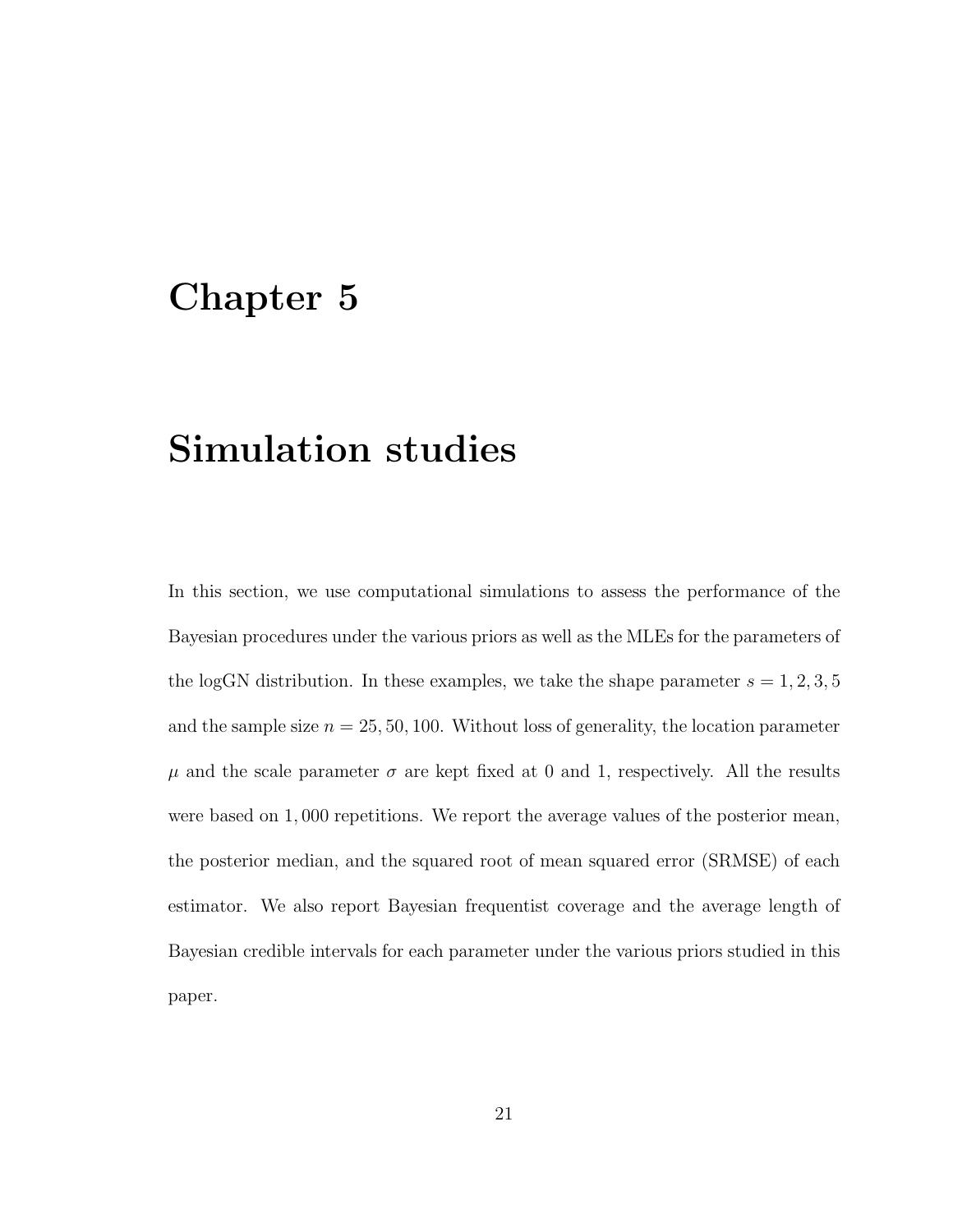s Parameter  $\pi^{\text{R1}}$ R1  $\pi$  $\overline{\pi^{R2}}$  $\pi^{\rm RA}$ Mean Median Mean Median Mean Median MLE 1  $\mu$  −0.0064 −0.0071 0.0069 0.0066 −0.0034 −0.0029 −0.0099 (0.2410) (0.2393) (0.2409) (0.2383) (0.2329) (0.2311) (0.2473)  $\sigma$  1.4518 1.3972 1.5044 1.4492 1.4609 1.4056 1.0335  $(0.5612)$   $(0.5177)$   $(0.6085)$   $(0.5630)$   $(0.5697)$   $(0.5252)$   $(0.6165)$ s 1.5414 1.3430 1.6222 1.3993 1.5478 1.3507 1.3051 (0.7738) (0.4796) (0.8913) (0.5604) (0.7743) (0.4809) (1.0264) 2  $\mu$  0.0020 0.0018 0.0061 0.0063 −0.0029 −0.0030 −0.0042 (0.1414) (0.1422) (0.1519) (0.1528) (0.1472) (0.1484) (0.1536)  $\sigma$  0.9192 0.9056 0.9391 0.9286 0.9350 0.9235 0.9215 (0.1989) (0.2147) (0.1978) (0.2123) (0.1915) (0.2064) (0.2929) s 2.2672 1.913 2.4907 1.9700 2.4048 1.9108 2.4849 (1.0458) (0.6621) (1.3115) (0.7691) (1.2348) (0.7401) (1.5962) 3  $\mu$  0.0054 0.0053 0.0064 0.0065 0.0012 0.0011 −0.0053 (0.1225) (0.1229) (0.1240) (0.1243) (0.1175) (0.1180) (0.1266)  $\sigma$  0.8562 0.8545 0.8915 0.8924 0.8830 0.8835 0.8967 (0.2134) (0.2232) (0.1941) (0.2020) (0.1921) (0.2002) (0.2353) s 2.9233 2.2341 3.2717 2.4922 3.1573 2.3985 3.3182 (1.3691) (1.1596) (1.6157) (1.1451) (1.5243) (1.1500) (1.8445) 5  $\mu$  0.0038 0.0038 0.0064 0.0061 0.0016 0.0017 −0.0012  $(0.1043)$   $(0.1038)$   $(0.1109)$   $(0.1106)$   $(0.1076)$   $(0.1071)$   $(0.1115)$  $\sigma$  0.8776 0.8847 0.8422 0.8475 0.8615 0.8677 0.8573 (0.1805) (0.1799) (0.2072) (0.2089) (0.1908) (0.1914) (0.2272) s 4.3633 3.1820 3.7222 2.7244 3.995 2.9404 4.1470  $(2.1025)$   $(2.2296)$   $(2.2070)$   $(2.5528)$   $(2.0862)$   $(2.3788)$   $(2.4149)$ 

<span id="page-36-0"></span>Table 5.1 The averaged estimates of each parameter and the SRMSE(in the parenthesis) based on 1,000 repetition for  $n = 25$ .

We ran the Gibbs sampler algorithm in Section [4](#page-33-0) to obtain 50, 000 observations of Markov chains, where the first 5,000 samples are discarded as burn-in periods with a thinning of 10 draws. According to our examination, there is no proof of absence of merging in view of the run length control analytic( $|21|$ ) and the union symptomatic test measurement (at an importance level of 5%) by [\[15\]](#page-47-5).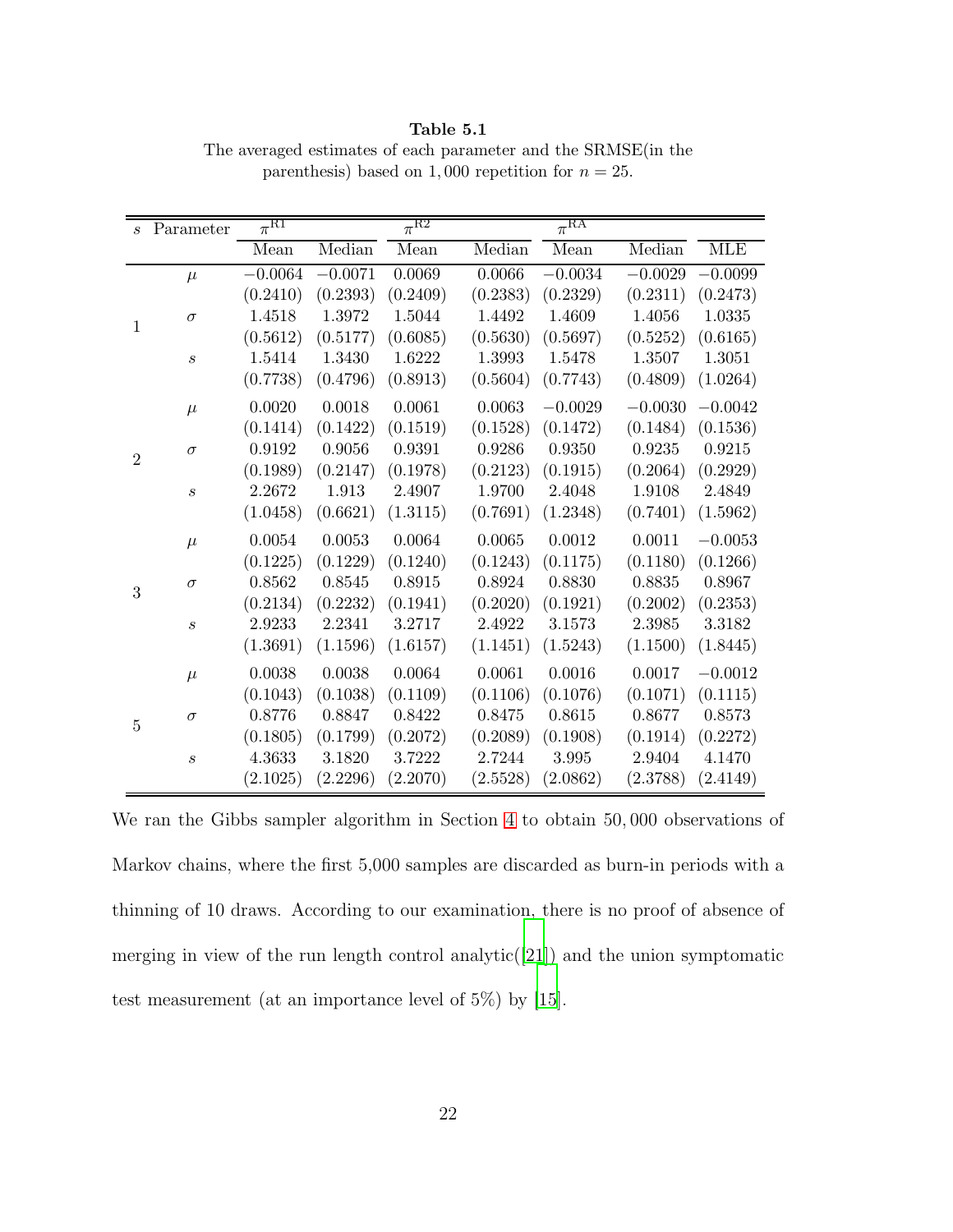| $\mathcal{S}_{\mathcal{S}}$ | Parameter        | $\overline{\pi^{\text{RI}}}$ |            | $\pi^{R2}$   |          | $\overline{\pi^{RA}}$ |           |            |
|-----------------------------|------------------|------------------------------|------------|--------------|----------|-----------------------|-----------|------------|
|                             |                  | Mean                         | Median     | Mean         | Median   | Mean                  | Median    | <b>MLE</b> |
|                             | $\mu$            | $-0.0018$                    | $-0.0018$  | $\,0.0035\,$ | 0.0036   | $-0.0017$             | $-0.0017$ | 0.0096     |
|                             |                  | (0.1520)                     | (0.1513)   | (0.1631)     | (0.1624) | (0.1564)              | (0.1555)  | (0.1680)   |
|                             | $\sigma$         | 1.3095                       | 1.2744     | 1.3269       | 1.2911   | 1.3385                | 1.3031    | 1.0253     |
| $\mathbf{1}$                |                  | (0.3914)                     | (0.3636)   | (0.3988)     | (0.3693) | (0.4098)              | (0.3807)  | (0.4479)   |
|                             | $\boldsymbol{s}$ | 1.2796                       | 1.2137     | 1.3050       | 1.2349   | 1.3097                | 1.2397    | 1.1173     |
|                             |                  | (0.3680)                     | (0.2877)   | (0.3943)     | (0.3098) | (0.3869)              | (0.3068)  | (0.5567)   |
|                             | $\mu$            | $\,0.0036\,$                 | 0.0035     | $-0.0001$    | 0.0000   | 0.0026                | 0.0024    | $-0.0047$  |
|                             |                  | (0.1004)                     | (0.1007)   | (0.1068)     | (0.1071) | (0.1040)              | (0.1045)  | (0.1067)   |
| $\overline{2}$              | $\sigma$         | 0.9581                       | 0.9560     | 0.9350       | 0.9312   | 0.9457                | 0.9425    | 0.9965     |
|                             |                  | (0.1651)                     | (0.1744)   | (0.1759)     | (0.1863) | (0.1683)              | (0.1782)  | (0.2112)   |
|                             | $\boldsymbol{s}$ | 2.2954                       | $2.0434\,$ | 2.1671       | 1.9330   | 2.1994                | 1.9659    | 2.5471     |
|                             |                  | (1.0894)                     | (0.7757)   | (1.1216)     | (0.8121) | (1.1192)              | (0.7910)  | (1.5899)   |
|                             | $\mu$            | $-0.0014$                    | $-0.0012$  | 0.0010       | 0.0009   | $-0.0018$             | $-0.0017$ | 0.0018     |
|                             |                  | (0.0885)                     | (0.0887)   | (0.0874)     | (0.0876) | (0.0850)              | (0.0852)  | (0.0844)   |
| 3                           | $\sigma$         | 0.9186                       | 0.9239     | 0.9314       | 0.9372   | 0.9315                | 0.9378    | 0.9851     |
|                             |                  | (0.1607)                     | (0.1632)   | (0.1469)     | (0.1486) | (0.1482)              | (0.1498)  | (0.1421)   |
|                             | $\boldsymbol{s}$ | 3.1762                       | 2.7103     | 3.3509       | 2.8533   | 3.3440                | 2.8344    | 3.9661     |
|                             |                  | (1.7131)                     | (1.2122)   | (1.7138)     | (1.1906) | (1.7997)              | (1.2118)  | (2.5498)   |
| $\overline{5}$              | $\mu$            | 0.0029                       | 0.0028     | 0.0016       | 0.0017   | $-0.0007$             | $-0.0005$ | 0.0018     |
|                             |                  | (0.0672)                     | (0.0670)   | (0.0683)     | (0.0681) | (0.0705)              | (0.0703)  | (0.0696)   |
|                             | $\sigma$         | 0.9375                       | 0.9455     | 0.9384       | 0.9459   | 0.9231                | 0.9306    | 0.9707     |
|                             |                  | (0.1186)                     | (0.1153)   | (0.1167)     | (0.1134) | (0.1339)              | (0.1311)  | (0.1014)   |
|                             | $\boldsymbol{s}$ | 5.5300                       | 4.3712     | 5.5007       | 4.3688   | 5.2316                | 4.1774    | 6.0692     |
|                             |                  | (2.8941)                     | (2.0151)   | (2.9836)     | (2.0658) | (2.8792)              | (2.1094)  | (3.2712)   |

<span id="page-37-0"></span>Table 5.2 The averaged estimates of each parameter and the SRMSE(in the parenthesis) based on 1,000 repetition for  $n = 50$ .

The first study is devoted to the comparison between the MLEs and the Bayesian estimations based on the two reference priors in Theorem [2](#page-24-1) and the approximated one  $\pi^{RA}(s) \propto s^{-3/2}$ . Tables [5.1,](#page-36-0) [5.2,](#page-37-0) and [5.3](#page-38-0) provide the Baysian estimates and the MLEs with their squared root mean squared error for all three parameters  $\mu$ ,  $\sigma$ , and s of the three different priors  $\pi^{R1}, \pi^{R2}$ , and  $\pi^{RA}$  when  $n = 25, 50$ , and 100, respectively. From these tables, some features can be drawn as follows: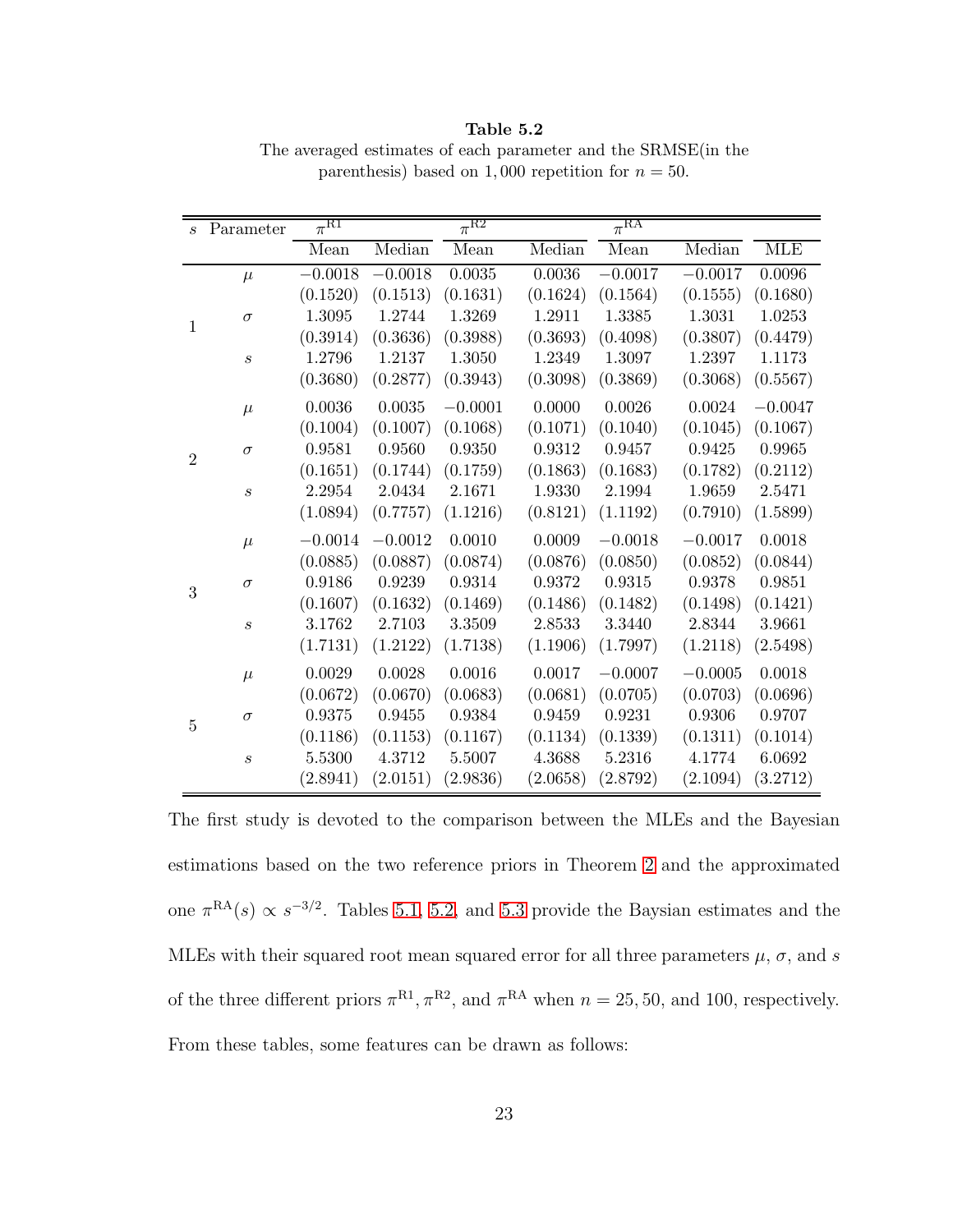s Parameter  $\pi^{\rm R1}$   $\pi^{\rm R2}$ R2  $\pi$  $\pi^{\rm RA}$ Mean Median Mean Median Mean Median MLE 1  $\mu$  −0.0041 −0.0038 0.0069 0.0066 −0.0034 −0.0029 −0.0008 (0.1028) (0.1026) (0.2409) (0.2383) (0.2329) (0.2311) (0.1063)  $\sigma$  1.2170 1.1945 1.5044 1.4492 1.4609 1.4056 1.0085  $(0.2690)$   $(0.2503)$   $(0.6085)$   $(0.5630)$   $(0.5697)$   $(0.5252)$   $(0.2972)$ s 1.1788 1.1459 1.6222 1.3993 1.5478 1.3507 1.0406 (0.2091) (0.1778) (0.8913) (0.5604) (0.7743) (0.4809) (0.2372) 2  $\mu$  0.0020 0.0018 0.0061 0.0063 −0.0029 −0.0030 0.0006 (0.1414) (0.1422) (0.1519) (0.1528) (0.1472) (0.1484) (0.0731)  $\sigma$  0.9192 0.9056 0.9391 0.9286 0.9350 0.9235 1.0055 (0.1989) (0.2147) (0.1978) (0.2123) (0.1915) (0.2064) (0.1372) s 2.2672 1.8113 2.4907 1.9700 2.4048 1.9108 2.2298 (1.0458) (0.6621) (1.3115) (0.7691) (1.2348) (0.7401) (0.7019) 3  $\mu$  0.0054 0.0053 0.0064 0.0065 0.0012 0.0011 −0.0007 (0.1225) (0.1229) (0.1240) (0.1243) (0.1175) (0.1180) (0.0599)  $\sigma$  0.8562 0.8545 0.8915 0.8924 0.8830 0.8835 0.9983 (0.2134) (0.2232) (0.1941) (0.2020) (0.1921) (0.2002) (0.0995) s 2.9233 2.2341 3.2717 2.4922 3.1573 2.3985 3.5329 (1.3691) (1.1596) (1.6157) (1.1451) (1.5243) (1.1500) (1.5313) 5  $\mu$  0.0038 0.0038 0.0064 0.0061 0.0016 0.0017 −0.0011 (0.1043) (0.1038) (0.1109) (0.1106) (0.1076) (0.1071) (0.0477)  $\sigma$  0.8776 0.8847 0.8422 0.8475 0.8615 0.8677 0.9937 (0.1805) (0.1799) (0.2072) (0.2089) (0.1908) (0.1914) (0.0659) s 4.3633 3.1820 3.7222 2.7244 3.995 2.9404 6.0746 (2.1025) (2.2296) (2.2070) (2.5528) (2.0862) (2.3788) (2.7785)

<span id="page-38-0"></span>Table 5.3 The averaged estimates of each parameter and the SRMSE(in the parenthesis) based on 1,000 repetition for  $n = 100$ .

(1) Intuitively, when we increase the sample size, all the considered estimates become closer the true parameter value and their SRMSE decreases indicating the expanded in the exactness of the evaluating process.

(2) Compared to MLEs, the Bayesian estimates under the three considered priors seem to be more steady even when the sample size becomes large. However, all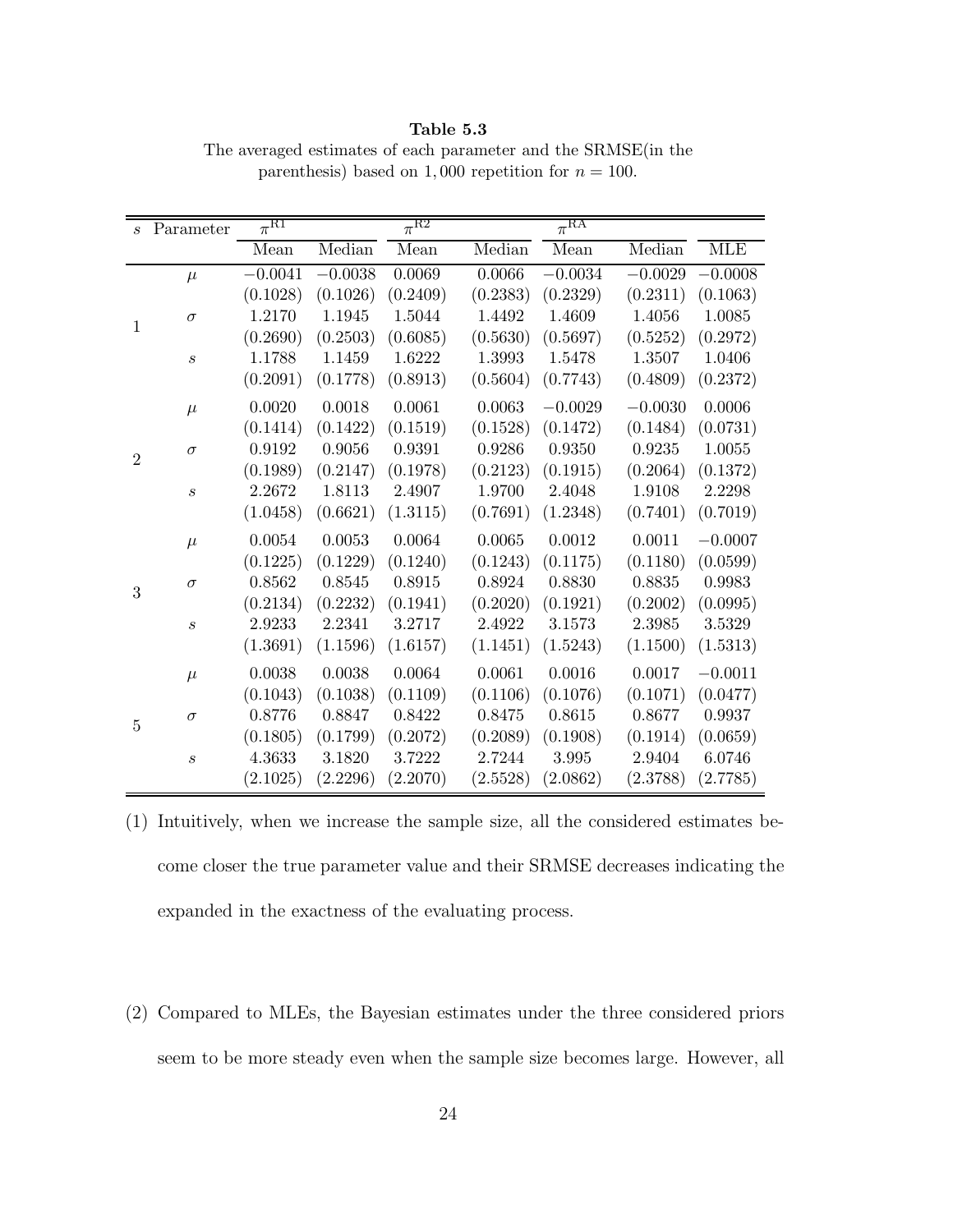the considered estimators perform well for estimating the parameter s when s is small; and they are all consistently less accurate for the large values of s.

(3) The posterior medians outperform the posterior means in most cases in terms of the estimation precision and the SRMEs. In addition, the Bayesian estimates under the approximated 'marginal' prior of s perform very well under different simulation scenarios.

| S             | $\pi^{\text{RI}}$ |          |                  | $\pi^{\overline{\mathrm{R2}}}$ |          |                  | $\pi^{\overline{\text{RA}}}$ |          |          |
|---------------|-------------------|----------|------------------|--------------------------------|----------|------------------|------------------------------|----------|----------|
|               | $\mu$             | $\sigma$ | $\boldsymbol{s}$ | $\mu$                          | $\sigma$ | $\boldsymbol{s}$ | $\mu$                        | $\sigma$ | S        |
|               | 0.966             | 0.938    | 1.000            | 0.965                          | 0.910    | 1.000            | 0.967                        | 0.926    | 1.000    |
|               | (0.9851)          | (1.4584) | (1.4731)         | (1.0066)                       | (1.5287) | (1.8679)         | (0.9957)                     | (1.4916) | (1.6165) |
| $\mathcal{D}$ | 0.951             | 0.934    | 0.943            | 0.952                          | 0.944    | 0.965            | 0.930                        | 0.948    | 0.961    |
|               | (0.5667)          | (0.8536) | (4.0365)         | (0.5709)                       | (0.8735) | (4.5414)         | (0.5687)                     | (0.8628) | (4.3309) |
| $\mathcal{S}$ | 0.942             | 0.895    | 0.878            | 0.937                          | 0.921    | 0.921            | 0.938                        | 0.909    | 0.919    |
|               | (0.5010)          | (0.7472) | (5.8994)         | (0.4935)                       | (0.7435) | (6.9714)         | (0.4912)                     | (0.7381) | (6.7876) |
| 5.            | 0.949             | 0.906    | 0.827            | 0.955                          | 0.909    | 0.874            | 0.966                        | 0.912    | 0.857    |
|               | (0.4497)          | (0.6568) | (9.3916)         | (0.4437)                       | (0.6469) | (10.3896)        | (0.4436)                     | (0.6493) | (10.118) |

<span id="page-39-0"></span>Table 5.4 Comparison among Bayesian approaches under the different objective priors due to the frequentist coverage and the average length (in the parenthesis) of 95% credible interval of each parameter when  $n = 25$ .

The second study is devoted to the comparison of the Baysian frequentist coverage probabilities for the three parameters under the three different priors studied in this paper. Under the same simulation scenarios mentioned above, we examine the coverage probabilities of Bayesian 95% credible intervals and the average length for the three parameters. The results of the simulation study have been summarized in Ta-bles [5.4,](#page-39-0) [5.5,](#page-40-0) [5.6.](#page-40-1) Even we have small sample size  $(n = 25)$ , we can still observe from these tables that the frequentist coverage probabilities are very close to 0.95 for the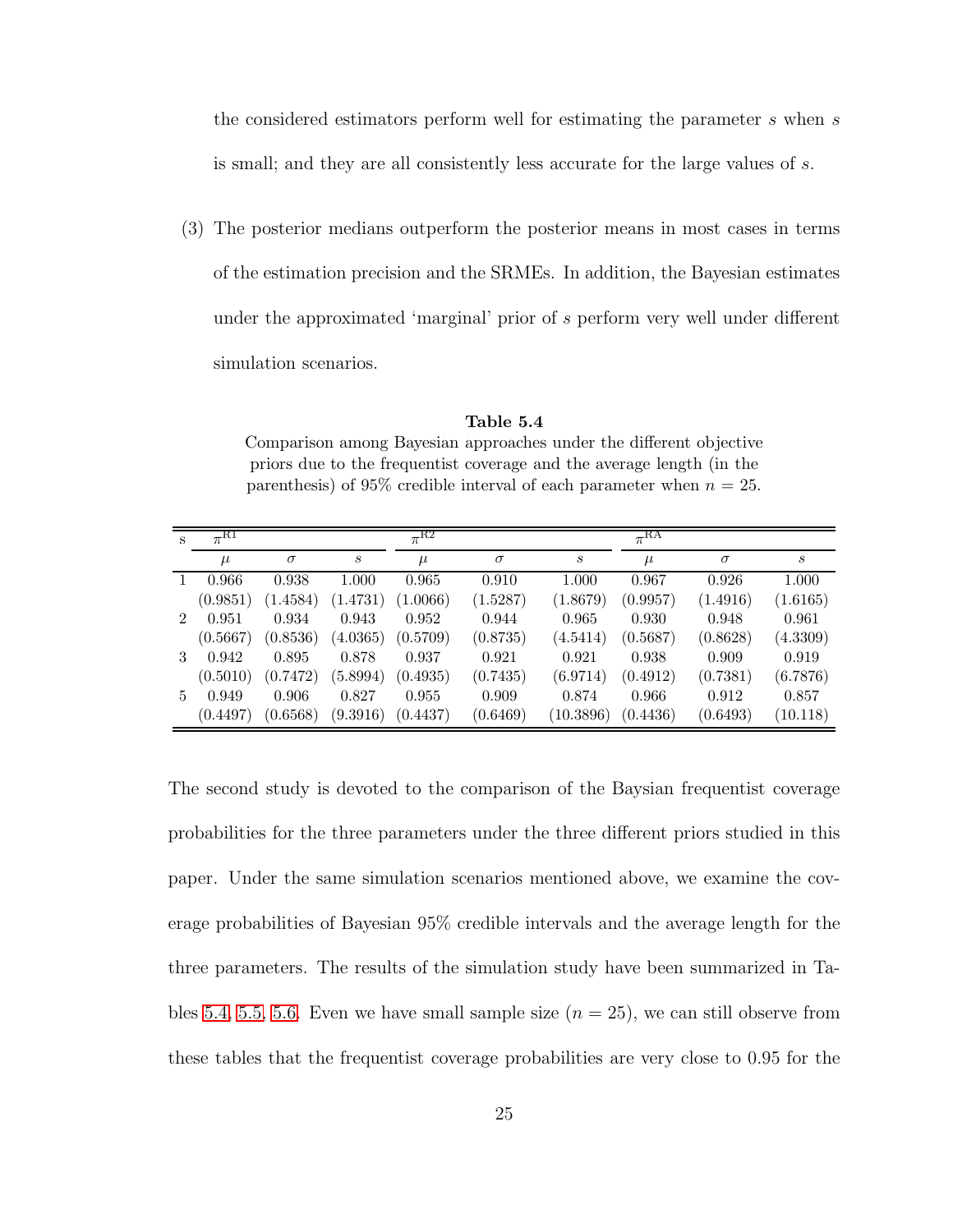three parameters; and thus we may conclude that the Baysian procedures under the considered priors enjoy good frequentist properties. As expected, the Bayesian procedure under the prior  $\pi^{R1}$  performs the ones under the other two priors. It clearly guarantees the validity of the result that  $\pi^{R1}$  is a first-order matching prior when we interest in s.

Table 5.5

<span id="page-40-0"></span>Comparison among Bayesian approaches under the different objective priors due to the frequentist coverage and the average length (in the parenthesis) of 95% credible interval of each parameter when  $n = 50$ .

| S                           | $\pi^{\text{R1}}$ |          |           | $\pi^{R2}$ |          |                  | $\pi$ <sub>RA</sub> |          |          |
|-----------------------------|-------------------|----------|-----------|------------|----------|------------------|---------------------|----------|----------|
|                             | $\mu$             | $\sigma$ | S         | $\mu$      | $\sigma$ | $\boldsymbol{s}$ | $\mu$               | $\sigma$ | S        |
|                             | 0.973             | 0.926    | 1.000     | 0.963      | 0.914    | 0.999            | 0.969               | 0.917    | 0.999    |
|                             | (0.6611)          | (1.0554) | (0.8761)  | (0.6621)   | (1.0749) | (0.8977)         | (0.6674)            | (1.0796) | (0.9208) |
| $\mathcal{D}_{\mathcal{L}}$ | 0.941             | 0.929    | 0.934     | 0.938      | 0.925    | 0.931            | 0.933               | 0.920    | 0.919    |
|                             | (0.3946)          | (0.6929) | (2.989)   | (0.3984)   | (0.6998) | (3.0346)         | (0.3978)            | (0.6955) | (2.9948) |
| 3                           | 0.948             | 0.911    | 0.871     | 0.952      | 0.936    | 0.921            | 0.932               | 0.916    | 0.889    |
|                             | (0.3362)          | (0.5704) | (5.2888)  | (0.3362)   | (0.5647) | (5.9576)         | (0.3353)            | (0.5668) | (5.6251) |
| 5                           | 0.947             | 0.931    | 0.862     | 0.963      | 0.960    | 0.902            | 0.954               | 0.946    | 0.895    |
|                             | (0.2861)          | (0.4444) | (10.5004) | (0.2838)   | (0.4292) | (11.6785)        | (0.2828)            | (0.4321) | (11.692) |

#### Table 5.6

<span id="page-40-1"></span>Comparison among Bayesian approaches under the different objective priors due to the frequentist coverage and the average length (in the parenthesis) of 95% credible interval of each parameter when  $n = 100$ .

| S              | $\pi^{\text{R1}}$ |          |          | $\pi^{R2}$ |          |                  | $\pi$ RA |          |          |
|----------------|-------------------|----------|----------|------------|----------|------------------|----------|----------|----------|
|                | $\mu$             | $\sigma$ | S        | $\mu$      | $\sigma$ | $\boldsymbol{s}$ | $\mu$    | $\sigma$ | S        |
| L              | 0.957             | 0.902    | 0.994    | 0.960      | 0.897    | 0.989            | 0.944    | 0.895    | 0.995    |
|                | (0.4456)          | (0.7527) | (0.5236) | (0.4489)   | (0.7545) | (0.5374)         | (0.4481) | (0.7529) | (0.5297) |
| $\mathfrak{D}$ | 0.953             | 0.928    | 0.931    | 0.949      | 0.902    | 0.898            | 0.921    | 0.926    | 0.923    |
|                | (0.2799)          | (0.5347) | (1.7827) | (0.2772)   | (0.5317) | (1.8305)         | (0.2790) | (0.5329) | (2.0278) |
| 3              | 0.950             | 0.940    | 0.909    | 0.961      | 0.937    | 0.911            | 0.951    | 0.949    | 0.918    |
|                | (0.2318)          | (0.4023) | (3.5488) | (0.2313)   | (0.3982) | (3.6467)         | (0.2310) | (0.3967) | (3.7328) |
| 5.             | 0.966             | 0.943    | 0.911    | 0.950      | 0.947    | 0.903            | 0.952    | 0.950    | 0.900    |
|                | (0.1878)          | (0.2786) | (8.3203) | (0.1865)   | (0.2747) | (8.473)          | (0.1878) | (0.2794) | (8.508)  |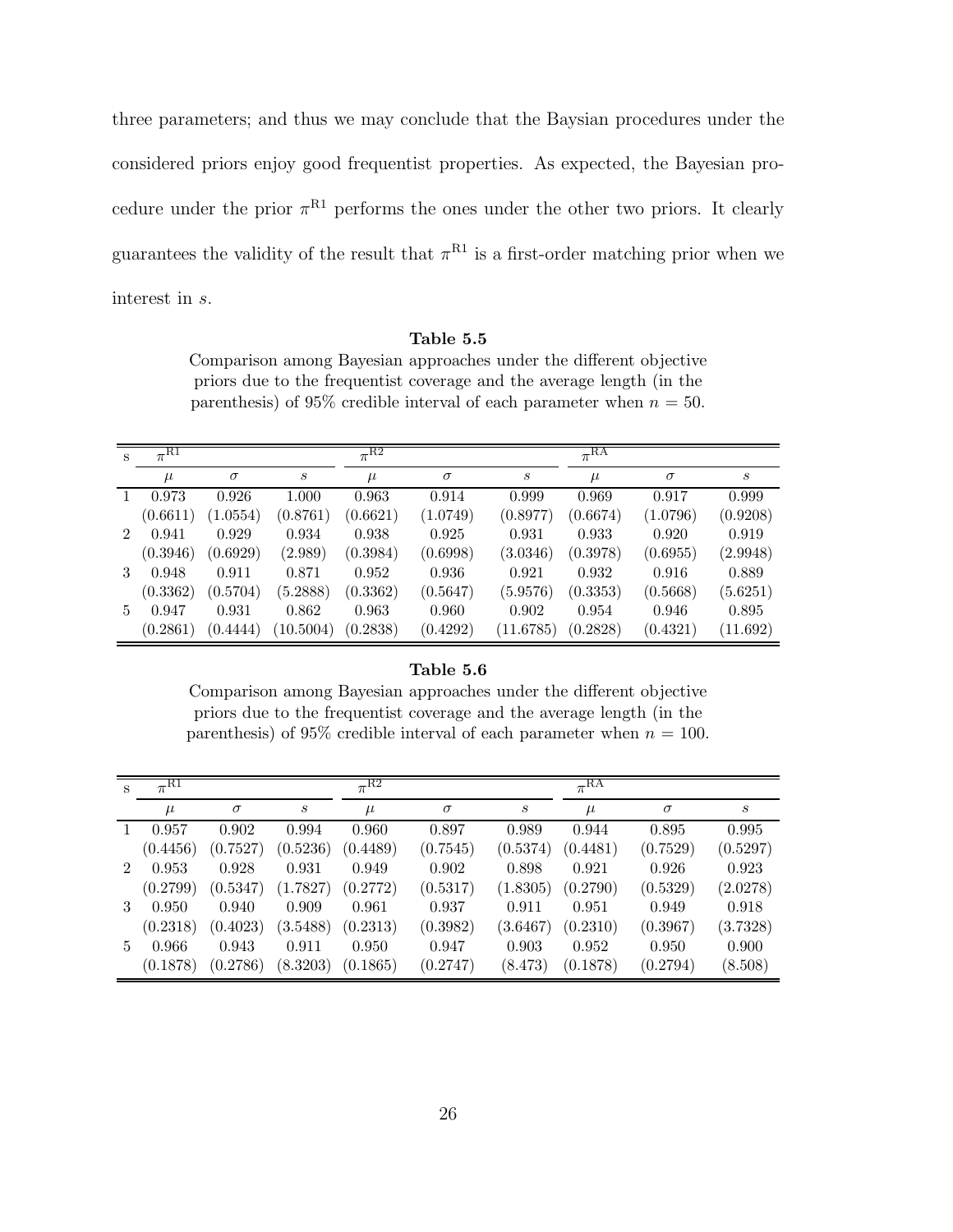### <span id="page-41-0"></span>Chapter 6

### Real data application

The aim of this section is to illustrate the application of the Bayesian procedures under the various priors by using the data originally studied by [\[23\]](#page-48-1). The data have been previously used in the literature and can be found in Table 2 of [\[18\]](#page-47-0). This data provide the life time of 59 test conductor of 400-micrometer length. The 59 specimens were all tested under the same temperature and current density until they all raced to fail at a specific high temperature and current density. [\[18](#page-47-0)] have shown that the logGN distribution provides a better data fitting than the one based on the lognormal distribution.

For each choice of the considered priors, we generate 22,000 posterior samples using the proposed sampling algorithm in Section [4,](#page-33-0) where the first 2,000 samples are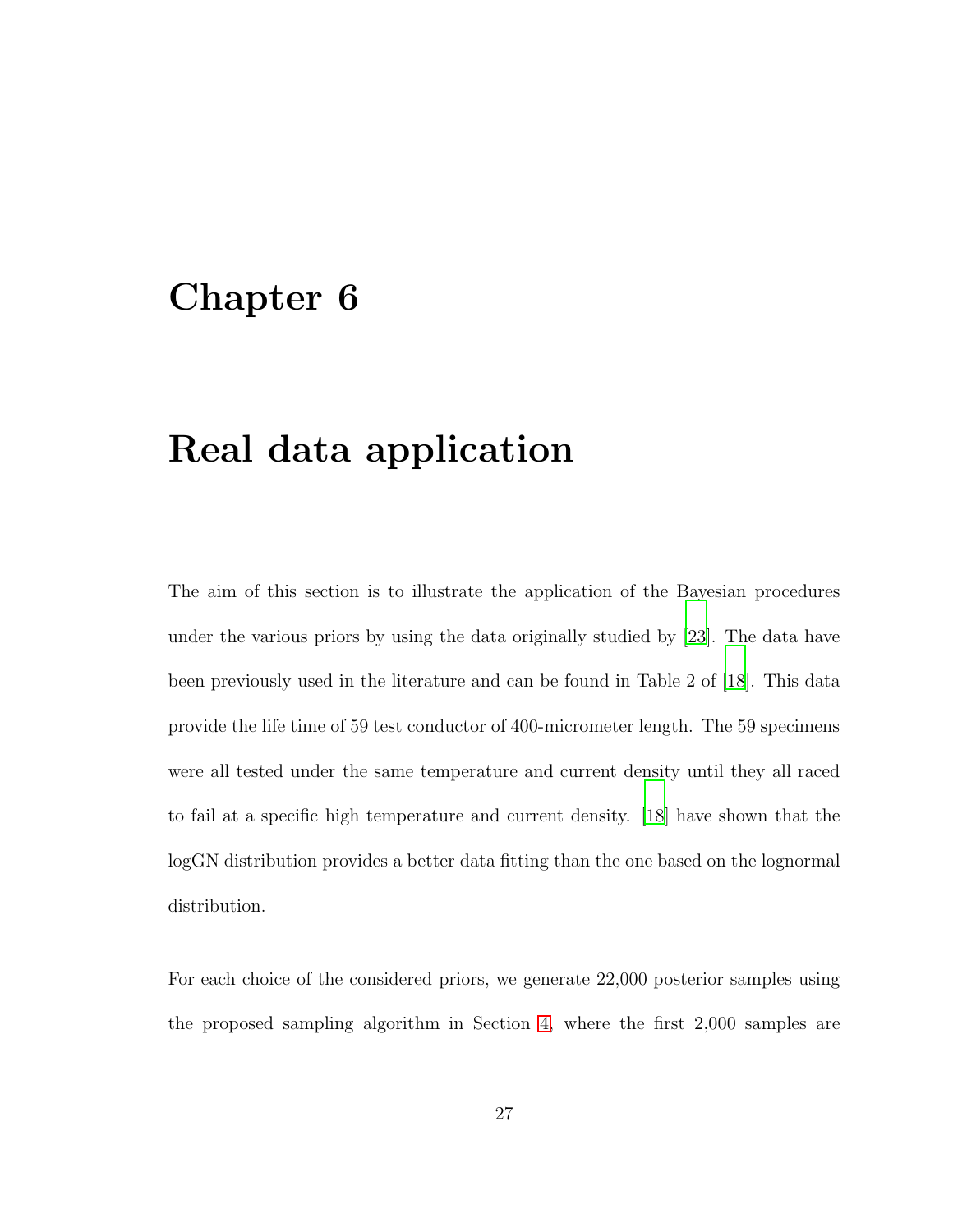<span id="page-42-0"></span>

**Figure 6.1:** Fitted curves and data histogram.

discarded as burn-in periods with a thinning of 10 draws. The posterior summaries of each parameter are displayed in Table [6.1.](#page-42-1) We observe that the point estimates of each parameter are close to each other. Figure [6.1](#page-42-0) shows the fit of the predictive densities of the logGN distribution evaluated at the different point estimates in Table [6.1.](#page-42-1) It can be seen from the figure that the estimated densities of the logGN distribution fits the data quite well and that they are are almost overlapping.

<span id="page-42-1"></span>Point estimate of each parameter for the data given in Table 2 of [\[18](#page-47-0)].

| Parameter $\pi^{R1}$ |                            | $\pi^{R2}$ |                                     | $\pi$ <sub>RA</sub> |                                                  | MLE. |
|----------------------|----------------------------|------------|-------------------------------------|---------------------|--------------------------------------------------|------|
|                      |                            |            | Mean Median Mean Median Mean Median |                     |                                                  |      |
| $\mu$                |                            |            |                                     |                     | 1.9236 1.9240 1.9223 1.9225 1.9240 1.9246 1.9260 |      |
| $\sigma$             | $0.2551$ $0.2492$ $0.2667$ |            |                                     |                     | $0.2624$ $0.2590$ $0.2519$ $0.2600$              |      |
| $\mathcal{S}_{-}$    |                            |            |                                     |                     | 1.3519 1.2858 1.4137 1.3494 1.3732 1.3088 1.3762 |      |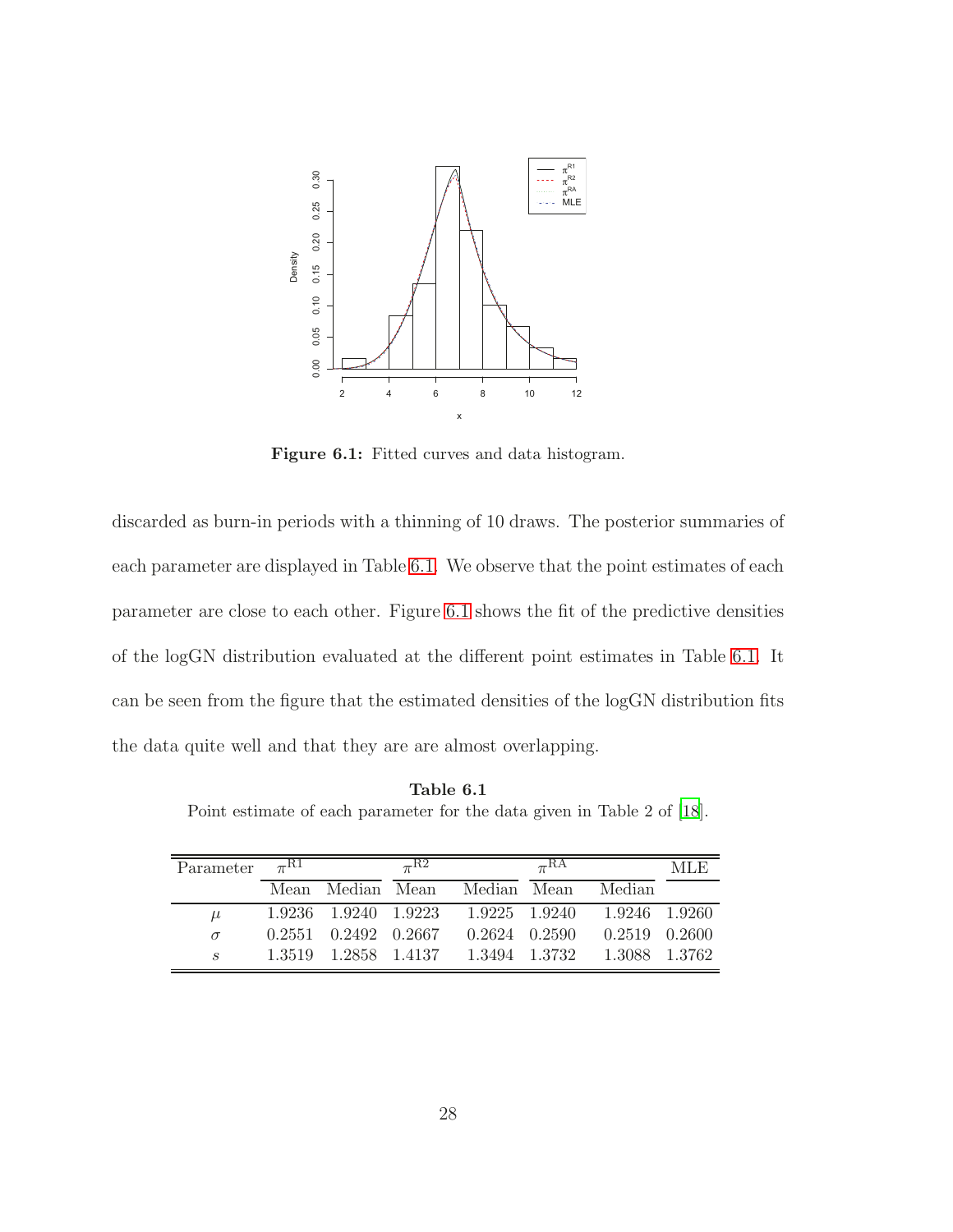### <span id="page-43-0"></span>Chapter 7

### Concluding remarks

we have studied Bayesian analysis of the logGN distribution under the various objective priors constructed using some formal rules. Specifically, we have derived different types of objective priors, including the Jeffreys-type priors, the reference priors based on the different group orderings of the parameters, and the first-order matching priors. It has been shown that some of the commonly used objective priors (such as the Jeffrey-rule prior) preclude the existence of proper posterior distributions due to their relative heavy tails for the large values of s. This result may be the opposite of a general sense that the Jeffreys prior almost always lead to a proper posterior distribution; see, for example, [\[2\]](#page-45-4), [\[27](#page-48-2)], among others. Thus, special attention should be paid, especially when we adopt improper priors for the unknown parameters in practical situations.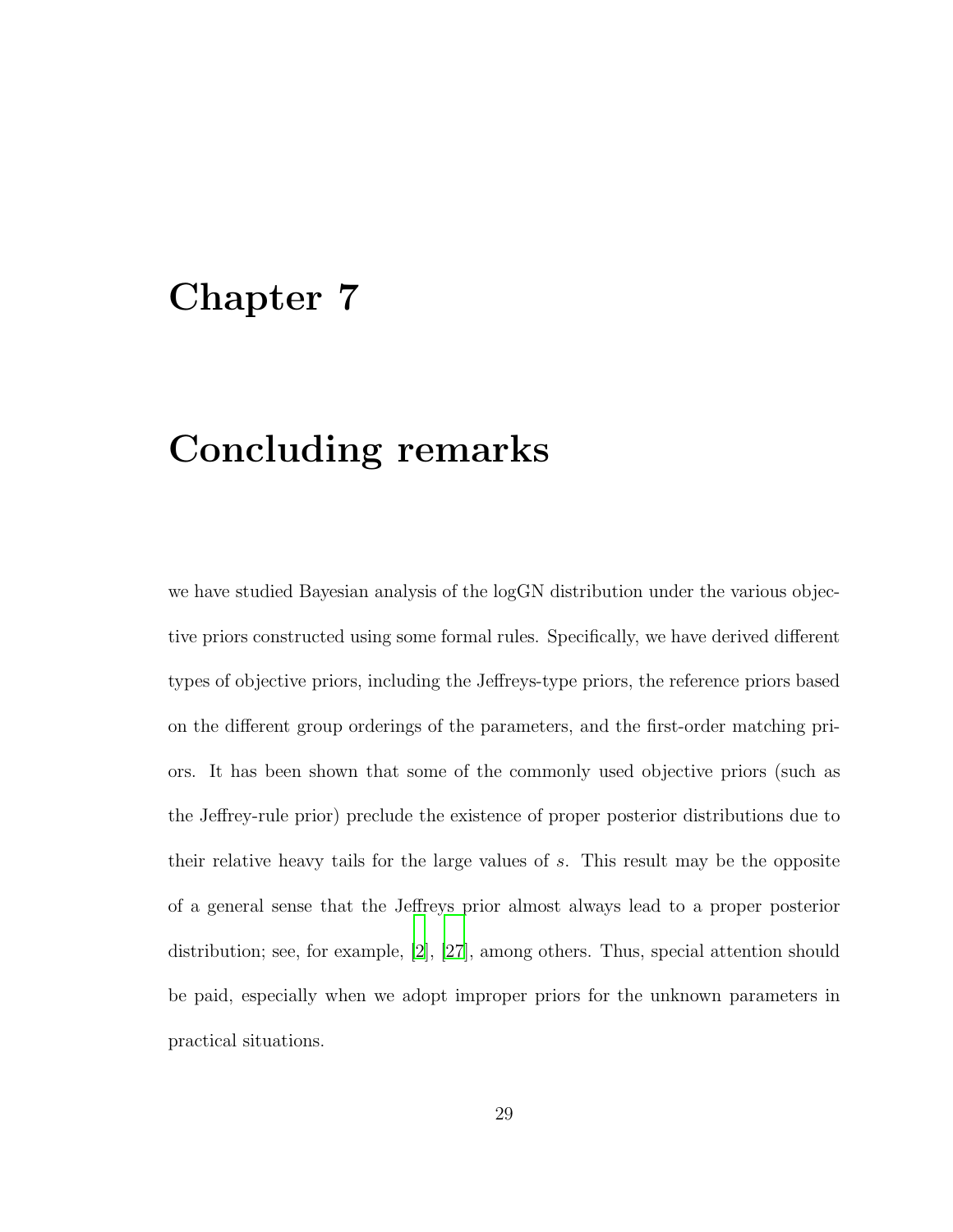We have shown that the two types of the reference priors in Theorem [2](#page-24-1) result in proper posterior distributions. The problem is that which of the two reference priors should be recommenced in many practical situations. Because the prior  $\pi^{R1}$  is a first-order matching prior when s is the parameter of interest, we have a preference for this reference prior. Numerical simulations also show that the performance of the Bayesian approach under the prior  $\pi^{R1}$  is superior than the ones under the priors  $\pi^{R2}$ and  $\pi^{\text{RA}}$ .

One possible extension to our work is to extend the proposed Bayesian procedures to the censored data, which are commonly occurred from reliability tests. [\[24](#page-48-0)] recently considered Byasian analysis of the logGN distribution for the censored data using subjective priors for the unknown parameters. Here, subjective priors are normally gotten from the experimenter's learning about the conduct of arbitrary procedures under thought. Without former learning, using Beysian procedure to analyse the censored data is right now under scrutiny and will be accounted for in future work.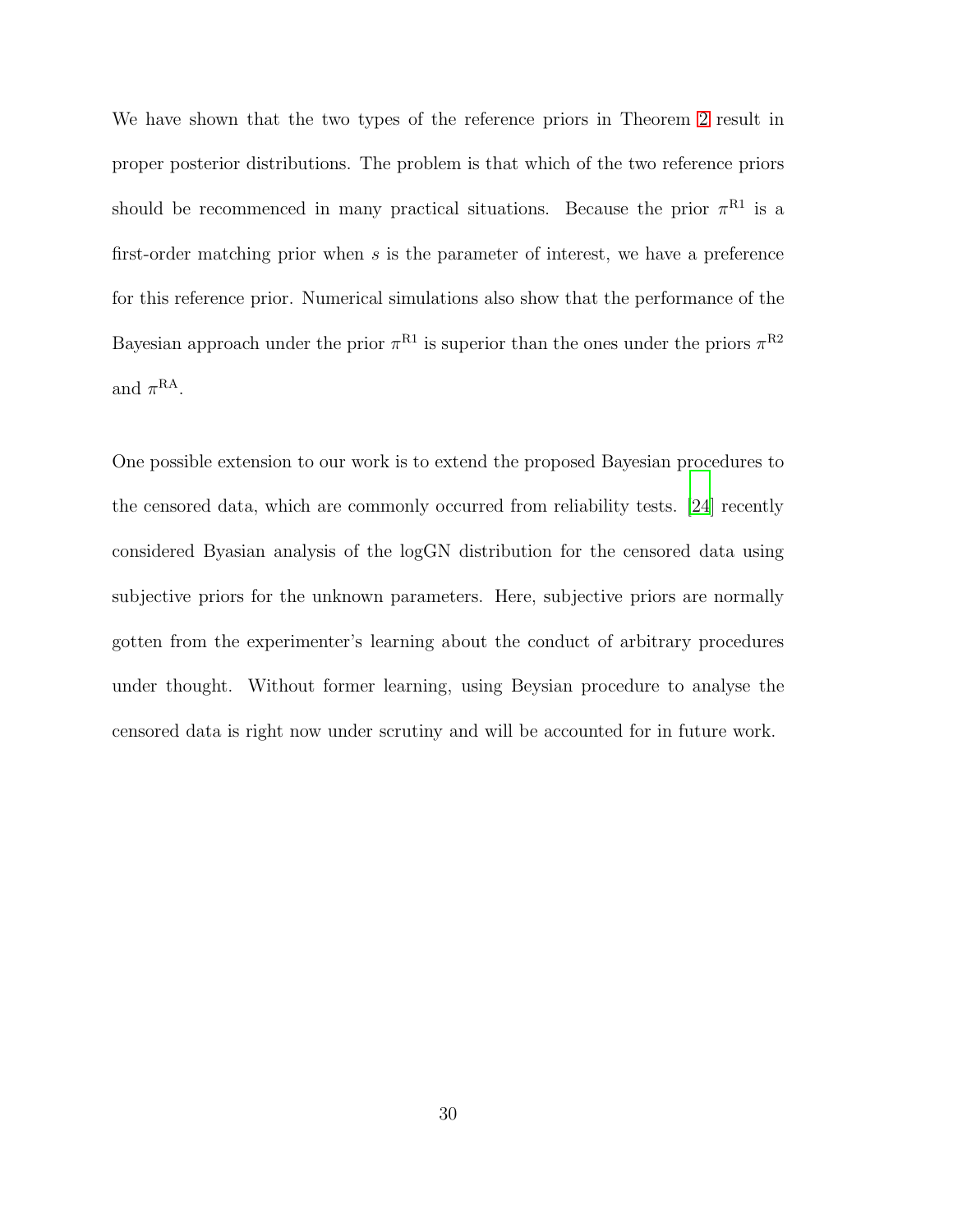### <span id="page-45-0"></span>References

- <span id="page-45-1"></span>[1] Aitchison, J. and Brown, J. (1957). *The Lognormal Distribution*. Cambridge University Press.
- <span id="page-45-4"></span>[2] Berger, J. (2006). The case for objective Bayesian analysis. *Bayesian Anal.* 1, 385–402.
- <span id="page-45-2"></span>[3] BERGER, J. O. and BERNARDO, J. M. (1992). On the development of reference priors. In *Bayesian statistics, 4 (Peñíscola, 1991)*. New York: Oxford Univ. Press, pp. 35–60.
- [4] BERGER, J. O. and BERNARDO, J. M. (1992). Ordered group reference priors with application to the multinomial problem. *Biometrika* 79, 25–37.
- <span id="page-45-3"></span>[5] Bernardo, J.-M. (1979). Reference posterior distributions for Bayesian inference. *J. Roy. Statist. Soc. Ser. B* 41, 113–147. With discussion.
- [6] Box, G. E. P. and Tiao, G. C. (1962). A further look at robustness via Bayes's theorem. *Biometrika* 49, 419–432.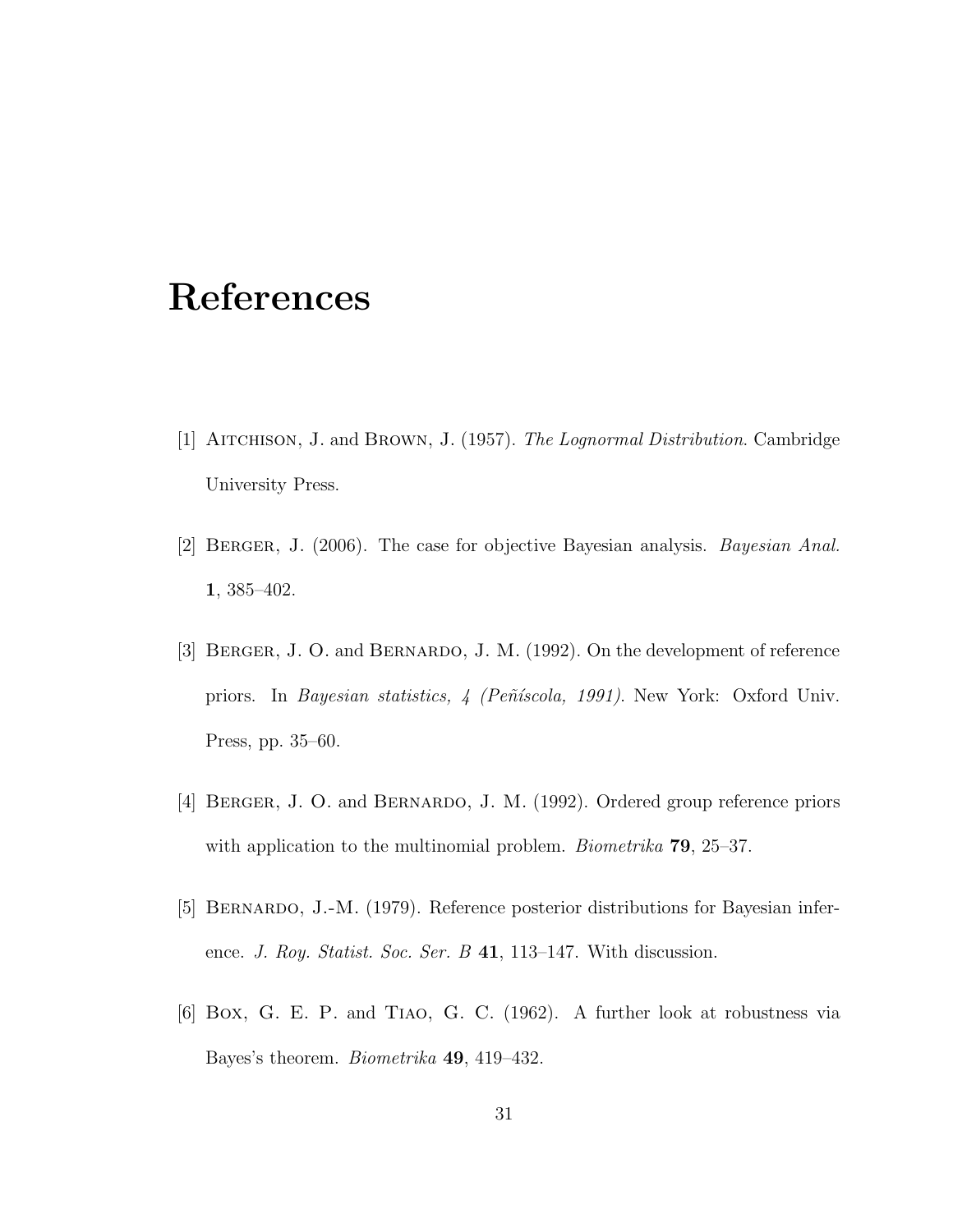- <span id="page-46-0"></span>[7] Chen, C. (2006). Tests of fit for the three-parameter lognormal distribution. *Comput. Statist. Data Anal.* 50, 1418–1440.
- [8] Cox, D. R. and REID, N. (1987). Parameter orthogonality and approximate conditional inference. *J. Roy. Statist. Soc. Ser. B* 49, 1–39. With a discussion.
- [9] Crow, E. L. and Shimizu, K., eds. (1988). *Lognormal Distributions*, vol. 88 of *Statistics: Textbooks and Monographs*. Marcel Dekker, Inc., New York. Theory and applications.
- <span id="page-46-2"></span>[10] DATTA, G. S., GHOSH, M. and MUKERJEE, R. (2000). Some new results on probability matching priors. *Calcutta Statist. Assoc. Bull.* 50, 179–192.
- <span id="page-46-1"></span>[11] DATTA, G. S. and SWEETING, T. J. (2005). Probability matching priors. In *Bayesian thinking: modeling and computation*, vol. 25 of *Handbook of Statist.* Elsevier/North-Holland, Amsterdam, pp. 91–114.
- <span id="page-46-3"></span>[12] Devroye, L. (1986). *Non-Uniform Random Variate Generation*. Springer-Verlag.
- <span id="page-46-4"></span>[13] FERREIRA, M. A. R. and SALAZAR, E. (2014). Bayesian reference analysis for exponential power regression models. *Journal of Statistical Distributions and Applications* , 1–12.
- [14] Fonseca, T. C. O., Ferreira, M. A. R. and Migon, H. S. (2014).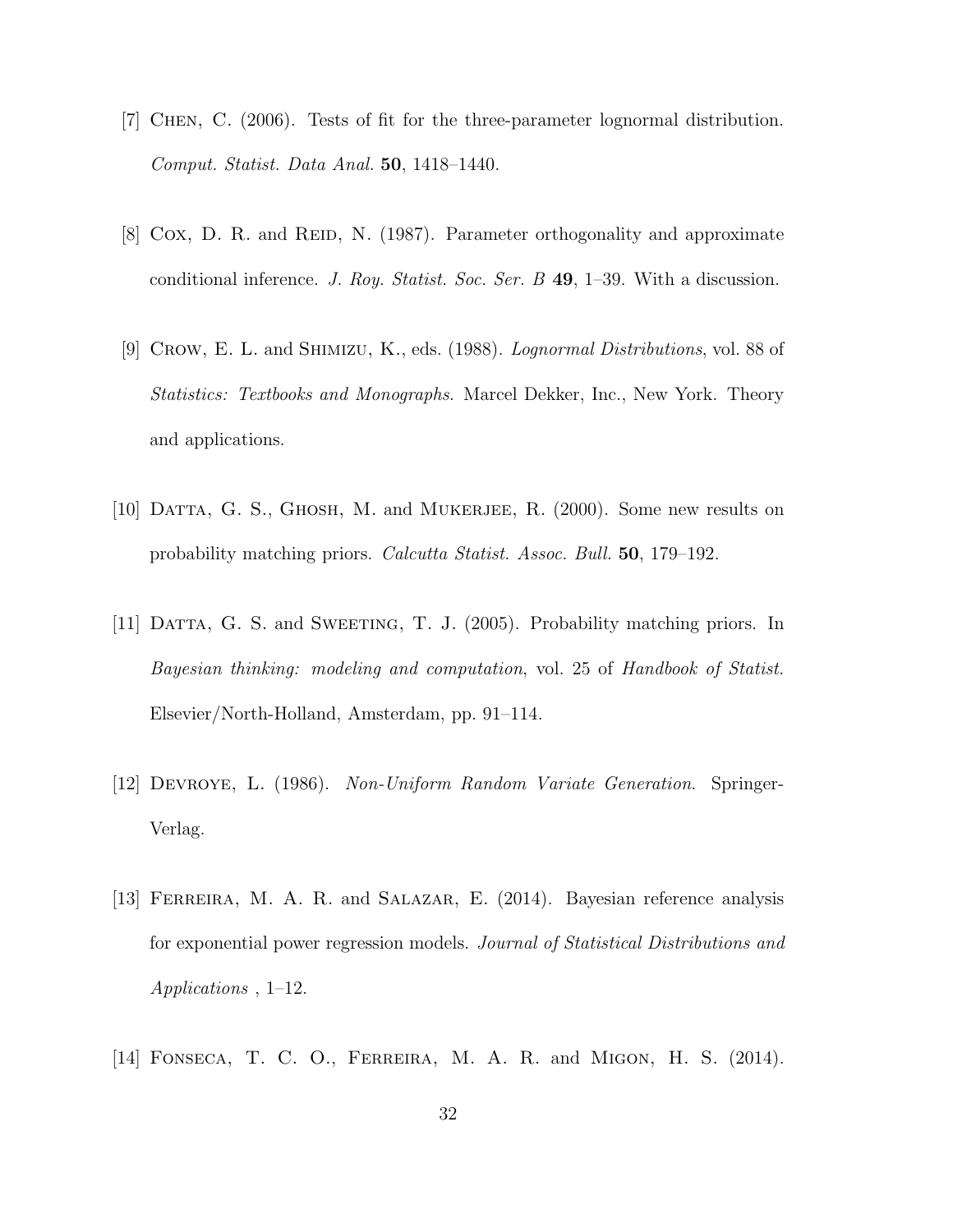'Objective Bayesian analysis for the Student-t regression model' [erratum to mr2521587]. *Biometrika* 101, 252.

- <span id="page-47-5"></span>[15] Geweke, J. (1992). Evaluating the accuracy of sampling-based approaches to the calculation of posterior moments. In *Bayesian statistics, 4 (Peñíscola, 1991)*. Oxford Univ. Press, New York, pp. 169–193.
- <span id="page-47-1"></span>[16] Jeffreys, H. (1998). *Theory of probability*. Oxford Classic Texts in the Physical Sciences. The Clarendon Press, Oxford University Press, New York. Reprint of the 1983 edition.
- [17] Liang, F., Liu, C. and Wang, N. (2007). A robust sequential Bayesian method for identification of differentially expressed genes. *Statist. Sinica* 17, 571–597.
- <span id="page-47-0"></span>[18] MARTÍN, J. and PÉREZ, C. J. (2009). Bayesian analysis of a generalized lognormal distribution. *Comput. Statist. Data Anal.* 53, 1377–1387.
- <span id="page-47-2"></span>[19] Mukerjee, R. and Dey, D. K. (1993). Frequentist validity of posterior quantiles in the presence of a nuisance parameter: higher order asymptotics. *Biometrika* 80, 499–505.
- <span id="page-47-3"></span>[20] Mukerjee, R. and Ghosh, M. (1997). Second-order probability matching priors. *Biometrika* 84, 970–975.
- <span id="page-47-4"></span>[21] RAFTERY, A. E. and LEWIS, S. M. (1992). [Practical Markov Chain Monte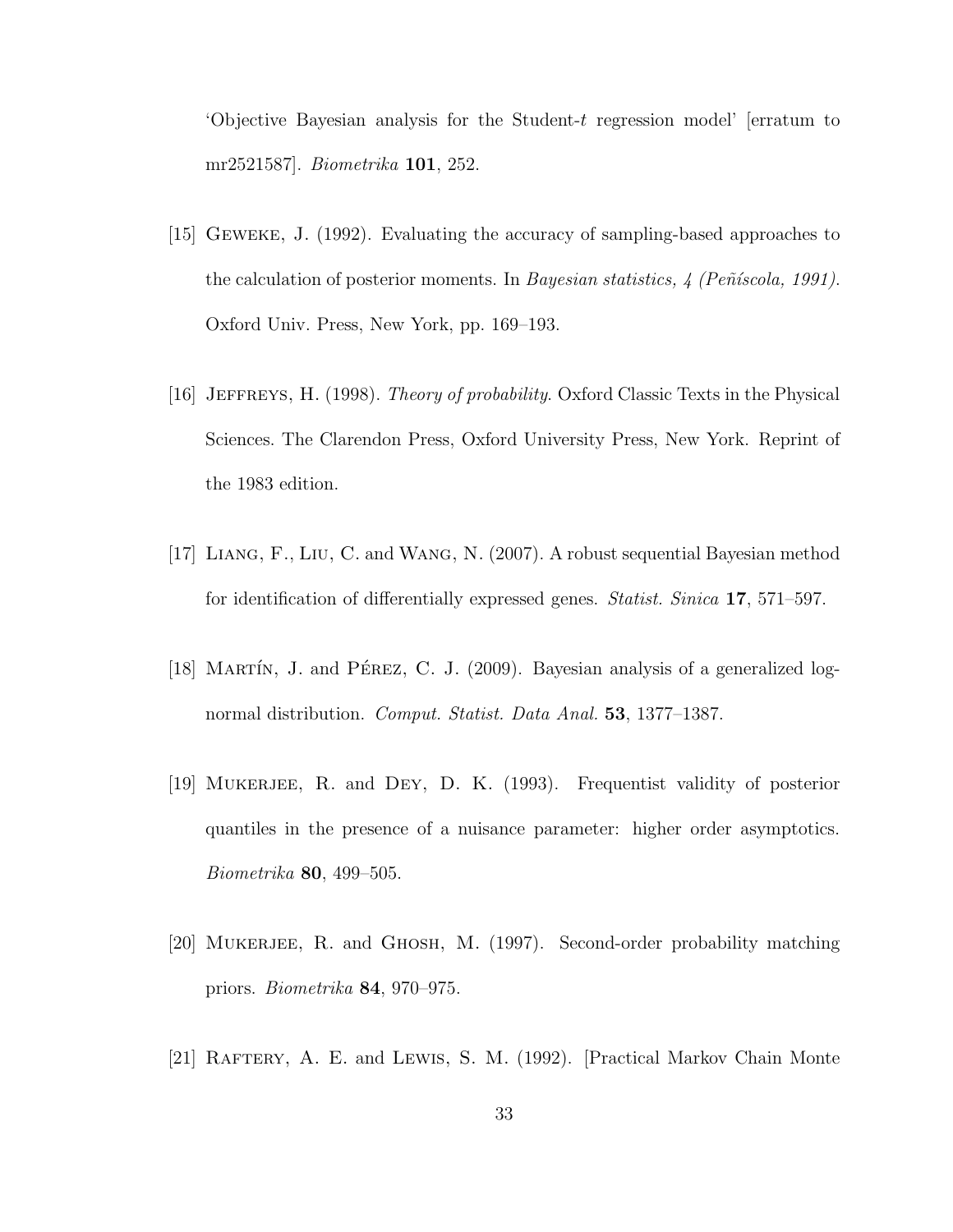Carlo]: Comment: One long run with diagnostics: Implementation strategies for Markov Chain Monte Carlo. *Statistical Science* 7, 493–497.

- <span id="page-48-3"></span>[22] Salazar, E., Ferreira, M. A. R. and Migon, H. S. (2012). Objective Bayesian analysis for exponential power regression models. *Sankhya B* 74, 107– 125.
- <span id="page-48-1"></span>[23] SCHAFFT, H., STATON, T., MANDEL, J. and SHOTT, J. (1987). Reproducibility of electromigration measurements. *IEEE Transactions on Electron Devices (Impact Factor: 2.47)* 34(3), 673 – 681.
- <span id="page-48-0"></span>[24] Singh, B., Sharma, K. K., Rathi, S. and Singh, G. (2012). A generalized log-normal distribution and its goodness of fit to censored data. *Comput. Statist.* 27, 51–67.
- [25] Wang, M. and Lu, T. (2015). A matching prior for the shape parameter of the exponential power distribution. *Statist. Probab. Lett.* 97, 150–154.
- [26] West, M. (1984). Outlier models and prior distributions in Bayesian linear regression. *J. Roy. Statist. Soc. Ser. B* 46, 431–439.
- <span id="page-48-2"></span>[27] Yang, R. and Berger, J. O. (1997). A catalog of noninformative priors. ISDS Discussion paper 97-42, Institute of Statistics and Decision Sciences, Duke University.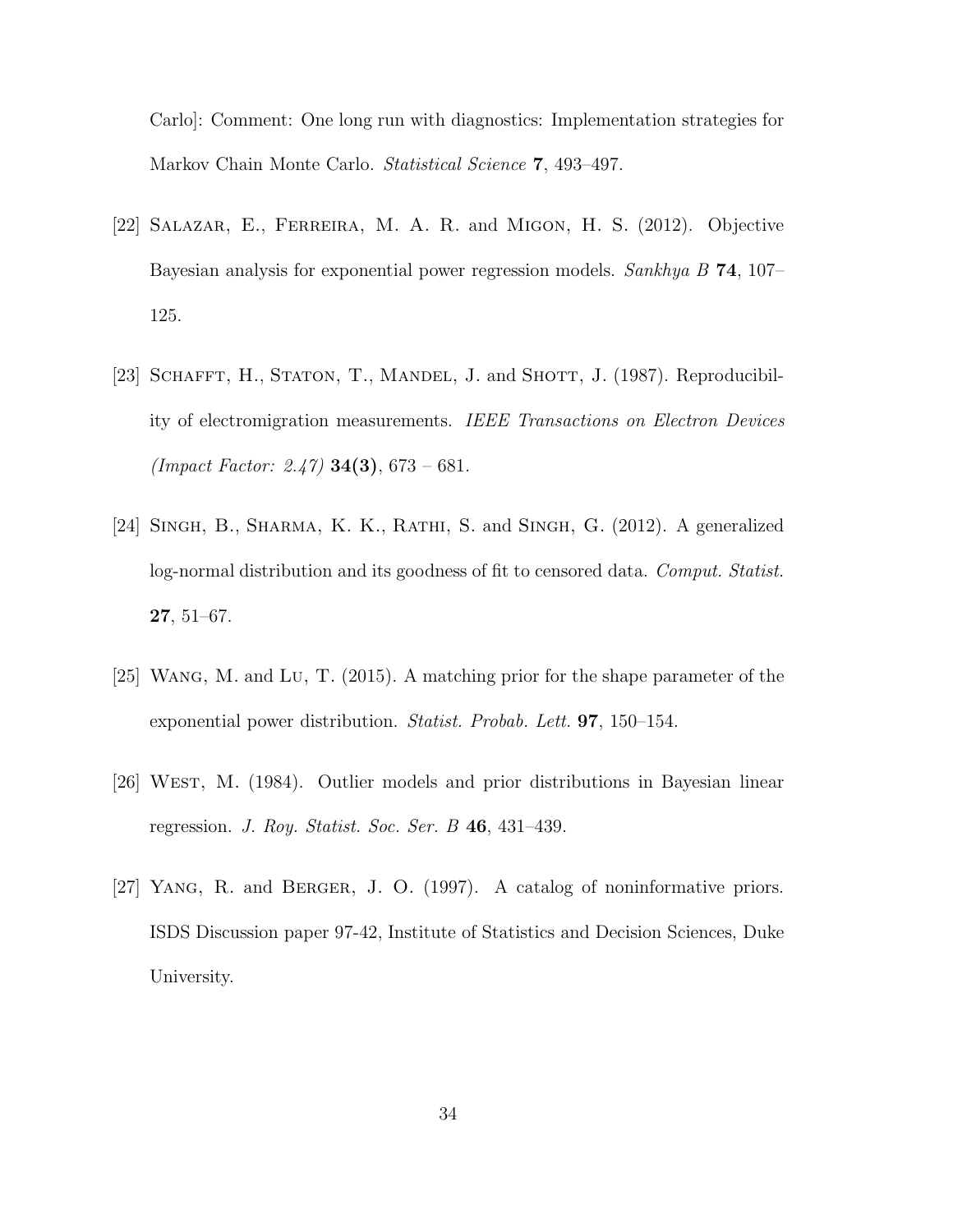# <span id="page-49-0"></span>Appendix A

## <span id="page-49-1"></span>Proof

#### A.1 Proof of Theorem [1](#page-23-0)

Proof of Theorem [1:](#page-23-0) From the Fisher information of the logGN distribution in  $(2.1)$ , we can get:

† For the independence Jeffreys prior  $\pi^{J_1}(\theta)$ :

$$
\pi^{J1}(\mu, \sigma, s) = \pi^{J1}(\mu) \pi^{J1}(\sigma, s),
$$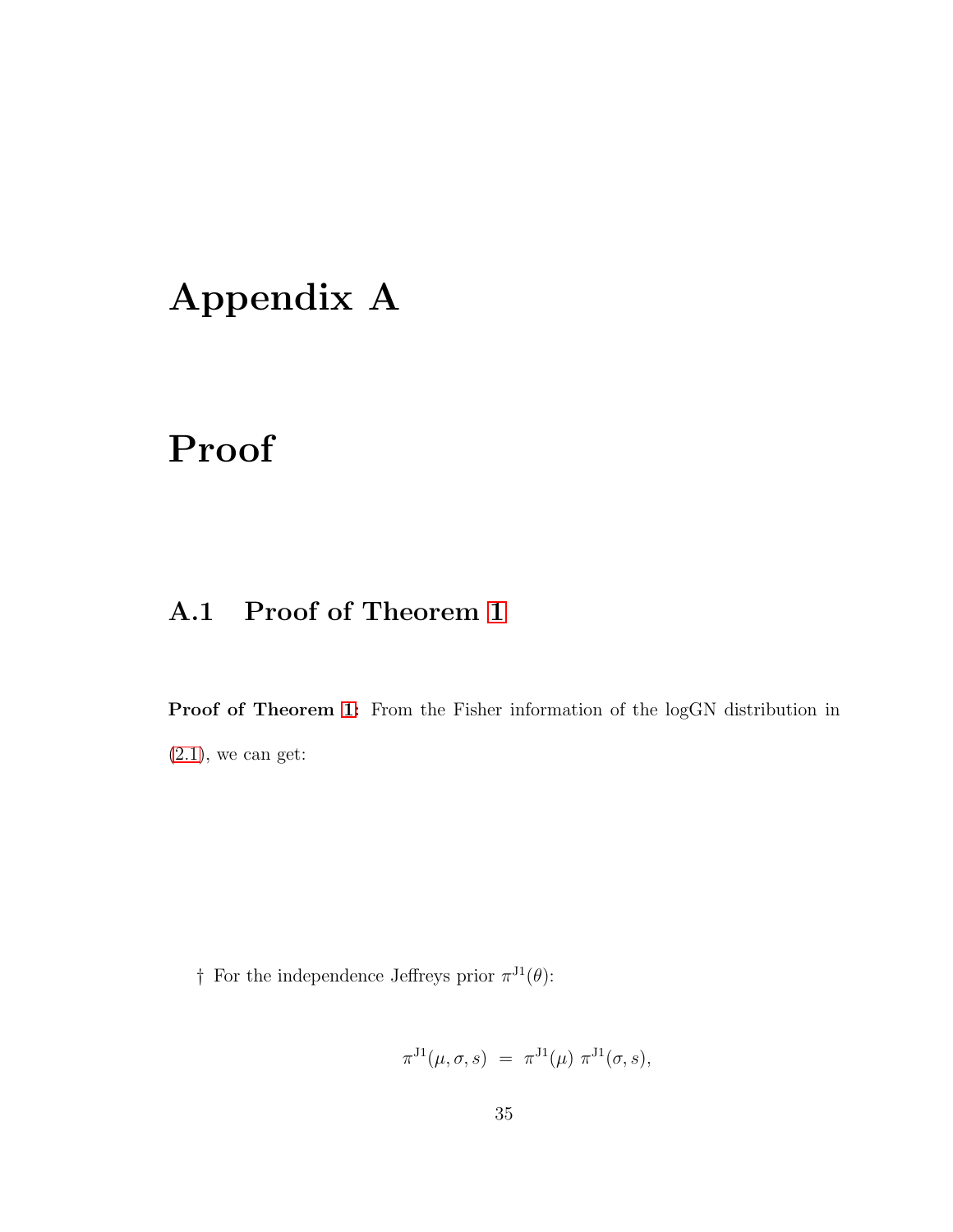where  $\pi^{J1}(\mu) \propto \sqrt{\det(H_{\mu\mu})} \propto 1$ , and

$$
\pi^{J1}(\sigma, s) \propto \sqrt{H_{\sigma\sigma} H_{ss} - H_{\sigma s}^2}
$$
  
=  $\sqrt{s^{-2} \sigma^{-2} [A^2 + B] - A^2 \sigma^{-2} s^{-2}}$   
=  $\sigma^{-1} s^{-1} [B]^{1/2}$ .

† The independence Jeffreys prior is as following:

$$
\pi^{J2}(\theta) = \pi^{J2}(\mu)\pi^{J2}(\sigma)\pi^{J2}(s).
$$

From the Fisher information matrix, we have  $\pi^{J2}(\mu) \propto 1$ ,  $\pi^{J2}(\sigma) \propto \sigma^{-1}$ , and

$$
\pi^{J2}(s) \propto s^{-3/2} [A^2 + B]^{1/2},
$$

which provides that

$$
\pi^{J2}(\mu, \sigma, s) \propto \sigma^{-1} s^{-3/2} [A^2 + B]^{1/2}.
$$

† For Jeffreys-rule prior  $\pi^{J}(\mu, \sigma, s)$ :

$$
\pi^{J}(\mu,\sigma,s) \propto \sqrt{\det[H(\theta)]} = \sqrt{H_{\sigma\sigma}H_{ss} - H_{\sigma s}^{2}}\sqrt{\det(H_{\mu\mu})},
$$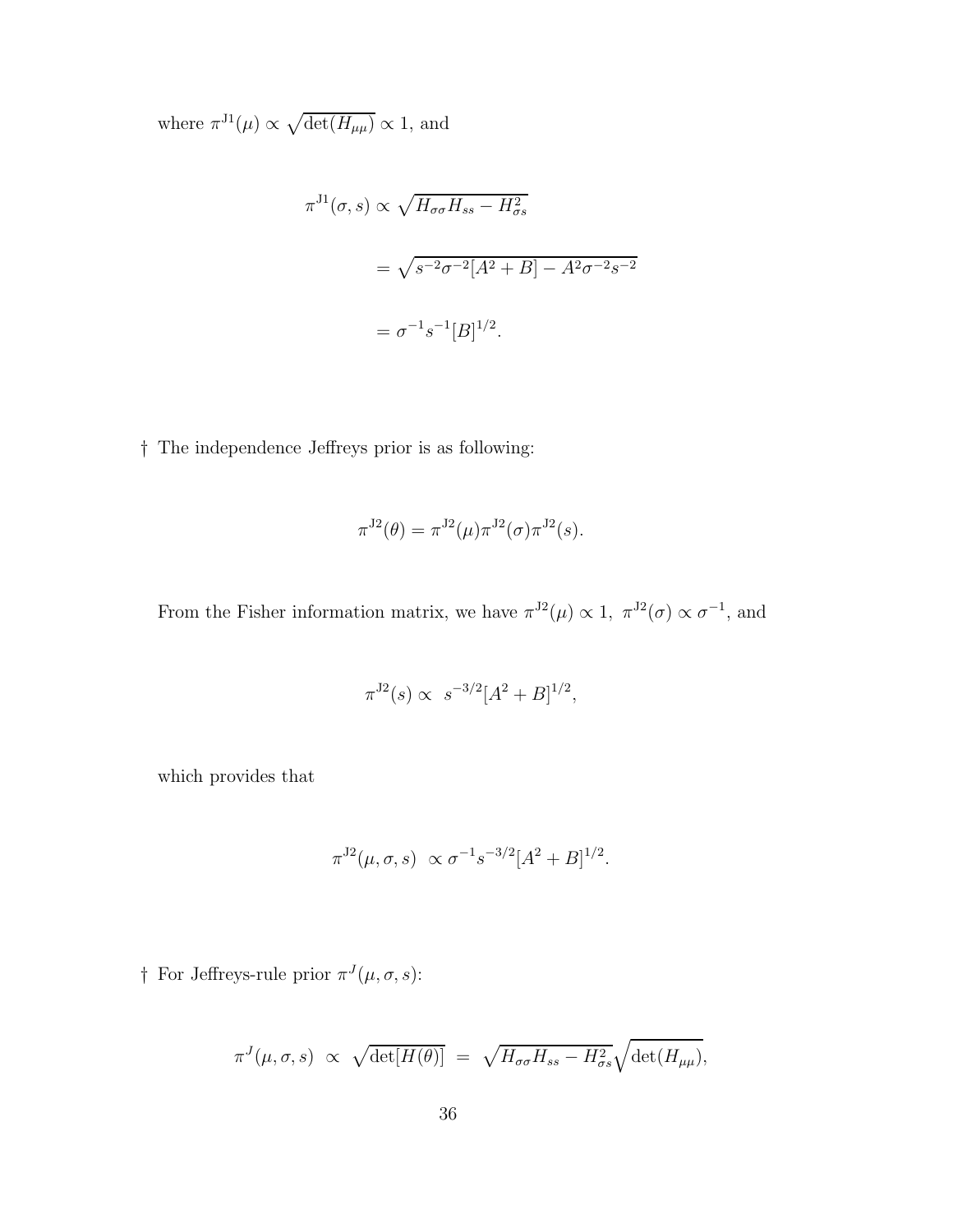where  $\det(H_{\mu\mu}) = \frac{(s-1)s\Gamma(1-s^{-1})}{\sigma^2\Gamma(s^{-1})}$ . Therefore, it follows that

$$
\pi^{J}(\mu,\sigma,s) \propto \left[\frac{(s-1)s\Gamma(1-1/s)}{\sigma^2\Gamma(1/s)}\right]^{1/2} \pi^{J1}(\sigma,s)
$$

$$
=\sigma^{-1}\left[\frac{(s-1)s\Gamma(1-1/s)}{\Gamma(1/s)}\right]^{1/2} \pi^{J1}(\sigma,s).
$$

#### <span id="page-51-0"></span>A.2 Proof of Theorem [2](#page-24-1)

**Proof of Theorem [2:](#page-24-1)** We derive the reference prior for the ordering  $(\sigma, \mu, s)$  in part 1 and the ordering  $(s, \mu, \sigma)$  in part 2. Since derivations of reference priors for other orderings are similar and are thus omitted for simplicity.

† For the ordering  $\theta = (\sigma, \mu, s)$ , the new Fisher information matrix changes to

$$
S(\theta) = H^{-1}(\theta)
$$
\n
$$
\begin{bmatrix}\n\frac{\sigma^2 [A^2 + B]}{\psi'(1+s^{-1})(1+s)-s} & 0 & \frac{As\sigma}{B} \\
0 & \frac{\sigma^2 \Gamma(s^{-1})}{(-1+s)s\Gamma(1-s^{-1})} & 0\n\end{bmatrix}
$$
\n
$$
= \begin{bmatrix}\n0 & \frac{\sigma^2 \Gamma(s^{-1})}{(-1+s)s\Gamma(1-s^{-1})} & 0 \\
\frac{As\sigma}{B} & 0 & \frac{s^3}{B}\n\end{bmatrix}
$$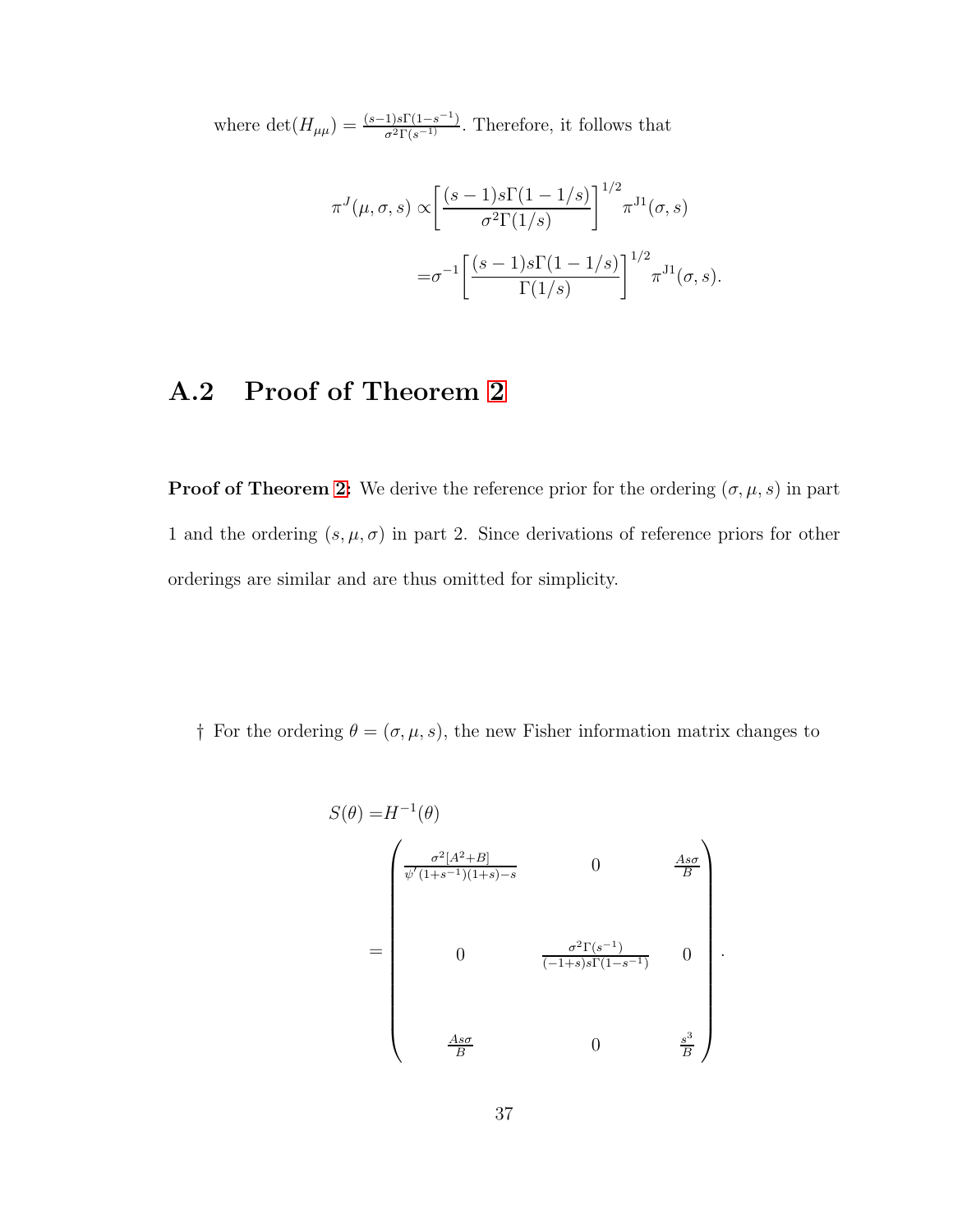Thus, we obtain

$$
S_1 = \frac{\sigma^2 [A^2 + B]}{\psi'(1 + s^{-1})(1 + s) - s},
$$
  
\n
$$
S_2 = \begin{pmatrix} \frac{\sigma^2 [A^2 + B]}{\psi'(1 + s^{-1})(1 + s) - s} & 0\\ 0 & \frac{\sigma^2 \Gamma(s^{-1})}{(-1 + s)s \Gamma(1 - s^{-1})} \end{pmatrix},
$$

and  $S_3 = S(\theta)$ . Moreover, if we let  $H_j = S_j^{-1}$  $j^{-1}$ , we have

$$
H_1 = \frac{\psi'(1+s^{-1})(1+s) - s}{\sigma^2[A^2 + B]},
$$
  
\n
$$
H_2 = \begin{pmatrix} \frac{\psi'(1+s^{-1})(1+s) - s}{\sigma^2[A^2 + B]} & 0 \\ 0 & \frac{(s-1)s\Gamma(1-s^{-1})}{\sigma^2\Gamma(s^{-1})} \end{pmatrix},
$$

and  $H_3 = H(\theta)$ . Let  $h_j$  be the  $n_j \times n_j$  lower right corner of  $H_j$ . Then, it follows

$$
h_1 = \frac{\psi'(1+s^{-1})(1+s) - s}{\sigma^2[A^2 + B]},
$$
  
\n
$$
h_2 = \frac{(s-1)s\Gamma(1-s^{-1})}{\sigma^2\Gamma(s^{-1})},
$$
  
\n
$$
h_3 = [A^2 + B]s^{-3}.
$$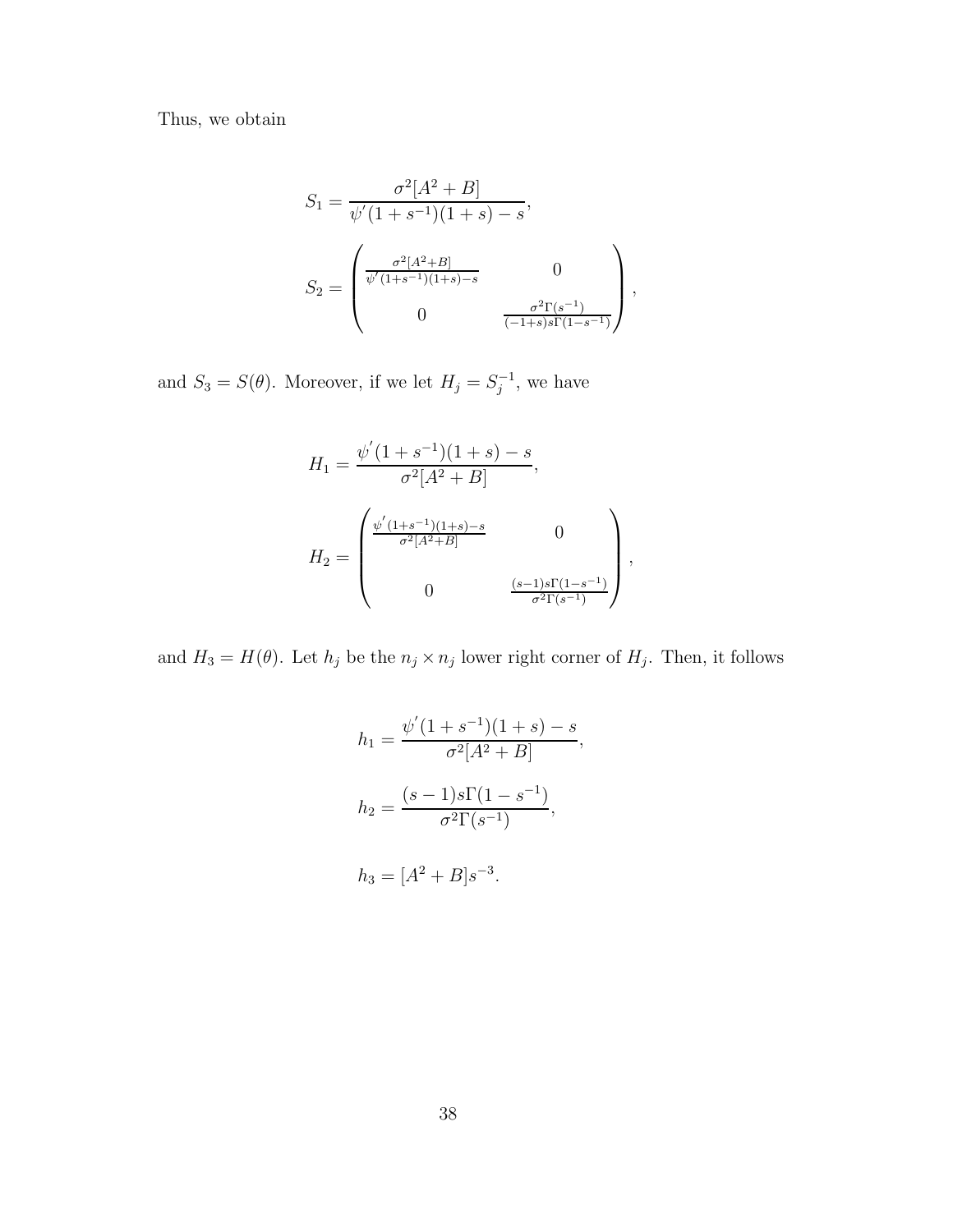Following the procedures and notions in [\[13](#page-46-4)], we have

$$
\pi_3^l(s \mid \sigma, \mu) = \pi_3^l(\theta_{[-2]} \mid \theta_{[2]})
$$
  
= 
$$
\frac{|h_3(\theta)|^{1/2} \mathbf{I}_{\Theta_{(3)}^l}(\theta_{(3)})}{\int_{\Theta_{(3)}^l} |h_3(\theta)|^{1/2} d(\theta_{(3)})}
$$
  
= 
$$
\frac{|[A^2 + B]s^{-3}|^{1/2} \mathbf{I}_{[1,l]}(s)}{\int_1^l |[A^2 + B]s^{-3}|^{1/2} ds}
$$
  
=  $[c_1(l)]^{-1} ([A^2 + B]s^{-3})^{1/2} \mathbf{I}_{[1,l]}(s),$ 

where  $c_1(l) = \int_1^l |[A^2 + B]s^{-3}|$  $^{1/2}$  ds. Moreover,

$$
\pi_2^l(\mu, s \mid \sigma) = \pi_2^l(\theta_{[-1]} \mid \theta_{[1]})
$$
  
= 
$$
\frac{\pi_3^l(\theta_{[-2]} | \theta_{[2]}) \exp(0.5 \mathbb{E}_2^l [\log |h_2(\theta)| | \theta_{[2]}]) \mathbf{I}_{\Theta_{(2)}^l}(\theta_{(2)})}{\int_{\Theta_{(2)}^l} \exp(0.5 \mathbb{E}_2^l [\log |h_2(\theta)| | \theta_{[2]}]) d(\theta_{(2)})},
$$

where

$$
\mathbb{E}_{2}^{l}[\log|h_{2}(\theta)||\theta_{[2]}] = \int_{\Theta_{(3)}^{l}} \log|h_{2}(\theta)| \pi_{3}^{l}(\theta_{[-2]} | \theta_{[2]}) d\theta_{[-2]} \n= \int_{1}^{l} \log\left(\frac{\Gamma(1 - s^{-1})s(s - 1)}{\Gamma(s^{-1})\sigma^{2}}\right) [c_{1}(l)]^{-1} \n\left([A^{2} + B]s^{-3}\right)^{1/2} \mathbf{I}_{[1,l]}(s)ds \n= -2k \log \sigma + c_{2}(l),
$$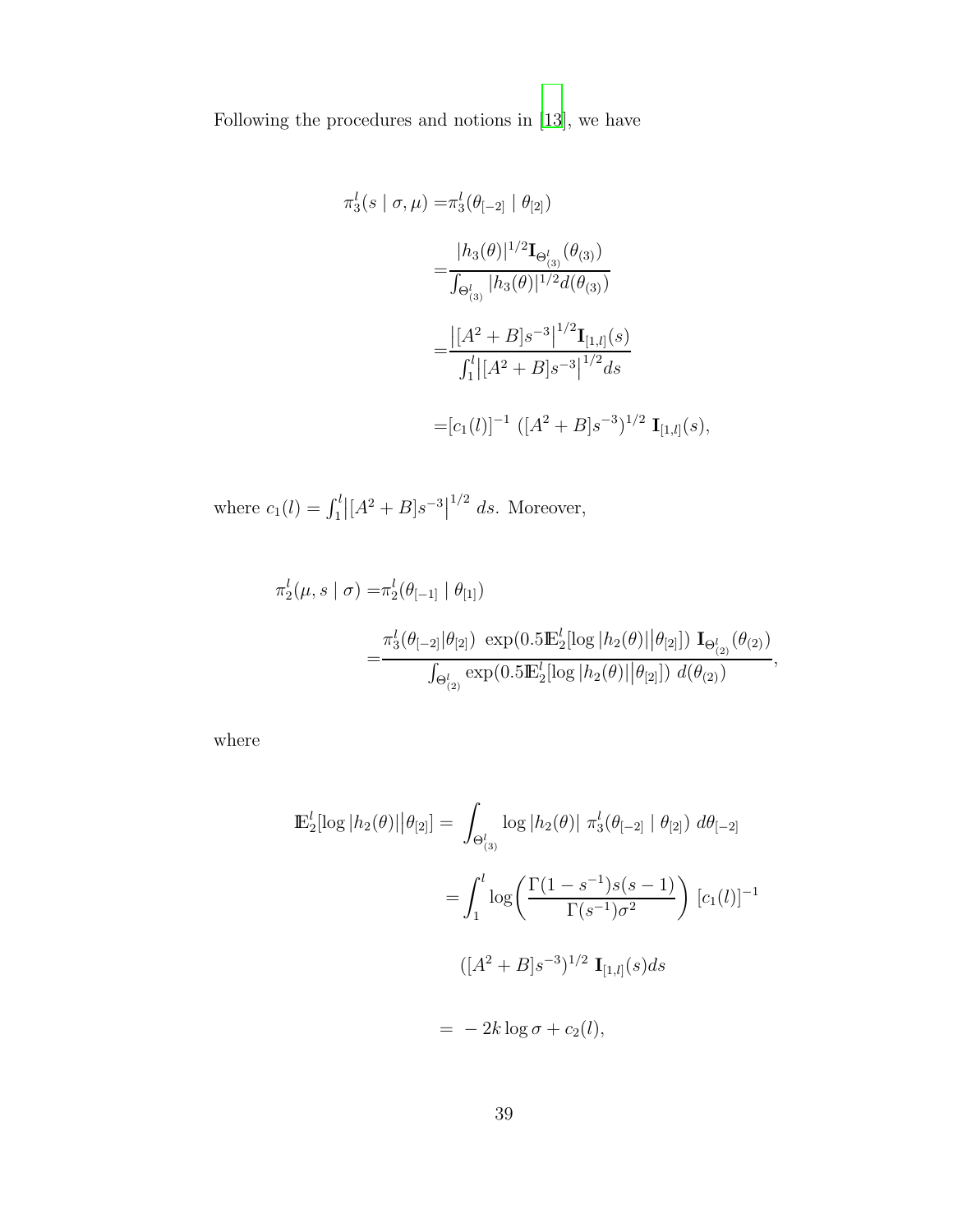with

$$
c_2(l) = [c_1(l)]^{-1} \int_1^l \log \left( \frac{\Gamma(1 - s^{-1})s(s - 1)}{\Gamma(s^{-1})} \right)
$$

$$
([A^2 + B]s^{-3})^{1/2} \mathbf{I}_{[1,l]}(s)ds.
$$

Hence,

$$
\pi_2^l(\mu, s \mid \sigma) = \frac{\pi_3^l(s \mid \sigma, \mu) \exp[0.5(-2k \log \sigma + c_2(l))] \mathbf{I}_{[-l,l]^k}(\mu)}{\int_{[-l,l]^k} \exp[0.5(-2k \log \sigma + c_2(l))] \mathbf{I}_{[-l,l]^k} d\mu}
$$

$$
= \pi_3^l(s \mid \sigma, \mu) (2l)^{-k} \mathbf{I}_{[-l,l]^k}(\mu).
$$

Further, we obtain

$$
\pi_1^l(\sigma,\mu,s)\pi_1^l(\theta_{[-0]}|\theta_{[0]})
$$
  
=
$$
\frac{\pi_2^l(\theta_{[-1]}|\theta_{[1]}) \exp(0.5\mathbb{E}_1^l[\log|h_1(\theta)||\theta_{[1]}]) \mathbf{I}_{\Theta_{(1)}^l}(\theta_{(1)})}{\int_{\Theta_{(1)}^l} \exp(0.5\mathbb{E}_1^l[\log|h_1(\theta)||\theta_{[1]}]) d(\theta_{(1)})},
$$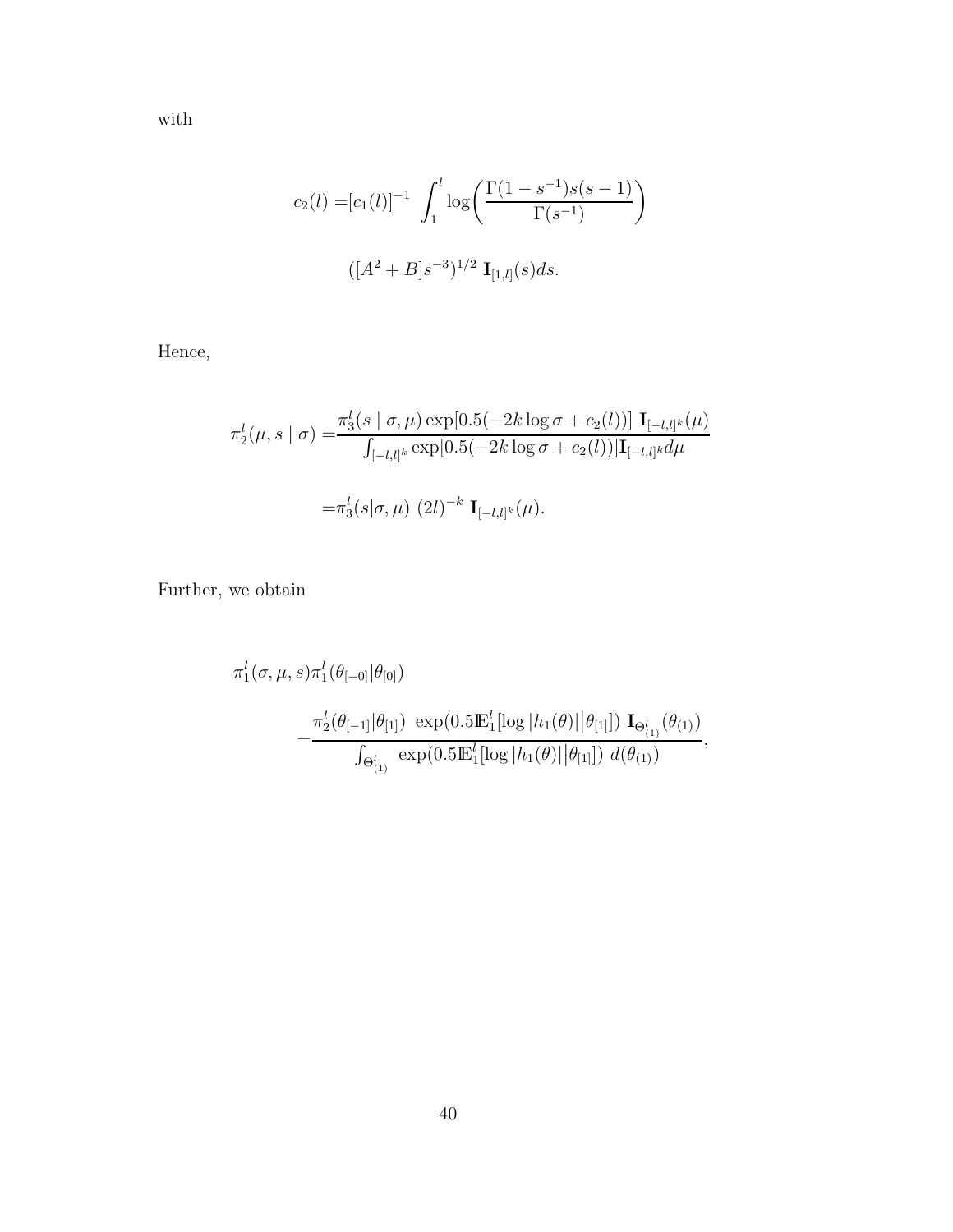with

$$
\mathbb{E}_{1}^{l}[\log | h_{1}(\theta)| | \theta_{[1]}] = \int_{\Theta_{[-1]}^{l}} \log | h_{1}(\theta) | \pi_{2}^{l}(\theta_{[-1]} | \theta_{[1]}) d\theta_{[-1]} \n= \int_{[-l,l]^{k}} \int_{1}^{l} \log \left( \frac{\psi^{'}(1+s^{-1})(1+s)-s}{\sigma^{2}[A^{2}+B]} \right) \n\pi_{2}^{l}(\mu, s | \sigma) ds d\mu
$$

$$
= -2\log \sigma + c_3(l),
$$

where

$$
c_3(l) = \int_{[-l,l]^k} \int_1^l \log \left( \frac{\psi'(1+s^{-1})(1+s)-s}{[A^2+B]} \right) \pi_2^l(\mu, s \mid \sigma) \, ds \, d\mu,
$$

does not depend on  $\theta=(\sigma,\mu,s).$  Hence,

$$
\pi_1^l(\sigma, \mu, s) = \frac{\pi_2^l(\theta_{[-1]}|\theta_{[1]}) \exp[0.5(-2\log\sigma + c_3(l))] \mathbf{I}_{\Theta_{(1)}^l}(\theta_{(1)})}{\int_{\Theta_{(1)}^l} \exp[0.5(-2\log\sigma + c_3(l))] d(\theta_{(1)})}
$$

$$
= \frac{\pi_2^l(\mu, s|\sigma) \sigma^{-1} \mathbf{I}_{[l^{-1},l]}(\sigma)}{\int_{l^{-1}}^{l} \sigma^{-1} d\sigma}
$$

$$
= \frac{\pi_2^l(\mu, s|\sigma) \sigma^{-1} \mathbf{I}_{[l^{-1},l]}(\sigma)}{2\log l}.
$$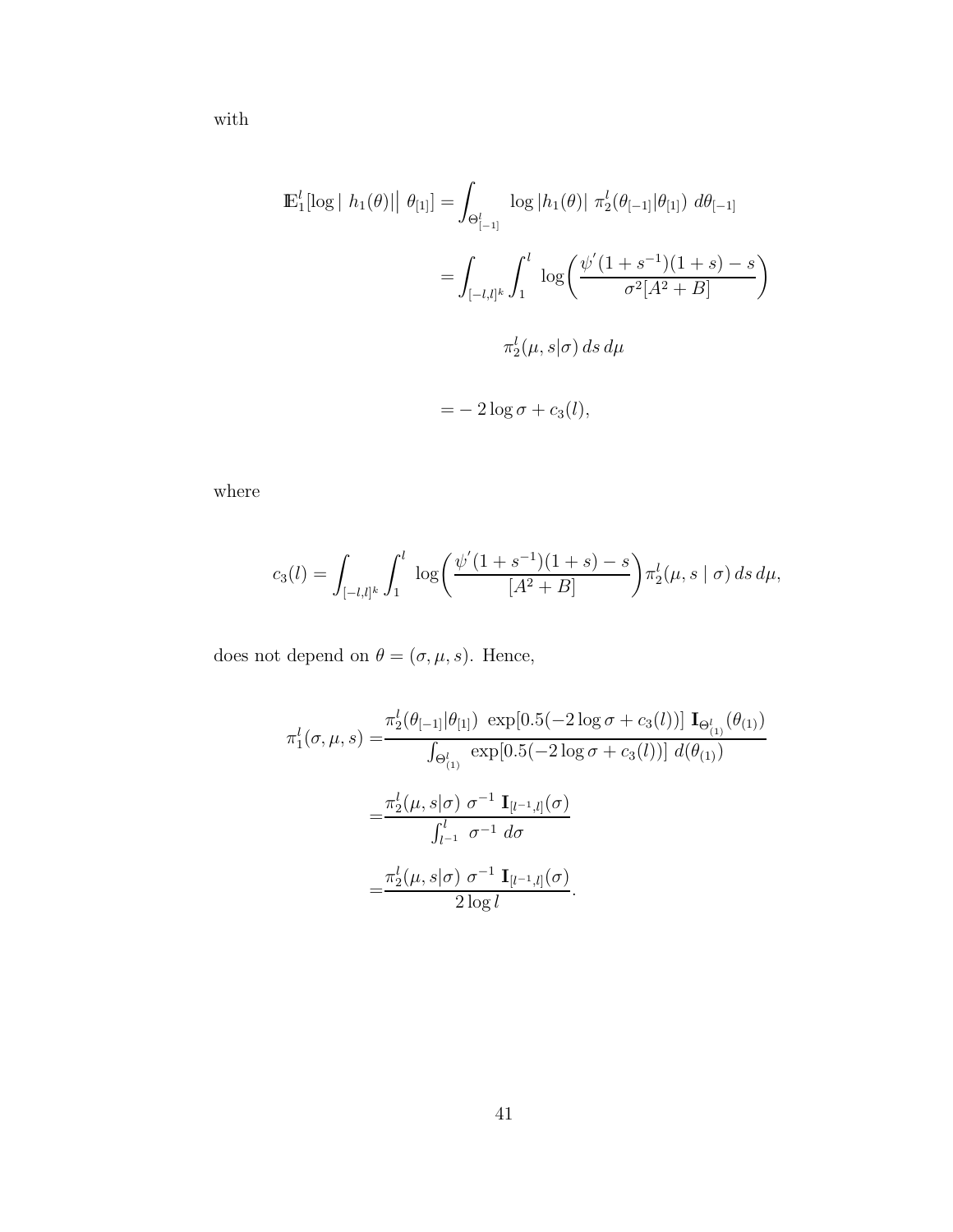Thus,

$$
\pi_1^l(s, \mu, \sigma) = \pi_3^l(s|\sigma, \mu) (2l)^{-k} \mathbf{I}_{[-l,l]^k}(\mu) \sigma^{-1} \mathbf{I}_{[l^{-1},l]}(\sigma) (2 \log l)^{-1}
$$
  

$$
= \sigma^{-1} ([A^2 + B]s^{-3})^{1/2}
$$
  

$$
\times c_1(l)(2l)^{-k} (2 \log l)^{-1} \mathbf{I}_{[1,l]}(s) \mathbf{I}_{[-l,l]^k}(\mu) \mathbf{I}_{[l^{-1},l]}(\sigma).
$$

Now we take any point  $\theta^* = (\sigma^*, \mu^*, s^*) \in [l^{-1}, l] \times [-l, l]^k \times [1, l]$ . Then, the reference prior for the ordering  $(\sigma, \mu, s)$  is given by

$$
\pi(\sigma, \mu, s) \propto \lim_{l \to \infty} \frac{\pi_1^l(\sigma, \mu, s)}{\pi_1^l(\sigma^*, \mu^*, s^*)}
$$

$$
= \sigma^{-1} s^{-3/2} [A^2 + B]^{1/2}
$$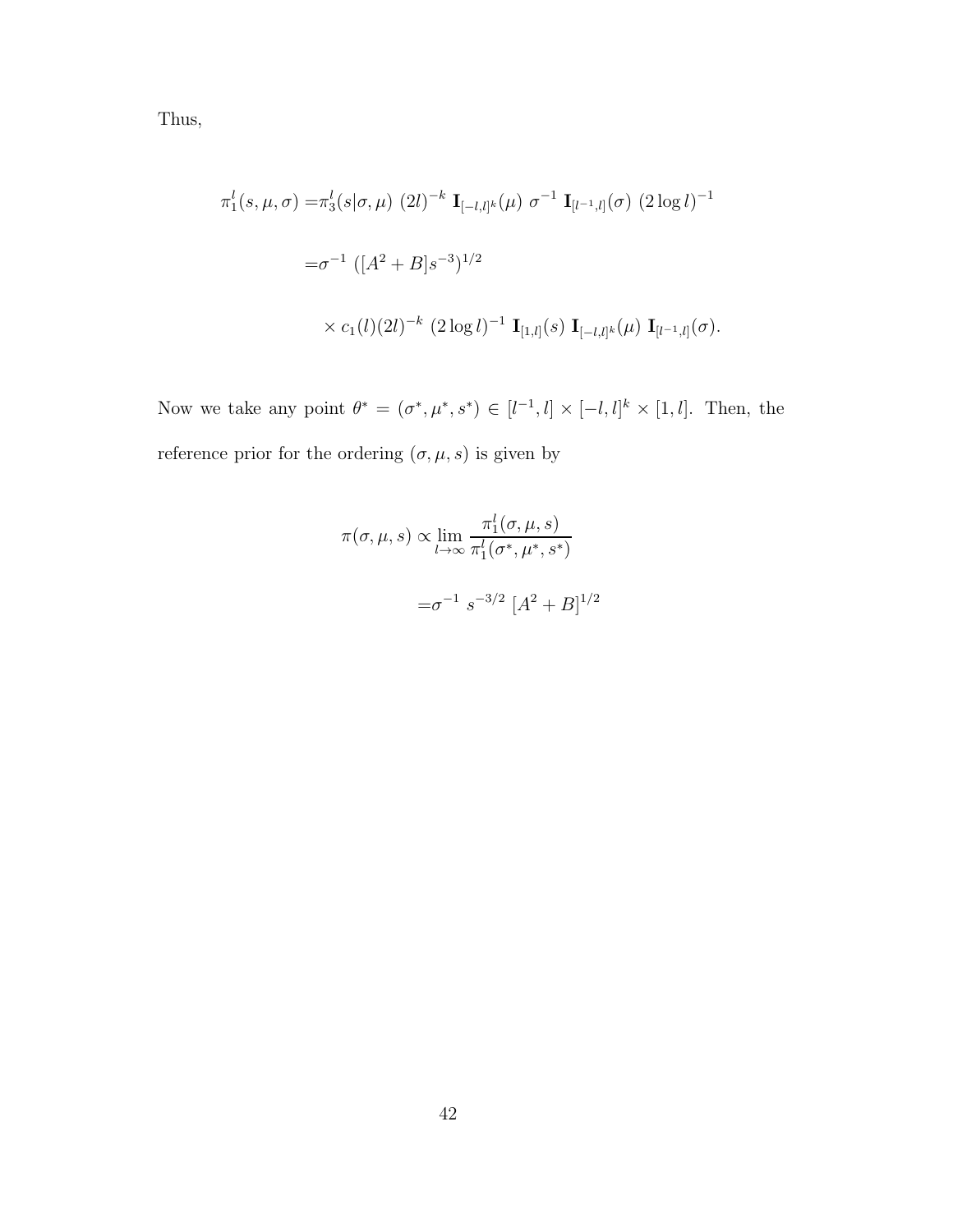† For the ordering  $\theta = (s, \mu, \sigma)$ , we have the Fisher information matrix:

$$
S(\theta) = H^{-1}(\theta)
$$
  
= 
$$
\begin{pmatrix} \frac{s^3}{B} & 0 & \frac{As\sigma}{B} \\ & & & \\ 0 & \frac{\sigma^2 \Gamma(1/s)}{(-1+s)s\Gamma(1-1/s)} & 0 \\ & & \\ \frac{As\sigma}{B} & 0 & \frac{\sigma^2(\psi'(1+s^{-1})+s(\psi'(1+s^{-1})+A^2-1))}{s(s(-1+\psi'(1+s^{-1}))+\psi'(1+s^{-1}))} \end{pmatrix}
$$

.

Thus,

$$
S_1 = \frac{s^3}{B},
$$
  
\n
$$
S_2 = \begin{pmatrix} \frac{s^3}{B} & 0 \\ 0 & \frac{\sigma^2 \Gamma(1/s)}{(-1+s)s\Gamma(1-1/s)} \end{pmatrix},
$$

and  $S_3 = S(\theta)$ . Moreover, let  $H_j = S_j^{-1}$ . Thus,

$$
H_1 = \frac{B}{s^3},
$$
  
\n
$$
H_2 = \begin{pmatrix} \frac{B}{s^3} & 0 \\ 0 & \frac{(s-1)s\Gamma(1-1/s)}{\sigma^2\Gamma(1/s)} \end{pmatrix},
$$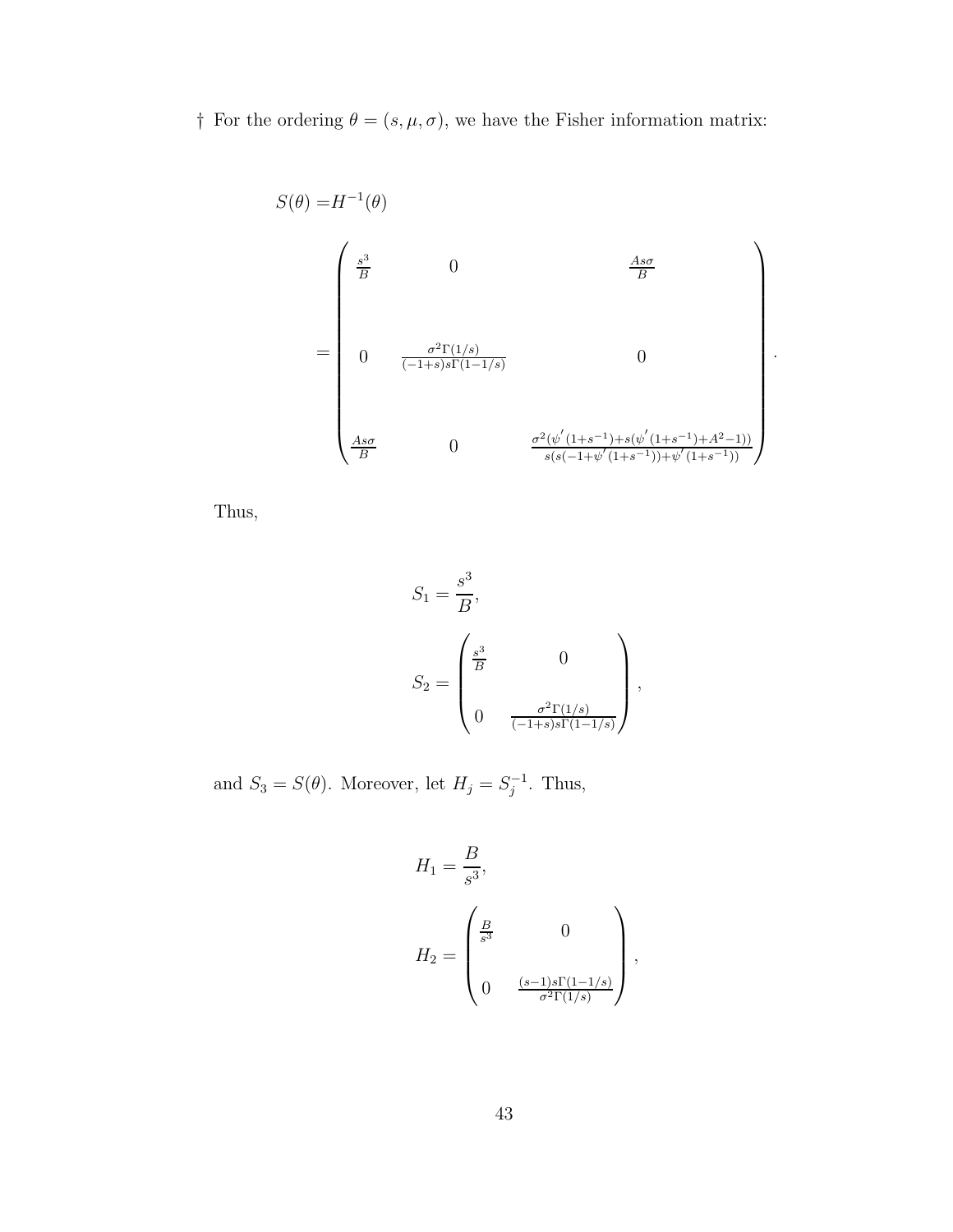and  $H_3 = H(\theta)$ .

$$
h_1 = \frac{B}{s^3},
$$
  
\n
$$
h_2 = \frac{(s-1)s\Gamma(1-1/s)}{\sigma^2\Gamma(1/s)},
$$
  
\n
$$
h_3 = \frac{s}{\sigma^2}.
$$

Similarly, we have

$$
\pi_3^l(\sigma \mid s, \mu) = \pi_3^l(\theta_{[-2]}|\theta_{[2]})
$$
  
= 
$$
\frac{|h_3(\theta)|^{1/2} \mathbf{I}_{\Theta_{(3)}^l}(\theta_{(3)})}{\int_{\Theta_{(3)}^l} |h_3(\theta)|^{1/2} d(\theta_{(3)})}
$$
  
= 
$$
\frac{|s\sigma^{-2}|^{1/2} \mathbf{I}_{[l^{-1},l]}(\sigma)}{\int_{l^{-1}}^{l} |s\sigma^{-2}|^{1/2} d\sigma}
$$
  
= 
$$
\sigma^{-1} (2 \log l)^{-1} \mathbf{I}_{[l^{-1},l]}(\sigma).
$$

Moreover,

$$
\pi_2^l(\mu, \sigma | s) = \pi_2^l(\theta_{[-1]} | \theta_{[1]})
$$
  
= 
$$
\frac{\pi_3^l(\theta_{[-2]} | \theta_{[2]}) \exp(0.5 \mathbb{E}_2^l [\log | h_2(\theta) | |\theta_{[2]}]) \mathbf{I}_{\Theta_{(2)}^l}(\theta_{(2)})}{\int_{\Theta_{(2)}^l} \exp(0.5 \mathbb{E}_2^l [\log | h_2(\theta) | |\theta_{[2]}]) d(\theta_{(2)})}
$$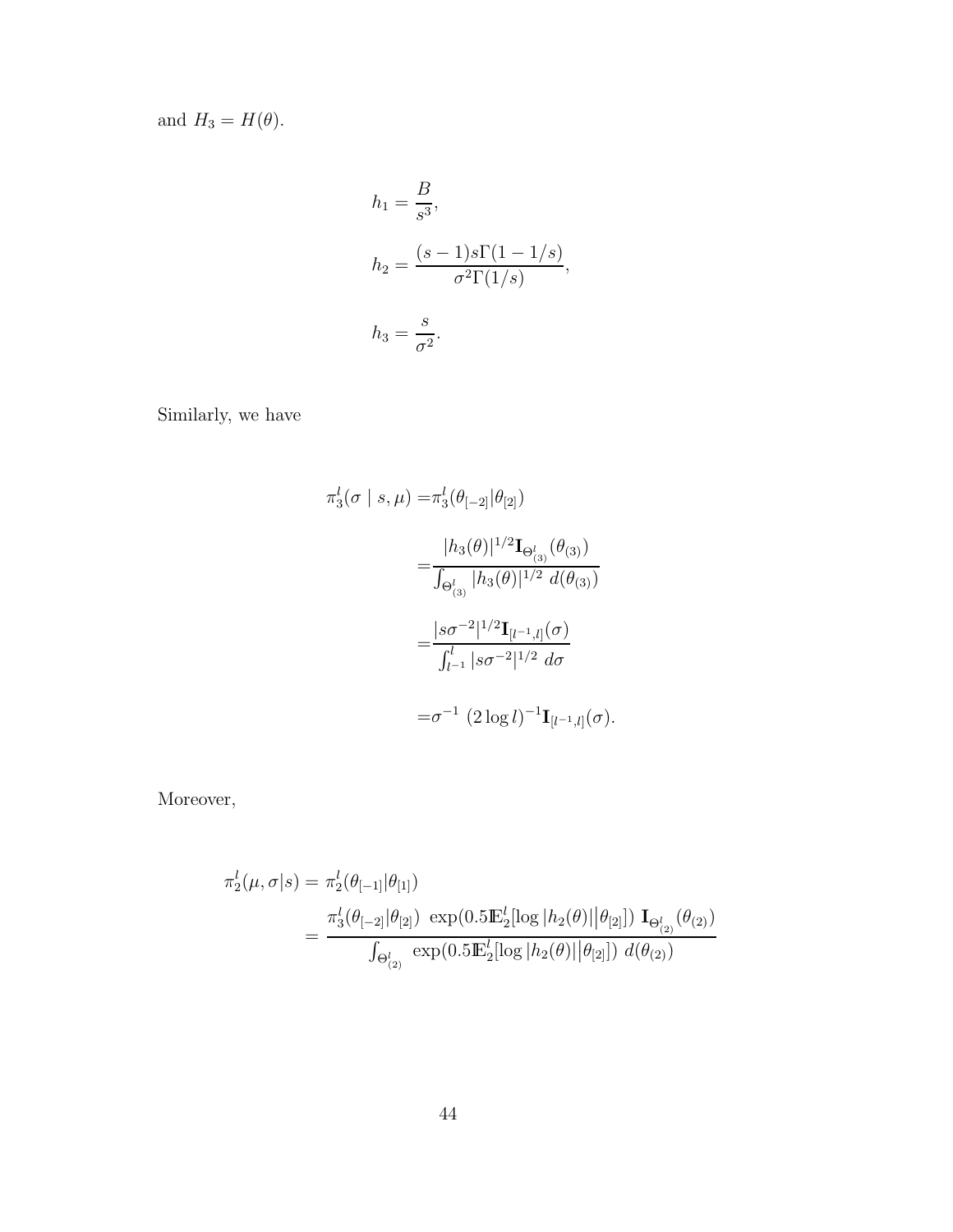where

$$
\mathbb{E}_{2}^{l}[\log|h_{2}(\theta)||\theta_{[2]}] = \int_{\Theta_{(3)}^{l}} \log|h_{2}(\theta)| \pi_{3}^{l}(\theta_{[-2]}|\theta_{[2]}) d\theta_{[-2]} \n= \int_{l^{-1}}^{l} \log\left(\frac{\Gamma(1-s^{-1})s(s-1)}{\Gamma(s^{-1})\sigma^{2}}\right) (2\sigma \log l)^{-1} \mathbf{I}_{[l^{-1},l]}(\sigma) d\sigma \n= c_{1}(l,s),
$$

which does not depend on  $\mu$ . Hence,

$$
\pi_2^l(\mu, \sigma \mid s) = \frac{\pi_3^l(\sigma|s, \mu) \exp[0.5c_1(l, s)] \mathbf{I}_{[-l,l]^k}(\mu)}{\int_{[-l,l]^k} \exp[0.5c_1(l, s)] \mathbf{I}_{[-l,l]^k} d\mu}
$$

$$
= \pi_3^l(\sigma|s, \mu) (2l)^{-k} \mathbf{I}_{[-l,l]^k}(\mu).
$$

Further,

$$
\pi_1^l(s,\mu,\sigma) = \pi_1^l(\theta_{[-0]}|\theta_{[0]})
$$
  
= 
$$
\frac{\pi_2^l(\theta_{[-1]}|\theta_{[1]})\exp(0.5\mathbb{E}_1^l[\log|h_1(\theta)||\theta_{[1]}])\mathbf{I}_{\Theta_{(1)}^l}(\theta_{(1)})}{\int_{\Theta_{(1)}^l}\exp(0.5\mathbb{E}_1^l[\log|h_1(\theta)||\theta_{[1]}])d(\theta_{(1)})},
$$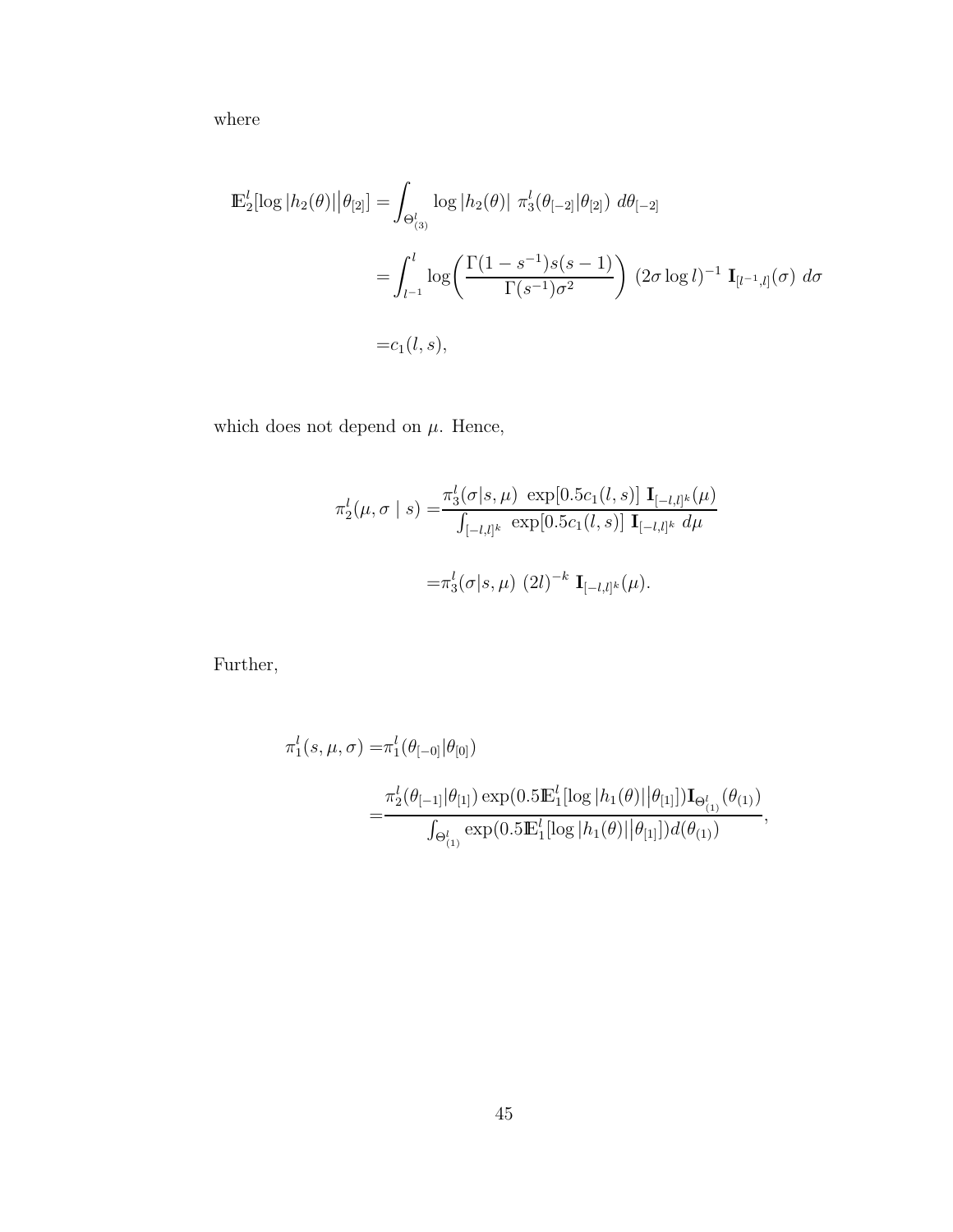with

$$
\mathbb{E}_{1}^{l}[\log|h_{1}(\theta)||\theta_{[1]}] = \int_{\Theta_{[-1]}^{l}} \log|h_{1}(\theta)|\pi_{2}^{l}(\theta_{[-1]}|\theta_{[1]}) d\theta_{[-1]} \n= \int_{[-l,l]^{k}} \int_{l^{-1}}^{l} \log(s^{-3}[B]) \pi_{2}^{l}(\mu, \sigma|s) d\sigma d\mu \n= \log(s^{-3}[B]).
$$

Hence,

$$
\pi_1^l(s, \mu, \sigma) = \frac{\pi_2^l(\theta_{[-1]}|\theta_{[1]}) \exp(0.5 \log(s^{-3}[B])) \mathbf{I}_{\Theta_{(1)}^l}(\theta_{(1)})}{\int_{\Theta_{(1)}^l} \exp(0.5 \log(s^{-3}[B])) d(\theta_{(1)})}
$$

$$
= \frac{\pi_2^l(\theta_{[-1]}|\theta_{[1]}) (s^{-3}[B])^{1/2} \mathbf{I}_{\Theta_{(1)}^l}(\theta_{(1)})}{\int_{\Theta_{(1)}^l} \exp(0.5 \log(s^{-3}[B])) d(\theta_{(1)})}
$$

$$
= \pi_2^l(\theta_{[-1]}|\theta_{[1]}) (s^{-3}[B])^{1/2} c_2(l) \mathbf{I}_{\Theta_{(1)}^l}(\theta_{(1)})
$$

$$
= \pi_2^l(\mu, \sigma|s) (s^{-3}[B])^{1/2} c_2(l) \mathbf{I}_{[1,l]}(s),
$$

where  $[c_2(l)]^{-1} = \int_1^l \exp(0.5 \log(s^{-3}[B])) d(s)$ . Thus,

$$
\pi_1^l(s, \mu, \sigma) = (2\sigma \log l)^{-1} (s^{-3}[B])^{1/2}
$$
  
 
$$
\times c_2(l)(2l)^{-k} \mathbf{I}_{[1,l]}(s) \mathbf{I}_{[-l,l]^k}(\mu) \mathbf{I}_{[l^{-1},l]}(\sigma).
$$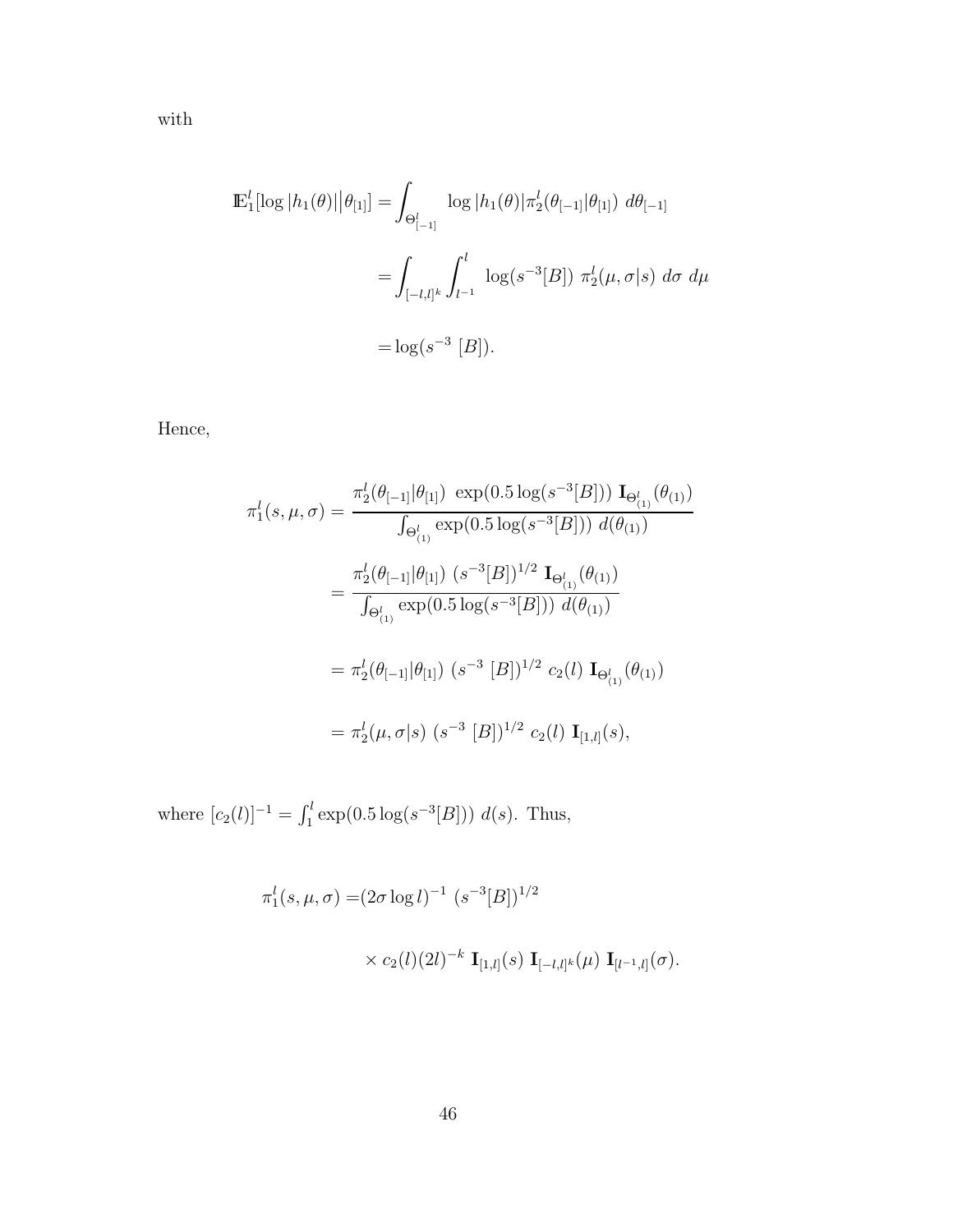Finally,

$$
\pi(s,\mu,\sigma) \propto \lim_{l \to \infty} \frac{\pi_1^l(s,\mu,\sigma)}{\pi_1^l(s^*,\mu^*,\sigma^*)}
$$

$$
= \sigma^{-1} s^{-3/2} [B]^{1/2}.
$$

<span id="page-61-0"></span>This completed the proof.

#### A.3 Proof of Lemma [1](#page-30-0)

† Consider the ordering  $\theta = (\sigma, \mu, s)$ . From Theorem [1,](#page-23-0) we obtain that the marginal prior of  $s$  is

$$
\pi^{R1}(s) \propto s^{-3/2} [A^2 + B]^{1/2}.
$$

which provides

$$
[\pi^{\text{R1}}(s)]^2 \propto s^{-3}[A^2 + B].
$$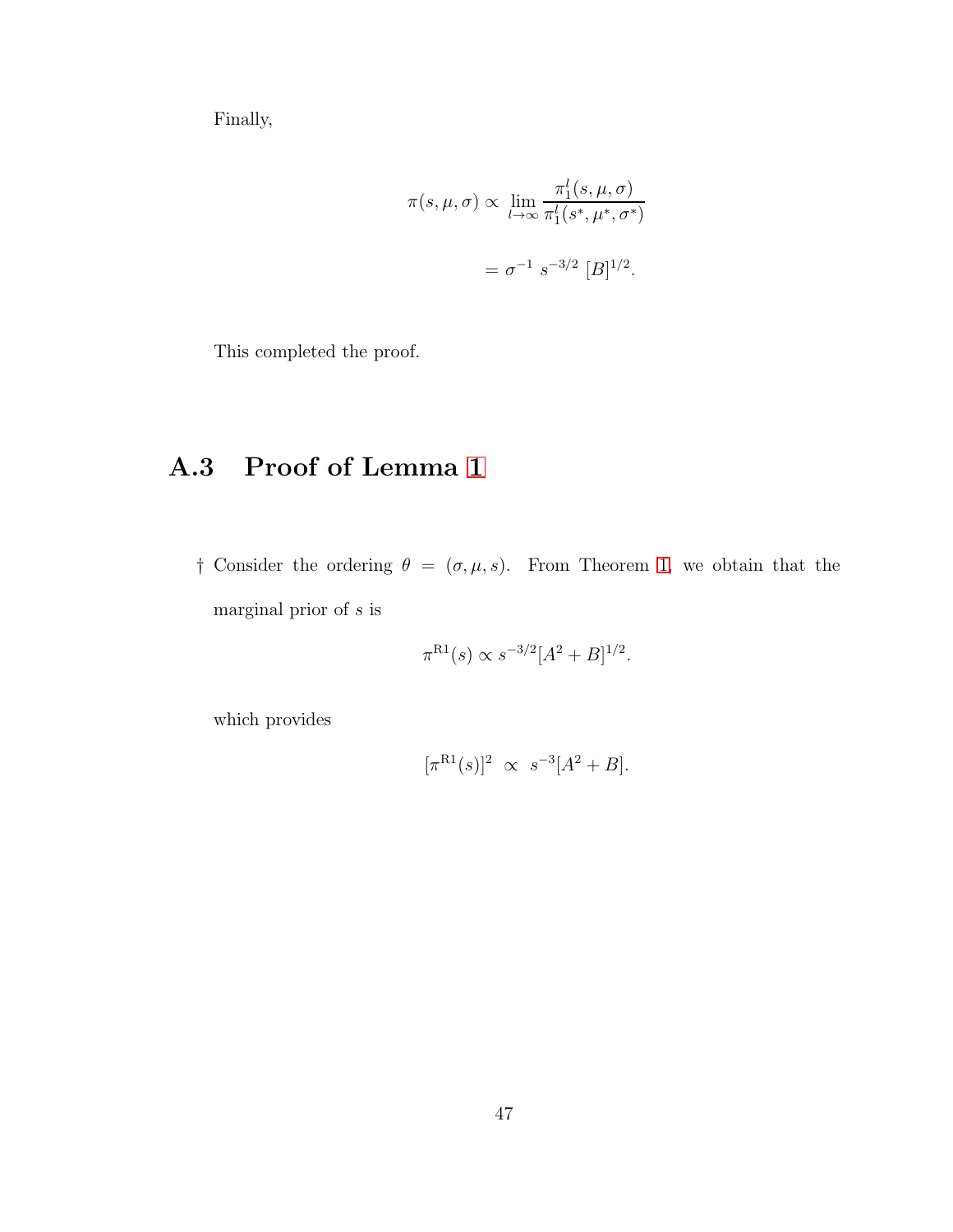Since  $\Gamma(a) \approx e^{-a} a^{a-1/2} \sqrt{2\pi}$  (Abramowitz and Stegun, 1986, p. 257), we obtain that

$$
[1 + \psi(1 + 1/s)]^2
$$
  
= 1 + 2\psi(1 + 1/s) + [\psi(1 + 1/s)]^2  
= 1 + 2\log(1 + 1/s) - (1 + 1/s)^{-1} + [\log(1 + 1/s) - [2(1 + 1/s)]^{-1}]^2.

Since  $\log(1+1/s) \to 0$  as  $s \to \infty$  and  $(1+1/s)^{-1} \to 1$  as  $s \to \infty$ ,

$$
[1 + \psi(1 + s^{-1})]^2 \approx \frac{1}{4}.
$$

Also,  $\psi'(a) \approx a^{-1} + (2a^2)^{-1}$  for large a. Thus, for small s, it follows

$$
\psi'(1+1/s) \approx (1+1/s)^{-1} + [2(1+1/s)^2]^{-1} \approx \frac{3}{2}.
$$

Hence,  $[\pi^{R1}(s)]^2 \approx s^{-3}[\frac{3}{2} + \frac{1}{4} - 1] = \frac{3}{4}s^{-3} = O(s^{-3})$ . Therefore,

$$
\pi^{\text{R1}}(s) = O(s^{-3/2}).
$$

† Consider the ordering  $\theta = (s, \mu, \sigma)$ . From Theorem [1,](#page-23-0) we obtain that the marginal prior is

$$
\pi^{R2}(s) \propto s^{-3/2} [B]^{1/2}.
$$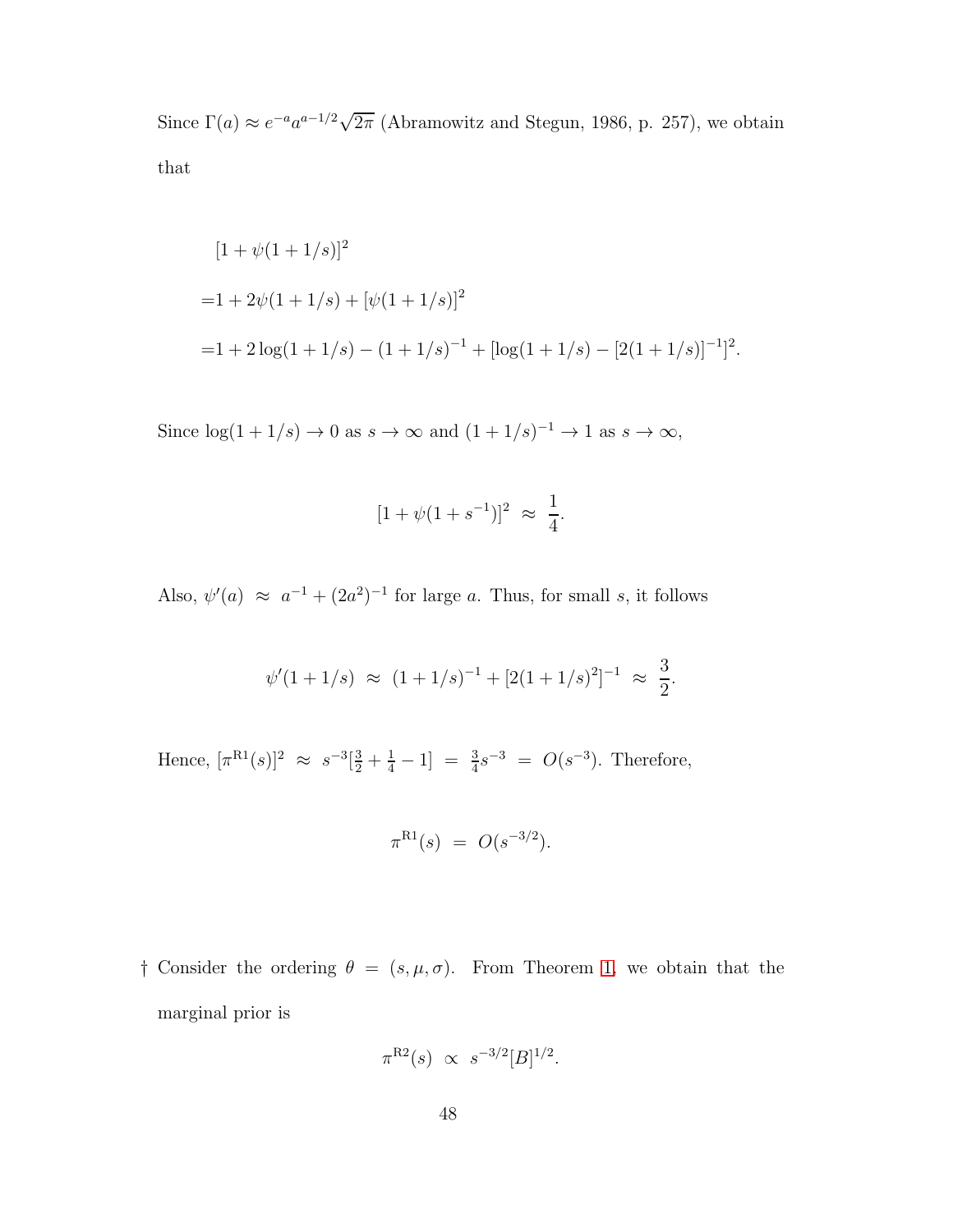Then,  $[\pi^{R2}(s)]^2 \propto s^{-3}[B]$ . Hence,

$$
[\pi^{R2}(s)]^2 \approx s^{-3}[1+2(1+1/s)^{-1} - 1] = \frac{1}{2}s^{-3}(1+1/s)^{-1}.
$$

Since  $(1 + 1/s)^{-1} \to 1$  as  $s \to \infty$ ,  $[\pi^{R2}(s)]^2 \approx \frac{1}{2}$  $\frac{1}{2}s^{-3} = O(s^{-3})$ . Therefore,

$$
\pi^{R2}(s) = O(s^{-3/2}).
$$

† For marginal independence Jeffreys prior  $\pi^{I_1}(s)$ . Since  $\pi^{I_1}(s) \propto s^{-1}[(1 +$  $s^{-1}\psi'(1+s^{-1})-1]^{1/2}$ , we obtain

$$
[\pi^{I_1}(s)]^2 \propto s^{-2}[B].
$$

From the previous proof, we know  $[B] \approx \frac{1}{2}$  $\frac{1}{2}$ . Hence,

$$
[\pi^{I_1}(s)]^2 \approx \frac{1}{2}s^{-2} = O(s^{-2}).
$$

Therefore,

$$
\pi^{I_1}(s) = O(s^{-1}).
$$

† For marginal independence Jeffreys prior  $\pi^{I_2}(s)$ . This is the same as the marginal reference prior of ordering  $\theta = (\sigma, \mu, s)$ , so its proof is omitted for simplicity.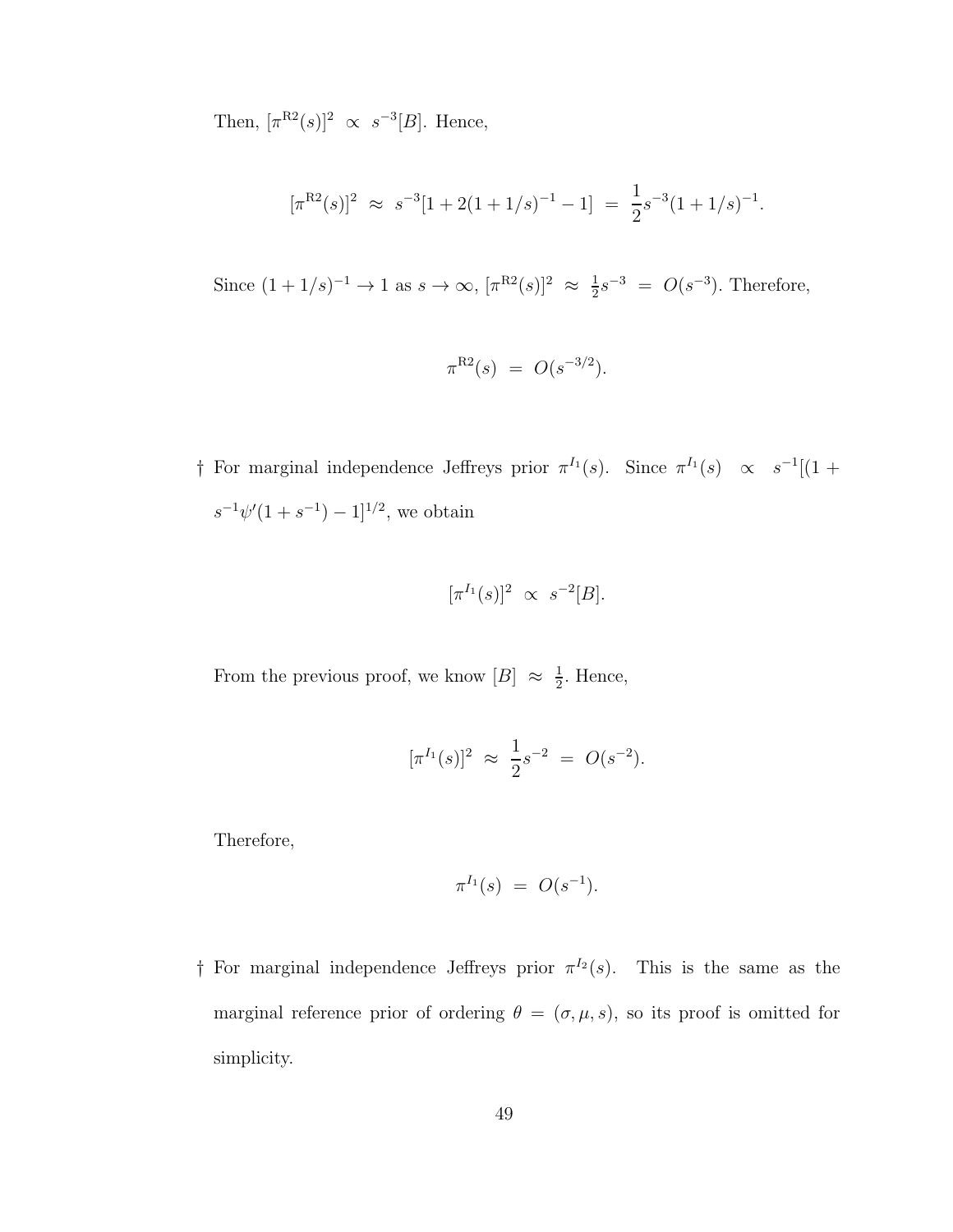† For marginal Jeffreys-rule prior  $\pi^{J}(s)$ . We know that

$$
\pi^{J}(s) \propto \left[ \frac{s(s-1)\Gamma(1-s^{-1})}{\Gamma(s^{-1})} \right]^{k/2} \pi^{I_1}(s).
$$

Then,

$$
[\pi^{J}(s)]^{2} \propto \left[\frac{s(s-1)\Gamma(1-s^{-1})}{\Gamma(s^{-1})}\right]^{k} [\pi^{I_{1}}(s)]^{2}.
$$

Thus, as  $s \to \infty$ , we have  $\Gamma(s^{-1}) \approx s$ . Also,  $\Gamma(1 - s^{-1}) \to \Gamma(1) = 1$  as  $s \to \infty$ . Hence,

$$
\frac{\Gamma(1-1/s)}{\Gamma(1/s)} \approx 1/s.
$$

Since  $[\pi^{I_1}(s)]^2 \approx \frac{1}{2}$  $\frac{1}{2}s^{-2}$ , it follows

$$
[\pi^{J}(s)]^{2} \approx \left[\frac{s(s-1)}{s^{-1}}\right]^{k} \left(\frac{1}{2}s^{-2}\right) \propto (s-1)^{k}(s^{-2}) = O(s^{k-2}).
$$

Therefore,

$$
\pi^{J}(s) = O(s^{(k-2)/2}).
$$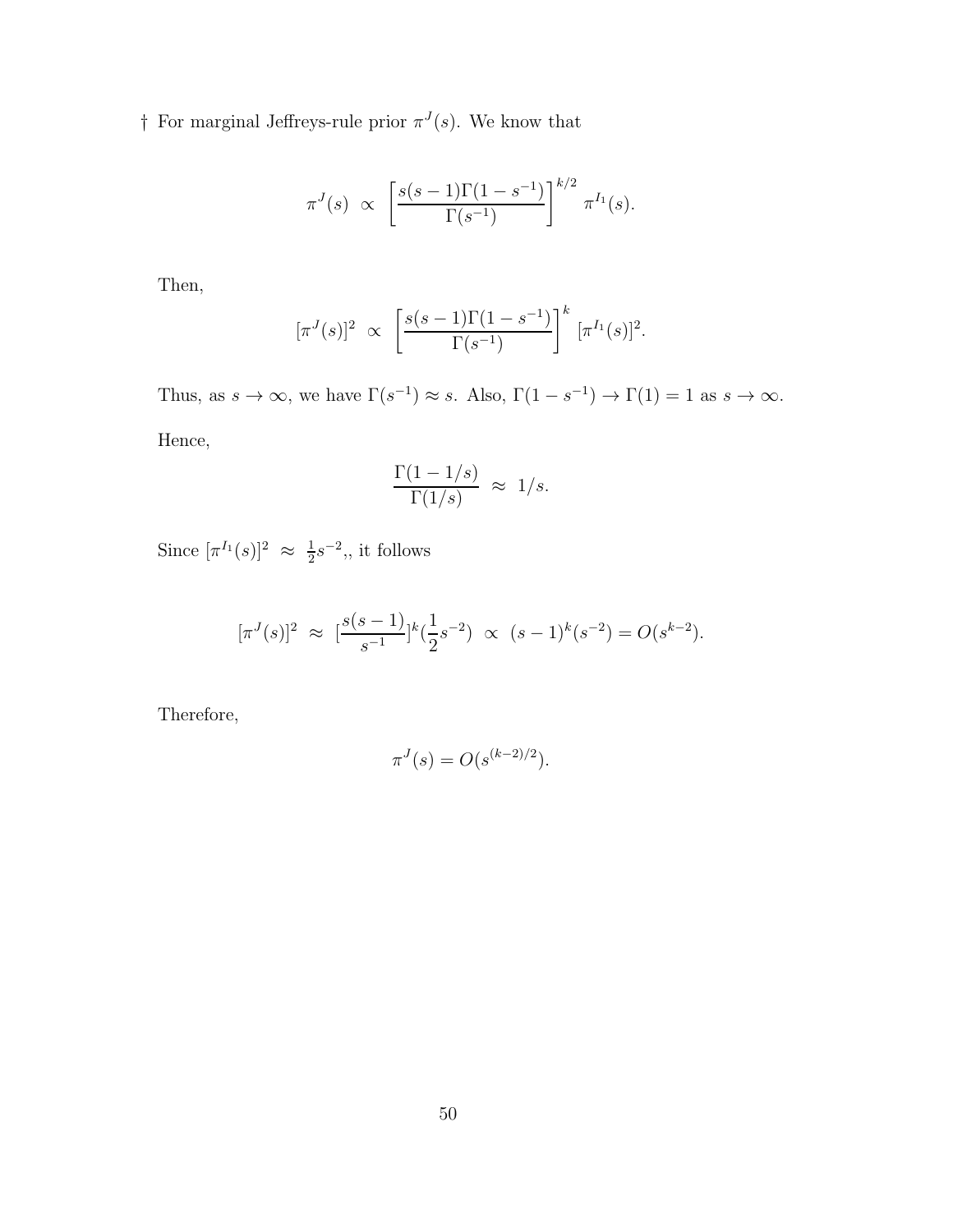#### <span id="page-65-0"></span>A.4 Proof of Lemma [2](#page-31-0)

**Proof of Lemma [2](#page-31-0)** First, we notice that  $\sigma$  can be integrated out analytically.

$$
L^{I}(\mu, s; y) = \int_{o}^{\infty} L(\mu, \sigma, s : y) \pi(\sigma) d\sigma
$$
  
= 
$$
\int_{o}^{\infty} (2\sigma)^{-n} s^{n} [\Gamma(1/s)]^{-n} \exp\left(-\sum_{i=1}^{n} \left|\frac{\log(y_{i}) - \mu}{\sigma}\right|^{s}\right) \sigma^{-a} d\sigma
$$
  

$$
\propto s^{-1} \left(\frac{s}{\Gamma(s^{-1})}\right)^{n} \Gamma\left(\frac{n+a-1}{s}\right) \left\{\sum_{i=1}^{n} \left|\log(y_{i}) - \mu\right|^{s}\right\}^{-\frac{n+a-1}{s}}.
$$

Then, with  $\pi(\mu) \propto 1$ , the integrated likelihood for s is

$$
L^{I}(s; y) = \int_{\mathbb{R}} L^{I}(\mu, s; y)\pi(\mu)d\mu
$$
  
 
$$
\propto \frac{1}{s} \left\{\frac{s}{\Gamma(s^{-1})}\right\}^{n} \Gamma\left(\frac{n+a-1}{s}\right) \int_{\mathbb{R}} \left\{\sum_{i=1}^{n} \left|\log(y_{i}) - \mu\right|^{s}\right\}^{-\frac{n+a-1}{s}} d\mu.
$$

Following the proof of Lemma 2([\[22\]](#page-48-3)), it can be easily showed that

$$
m_1(y) \leq n^{\frac{n+a-1}{s}} \int_{\mathbb{R}} \left\{ \sum_{i=1}^n \left| \log(y_i) - \mu \right|^s \right\}^{-\frac{n+a-1}{s}} d\mu \leq m_2(y),
$$

where

$$
m_1(y) = \min\left(\int (\max|\log(y_i) - \mu|)^{-(n+a-1)} d\mu, \int (\min|\log(y_i) - \mu|)^{-(n+a-1)} d\mu\right)
$$